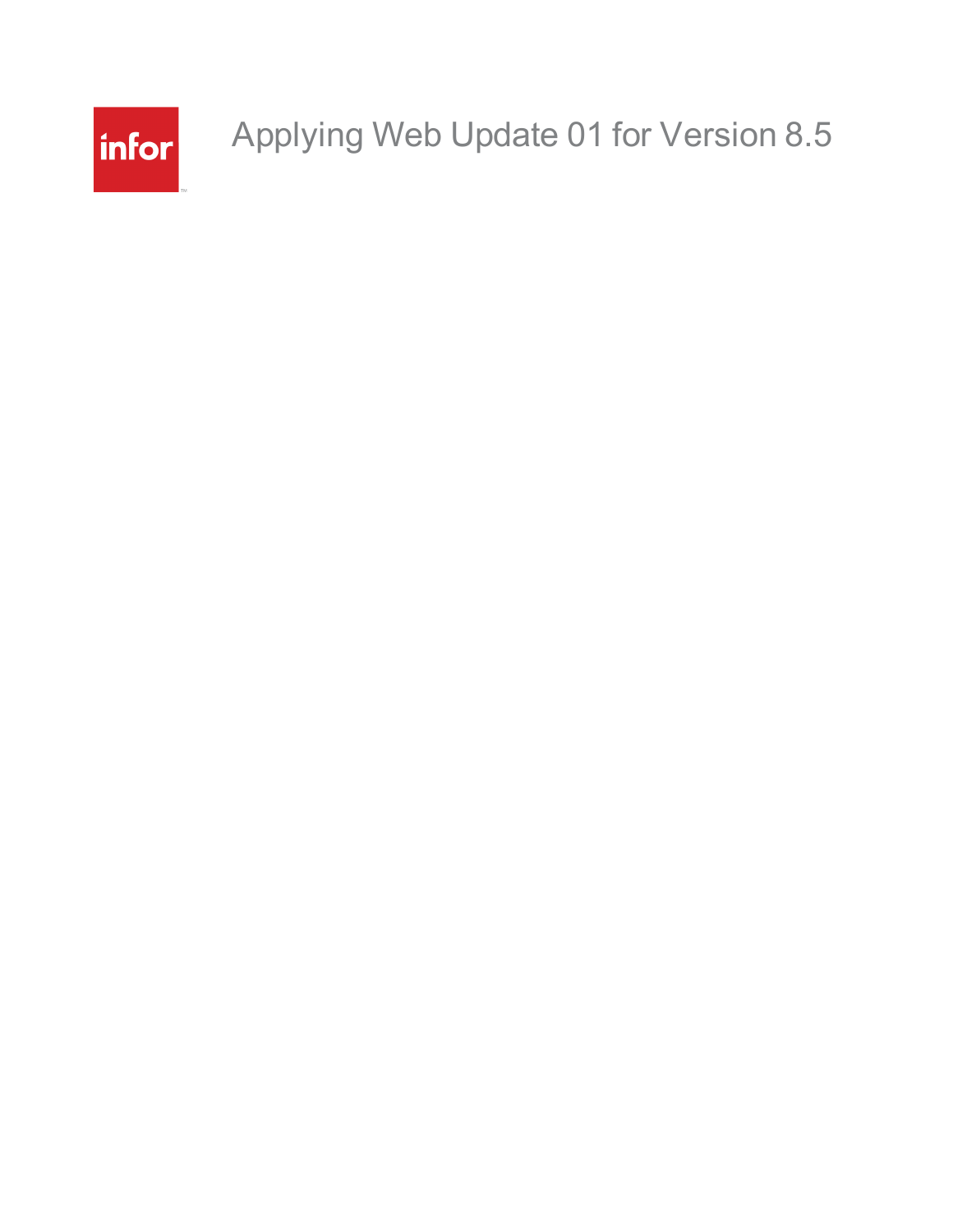**Copyright © 2022 Infor**

#### **Important Notices**

The material contained in this publication (including any supplementary information) constitutes and contains confidential and proprietary information of Infor.

By gaining access to the attached, you acknowledge and agree that the material (including any modification, translation or adaptation of the material) and all copyright, trade secrets and all other right, title and interest therein, are the sole property of Infor and that you shall not gain right, title or interest in the material (including any modification, translation or adaptation of the material) by virtue of your review thereof other than the non-exclusive right to use the material solely in connection with and the furtherance of your license and use of software made available to your company from Infor pursuant to a separate agreement, the terms of which separate agreement shall govern your use of this material and all supplemental related materials ("Purpose").

In addition, by accessing the enclosed material, you acknowledge and agree that you are required to maintain such material in strict confidence and that your use of such material is limited to the Purpose described above. Although Infor has taken due care to ensure that the material included in this publication is accurate and complete, Infor cannot warrant that the information contained in this publication is complete, does not contain typographical or other errors, or will meet your specific requirements. As such, Infor does not assume and hereby disclaims all liability, consequential or otherwise, for any loss or damage to any person or entity which is caused by or relates to errors or omissions in this publication (including any supplementary information), whether such errors or omissions result from negligence, accident or any other cause.

Without limitation, U.S. export control laws and other applicable export and import laws govern your use of this material and you will neither export or re-export, directly or indirectly, this material nor any related materials or supplemental information in violation of such laws, or use such materials for any purpose prohibited by such laws.

#### **Trademark Acknowledgements**

The word and design marks set forth herein are trademarks and/or registered trademarks of Infor and/or related affiliates and subsidiaries. All rights reserved. All other company, product, trade or service names referenced may be registered trademarks or trademarks of their respective owners.

#### **Publication Information**

Release: 8.5.0.01 Publication date: 03/01/2022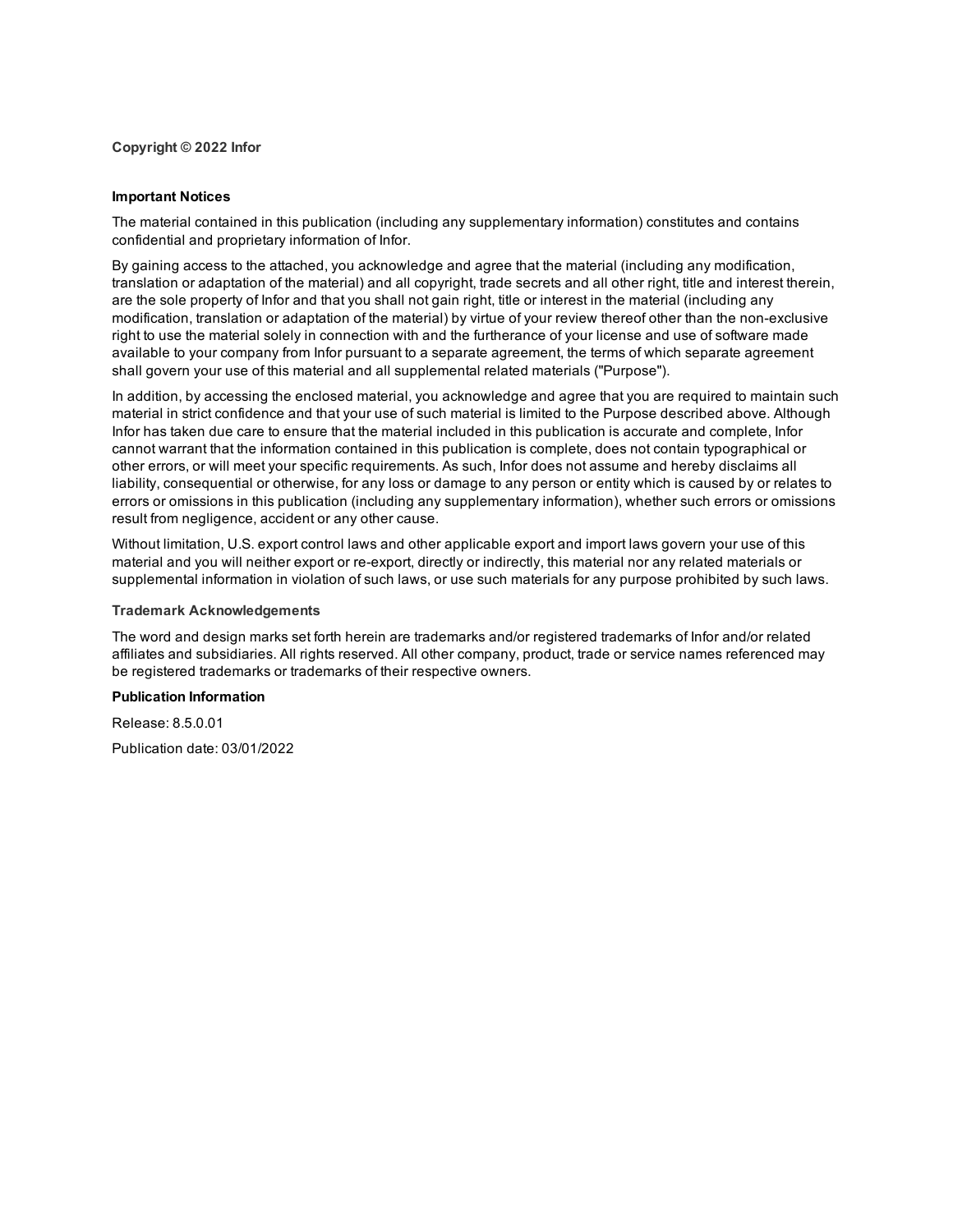# **Contents**

| Renaming the Custom Folder for an LFS implementation with customizations  8 |  |
|-----------------------------------------------------------------------------|--|
|                                                                             |  |
|                                                                             |  |
|                                                                             |  |
|                                                                             |  |
|                                                                             |  |
|                                                                             |  |
|                                                                             |  |
|                                                                             |  |
|                                                                             |  |
| Using the Infor CRM SLX Mail Merge for Microsoft Word add-in 14             |  |
| Installing the Infor CRM SLX Mail Merge for Microsoft Word add-in  14       |  |
|                                                                             |  |
|                                                                             |  |
|                                                                             |  |
|                                                                             |  |
|                                                                             |  |
|                                                                             |  |
|                                                                             |  |
|                                                                             |  |
|                                                                             |  |
|                                                                             |  |
|                                                                             |  |
|                                                                             |  |
|                                                                             |  |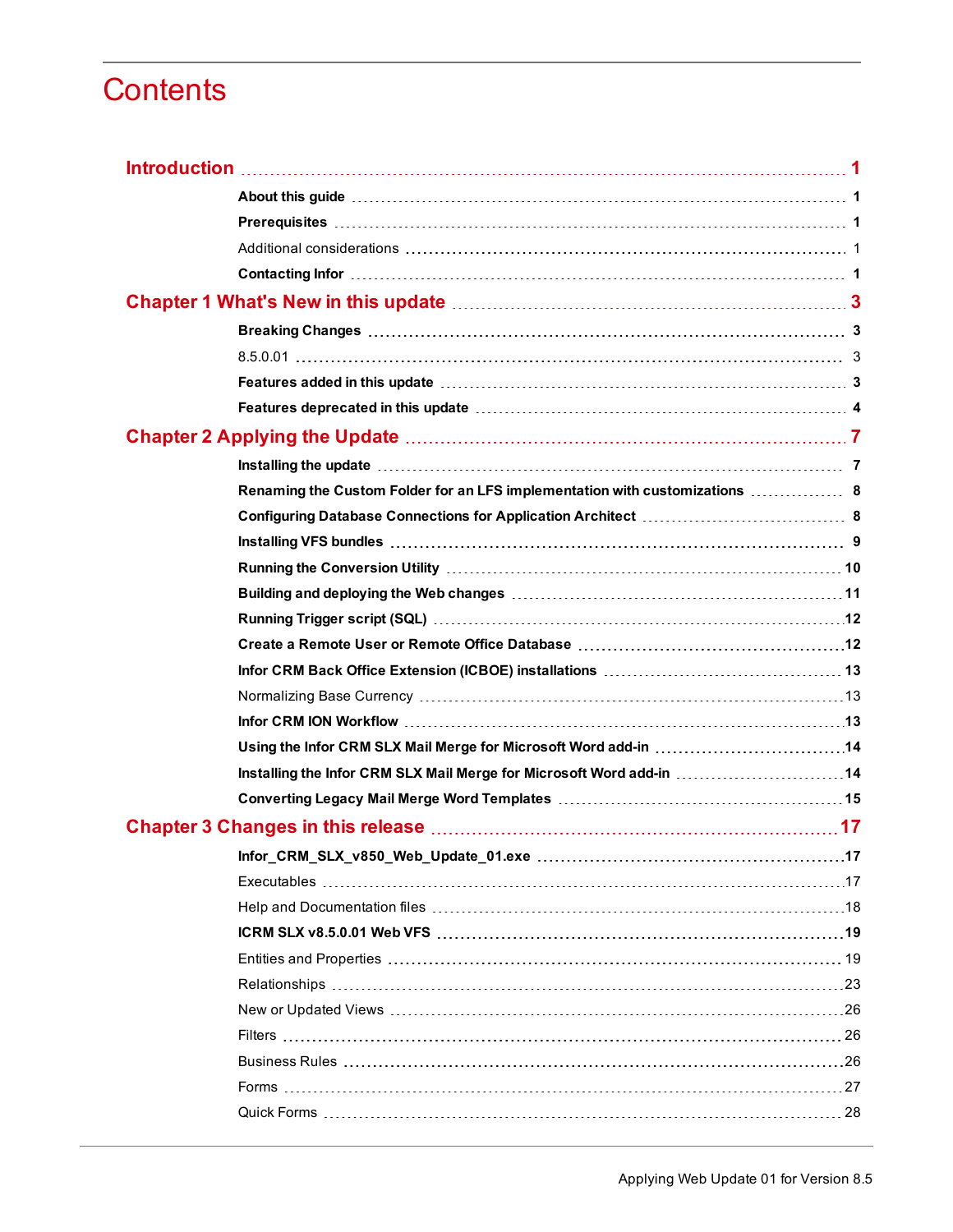| Appendix ………………………………………………………………………………………55 |  |
|----------------------------------------------|--|
|                                              |  |
|                                              |  |
|                                              |  |
|                                              |  |
|                                              |  |
|                                              |  |
|                                              |  |
|                                              |  |
|                                              |  |
|                                              |  |
|                                              |  |
|                                              |  |
|                                              |  |
|                                              |  |
|                                              |  |
|                                              |  |
|                                              |  |
|                                              |  |
|                                              |  |
|                                              |  |
|                                              |  |
|                                              |  |
|                                              |  |
|                                              |  |
|                                              |  |
|                                              |  |
|                                              |  |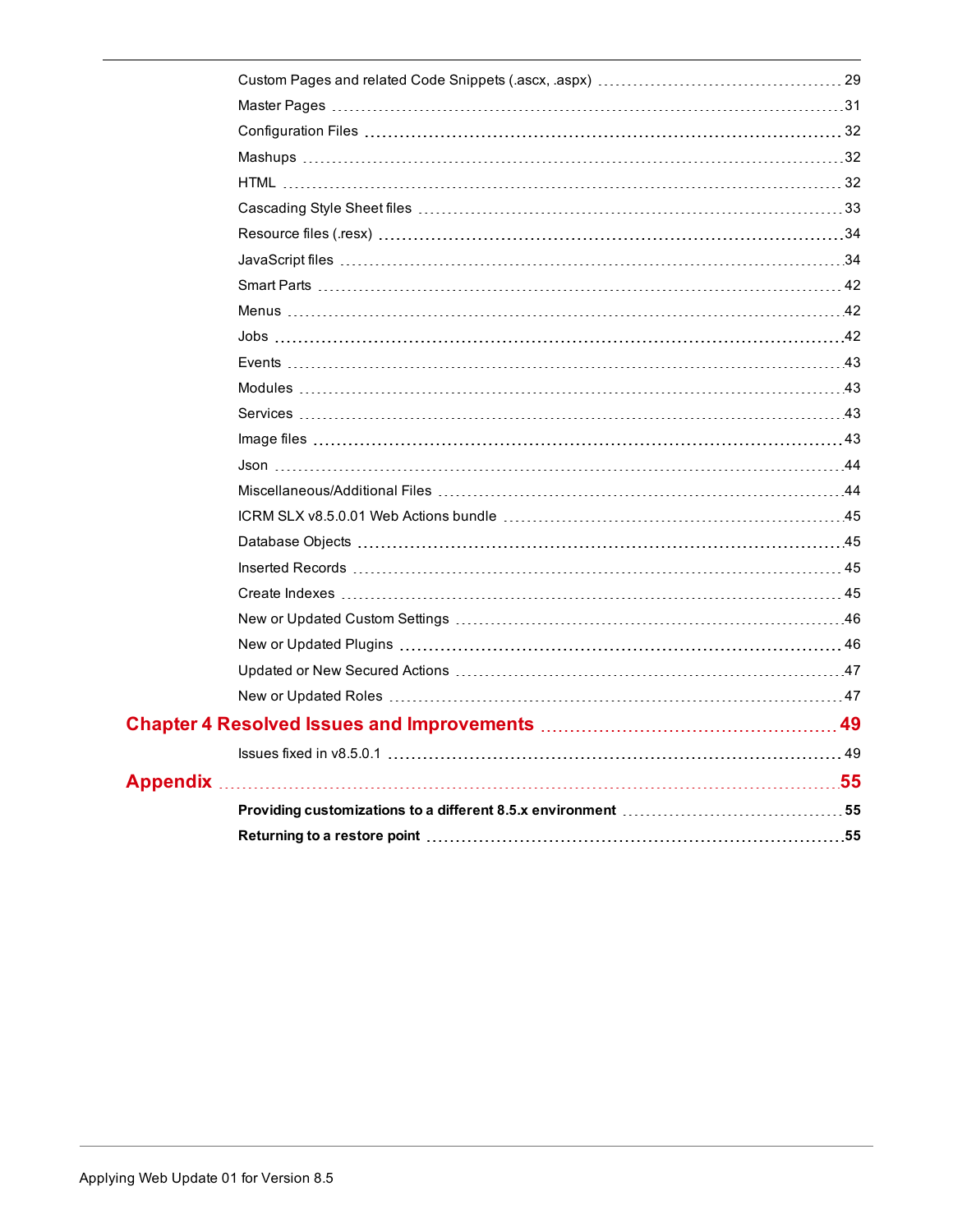# <span id="page-4-0"></span>**Introduction**

Infor CRM has been rebranded as Infor CRM SLX in v.8.5.0.01. Infor CRM SLX is a leading customer relationship management solution that enables small to medium-sized businesses to acquire, retain, and develop profitable customer relationships through integrated Sales, Marketing, Customer Service, and Support automation solutions.

## <span id="page-4-1"></span>**About this guide**

This document describes WebUpdate 01 for Infor CRM SLX version 8.5.

## <span id="page-4-2"></span>**Prerequisites**

The following Infor CRM SLX software must be installed before installing this update:

- n Infor CRM SLX version 8.5
- 8.5 SNC Update 01



Do not install WebUpdate 01 for Infor CRM SLX 8.5 on any other Infor CRM SLX version.

#### <span id="page-4-3"></span>**Additional considerations**

- Infor CRM 8.5.0.01 is only compatible with:
	- Sync for Gmail versions 1.2 and later
	- Sync for Exchange versions 1.0.2 and later

## <span id="page-4-4"></span>**Contacting Infor**

If you have questions about Infor products, go to Infor Concierge at [https://concierge.infor.com/](https://icp.cloud.infor.com/infor/0c859ff0-1676-4dd6-8712-2641ed1ee870?favoriteContext=%7B%22type%22%3A%22page%22%2C%22id%22%3A%221780b62e-dacb-4fae-b360-cda8ebd0be07%22%7D&LogicalId=lid://infor.homepages.1) and create a support incident.

If you have comments about Infor documentation, contact [documentation@infor.com](mailto:documentation@inform.com).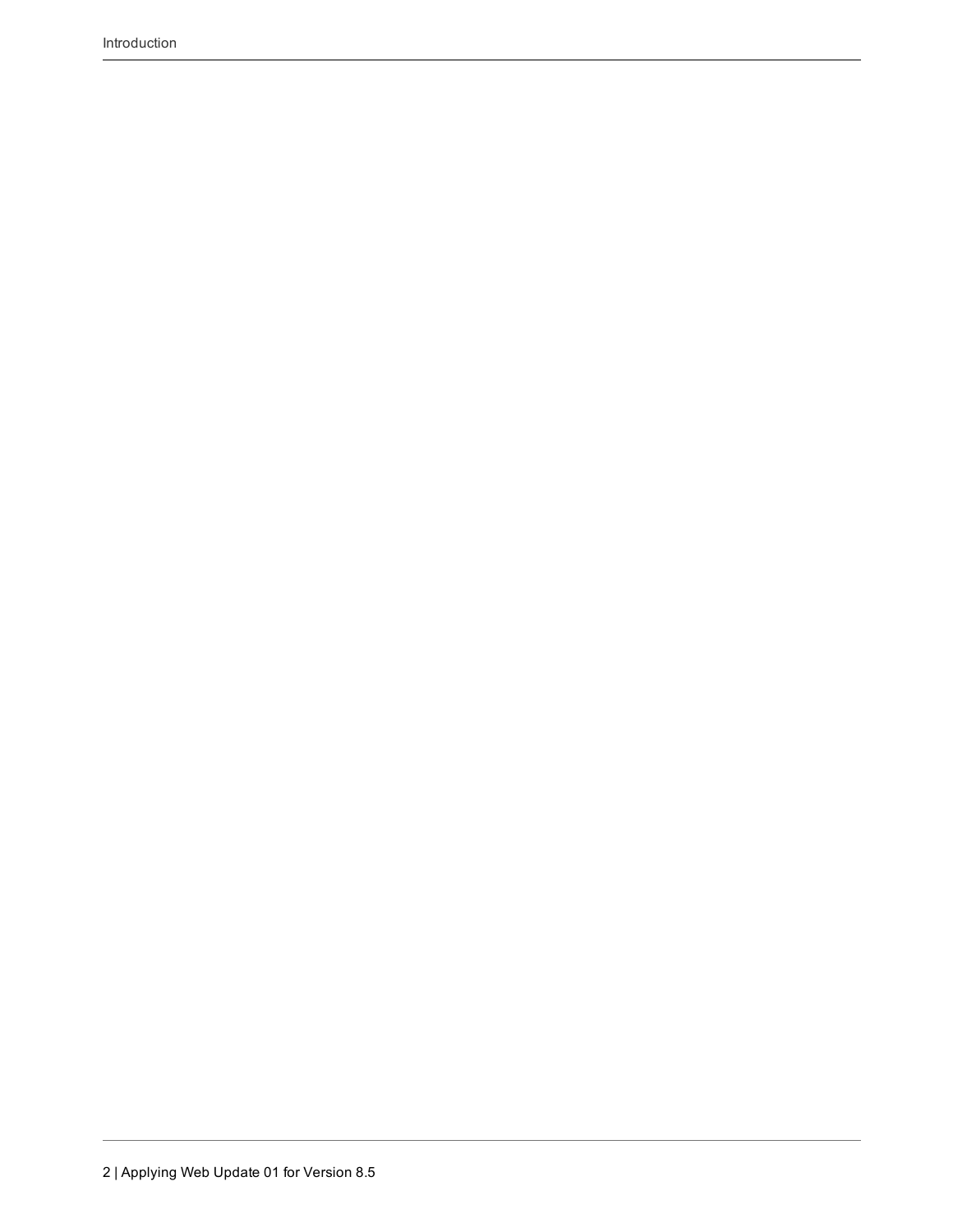# <span id="page-6-0"></span>Chapter 1 What's New in this update

This chapter lists all breaking changes, new features, and deprecated features for Infor CRM SLX since version 8.5.

## <span id="page-6-1"></span>**Breaking Changes**

<span id="page-6-2"></span>This section contains breaking changes introduced since Infor CRM SLX version 8.5

#### **8.5.0.01**

■ There were no breaking changes in this release.

## <span id="page-6-3"></span>**Features added in this update**

This section lists the features available in each update and indicates the type of update required, as well as any additional pieces required to fully install the feature.

| <b>Application</b> | <b>Feature</b>                                                                                                                                                                                                          |              | <b>Requires</b> |            |              |  |
|--------------------|-------------------------------------------------------------------------------------------------------------------------------------------------------------------------------------------------------------------------|--------------|-----------------|------------|--------------|--|
|                    |                                                                                                                                                                                                                         | <b>SNC</b>   | <b>Web</b>      | <b>BOD</b> | <b>Infor</b> |  |
|                    |                                                                                                                                                                                                                         |              |                 | Pack       | Ming.le      |  |
| 8.5.0.01           |                                                                                                                                                                                                                         |              |                 |            |              |  |
| <b>Web Client</b>  |                                                                                                                                                                                                                         |              |                 |            |              |  |
|                    | <b>Mail Merge</b>                                                                                                                                                                                                       | $\mathbf{x}$ | $\mathbf{x}$    |            |              |  |
|                    | Mail Merge is supported in all supported browsers and can be accessed in the Web Client and<br>from Microsoft Word after installing the Infor CRM Mail Merge for Microsoft Word add-in.                                 |              |                 |            |              |  |
|                    | For steps, see the Web Client help topic "Installing Infor CRM SLX Mail Merge for Microsoft Word".                                                                                                                      |              |                 |            |              |  |
|                    | Ability to perform a mail merge with contacts associated with sales orders, quotes, contracts,<br>returns, and tickets in addition to accounts and opportunities.                                                       |              |                 |            |              |  |
|                    | Ability to fulfill literature requests in all supported browsers.                                                                                                                                                       |              |                 |            |              |  |
|                    | Ability to complete mail merge steps in a sales process in all supported browsers.                                                                                                                                      |              |                 |            |              |  |
|                    | <b>Calculated fields</b>                                                                                                                                                                                                | $\mathbf{x}$ | $\mathbf{x}$    |            |              |  |
|                    | After version 8.5.0.01, calculated fields created in the Web Client, or calculated fields converted by<br>the conversion utility are created in the specified base table and the Calculated Field Data table.           |              |                 |            |              |  |
|                    | In a mixed Web and Windows environment, Infor CRM SLX strongly recommends creating and<br>editing calculated fields in the Web Client and then using the computed fields in the specified<br>base table in all clients. |              |                 |            |              |  |
|                    | Calculated fields created and edited in the Web Client are available in any Infor CRM SLX client<br>using the new column in the specified base table. In Query Builder for Windows you will see                         |              |                 |            |              |  |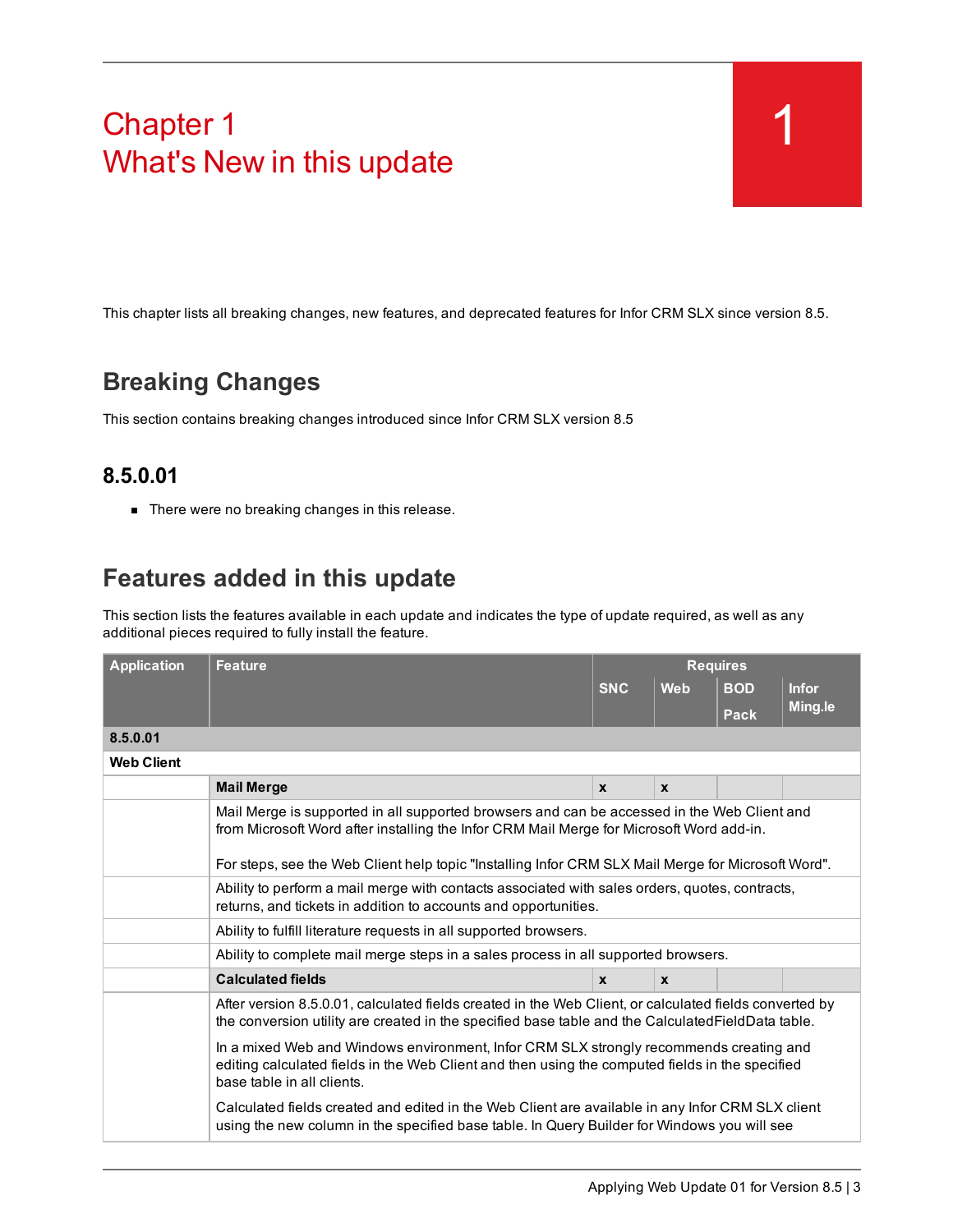| <b>Application</b>           | <b>Feature</b>                                                                                                                                                                                                                                     | <b>Requires</b>                                                                                       |              |            |              |  |
|------------------------------|----------------------------------------------------------------------------------------------------------------------------------------------------------------------------------------------------------------------------------------------------|-------------------------------------------------------------------------------------------------------|--------------|------------|--------------|--|
|                              |                                                                                                                                                                                                                                                    | <b>SNC</b>                                                                                            | <b>Web</b>   | <b>BOD</b> | <b>Infor</b> |  |
|                              |                                                                                                                                                                                                                                                    |                                                                                                       |              | Pack       | Ming.le      |  |
|                              | duplicate fields with the same name, one that represents a calculated field, and the other which<br>represents a computed column. Either field is valid.                                                                                           |                                                                                                       |              |            |              |  |
|                              | conversion utility is run.                                                                                                                                                                                                                         | Calculated fields created outside of the Web Client will not be available in the Web Client until the |              |            |              |  |
|                              | Edits made to a calculated field in the Calculated Field Data table will not be available in the Web<br>Client. The edits will need to be repeated in the Web Client version of the calculated field.                                              |                                                                                                       |              |            |              |  |
| <b>Application Architect</b> |                                                                                                                                                                                                                                                    |                                                                                                       |              |            |              |  |
|                              | Upgrade safe improvements                                                                                                                                                                                                                          | $\mathbf{x}$                                                                                          | $\mathbf{x}$ |            |              |  |
|                              | The Manage Customizations view allows you to review a list of files that have changed or are out<br>of sync with recent Infor CRM SLX updates.                                                                                                     |                                                                                                       |              |            |              |  |
|                              | <b>64-bit Application Architect</b>                                                                                                                                                                                                                | $\mathbf{x}$                                                                                          | $\mathbf{x}$ |            |              |  |
|                              | The 64-bit Application Architect requires a change to DataLink Manager and a change to the steps<br>for configuring database connections for Application Architect. See "Configuring Database"<br>Connections for Application Architect" on page 8 |                                                                                                       |              |            |              |  |



See the "What's New in this Release" topic in the online Help systems for more information about the new features.

## <span id="page-7-0"></span>**Features deprecated in this update**

This section lists the features deprecated in each update.

| <b>Application</b> | <b>Feature</b>                                                                                                                                                                                                                                                          |
|--------------------|-------------------------------------------------------------------------------------------------------------------------------------------------------------------------------------------------------------------------------------------------------------------------|
|                    |                                                                                                                                                                                                                                                                         |
| 8.5.0.01           |                                                                                                                                                                                                                                                                         |
| Web Client         |                                                                                                                                                                                                                                                                         |
|                    | <b>Mail Merge</b>                                                                                                                                                                                                                                                       |
|                    | The changes to Mail Merge resulted in deprecating the following mail merge features:                                                                                                                                                                                    |
|                    | Address labels are now only available through reports, not from the Literature Requests list<br>view Literature tasks or as a part of mail merge.                                                                                                                       |
|                    | • Letter and non-email based templates are now only available to be managed using the<br>Infor CRM Word Add-in. Only email templates can be managed from the Compose menu.                                                                                              |
|                    | Email mail merge templates managed in the Web Client do not support special fields<br>including SQL values, tables, or images.                                                                                                                                          |
|                    | Output to Fax is no longer supported in either the Web Client or Microsoft Word add-in.                                                                                                                                                                                 |
|                    | Output to Printer from the Web Client mail merge is no longer supported. Output to Printer<br>is available only from the Mail Merge for Microsoft Word add-in.                                                                                                          |
|                    | Attaching a document or Infor CRM library file to a template is no longer available. In the<br>Web Client mail merge, attaching a file or Library file is not available. In the Word add-in,<br>files and Library files can be attached prior to starting a mail merge. |
|                    | "One-off" mail merges to Letter or Email are now handled as part of the standard mail<br>merge process.                                                                                                                                                                 |
|                    | The Notes/History option, Send to Word, has been removed and may be replaced in a<br>future release.                                                                                                                                                                    |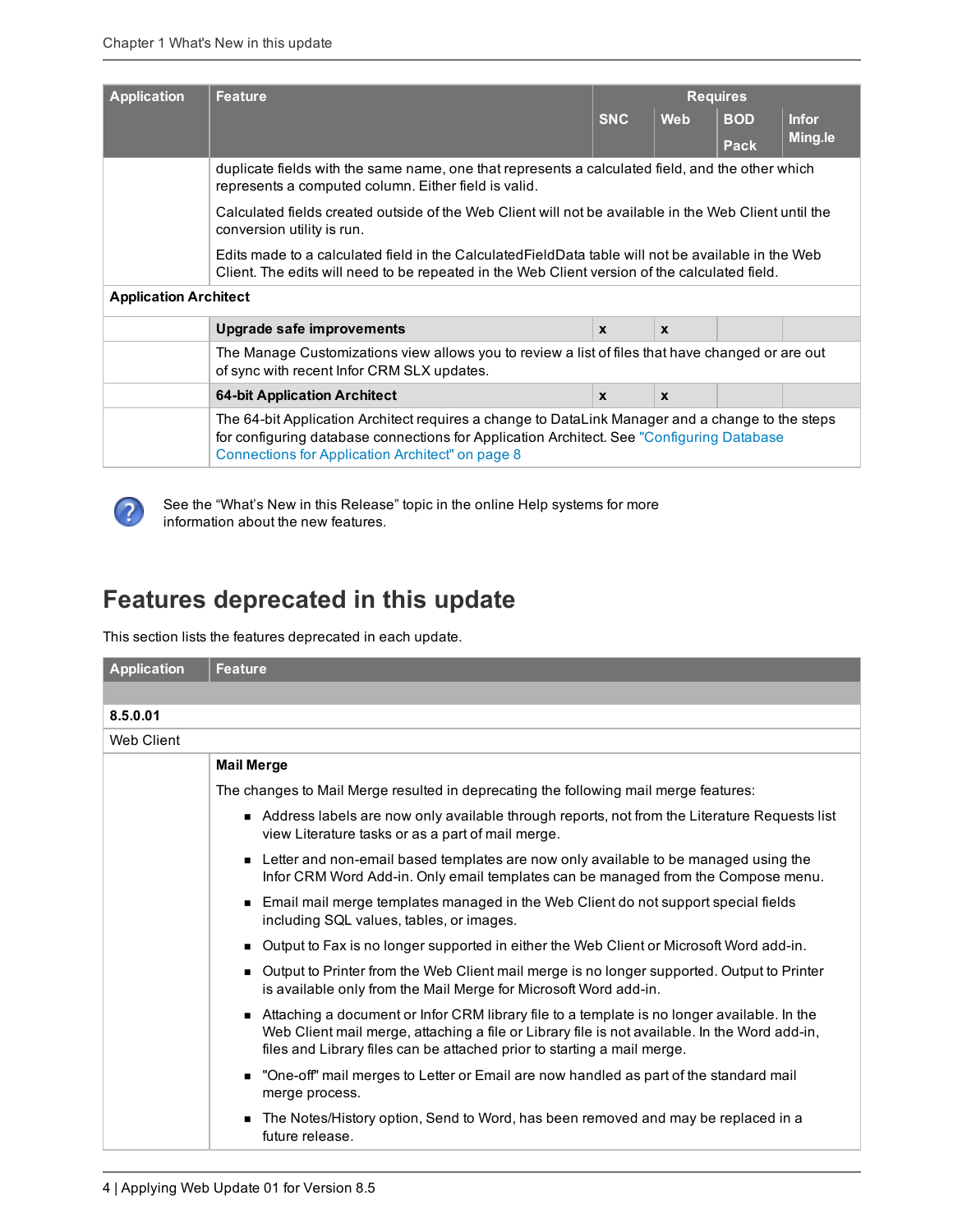| <b>Application</b>           | <b>Feature</b>                                                                                                                                                                                                                                                 |
|------------------------------|----------------------------------------------------------------------------------------------------------------------------------------------------------------------------------------------------------------------------------------------------------------|
|                              |                                                                                                                                                                                                                                                                |
|                              | Literature Requests with a cover letter will only be available as output to File, output to<br>Email is no longer supported.                                                                                                                                   |
|                              | ■ Specifying base templates for contact and lead email, fax, or letter templates are no longer<br>supported and those user options have been removed.                                                                                                          |
|                              | The Most Recently User templates option is no longer supported in the Web Client or Infor<br>CRM Word Add-in and has been removed. The Infor CRM Word Add-in automatically<br>displays the 5 most recently used templates on the Open Template drop-down list. |
| <b>Application Architect</b> |                                                                                                                                                                                                                                                                |
|                              | ■ Importing from another project.                                                                                                                                                                                                                              |
|                              | $\blacksquare$ Creating a project backup                                                                                                                                                                                                                       |
|                              | ■ You can only restore from the Infor CRM SLX provided back up from version 8.4.0 or 8.5.0.                                                                                                                                                                    |
|                              | Creating a manifest by project differences                                                                                                                                                                                                                     |

For a list of issues fixed since v8.5 see the [Resolved](#page-52-2) Issues chapter.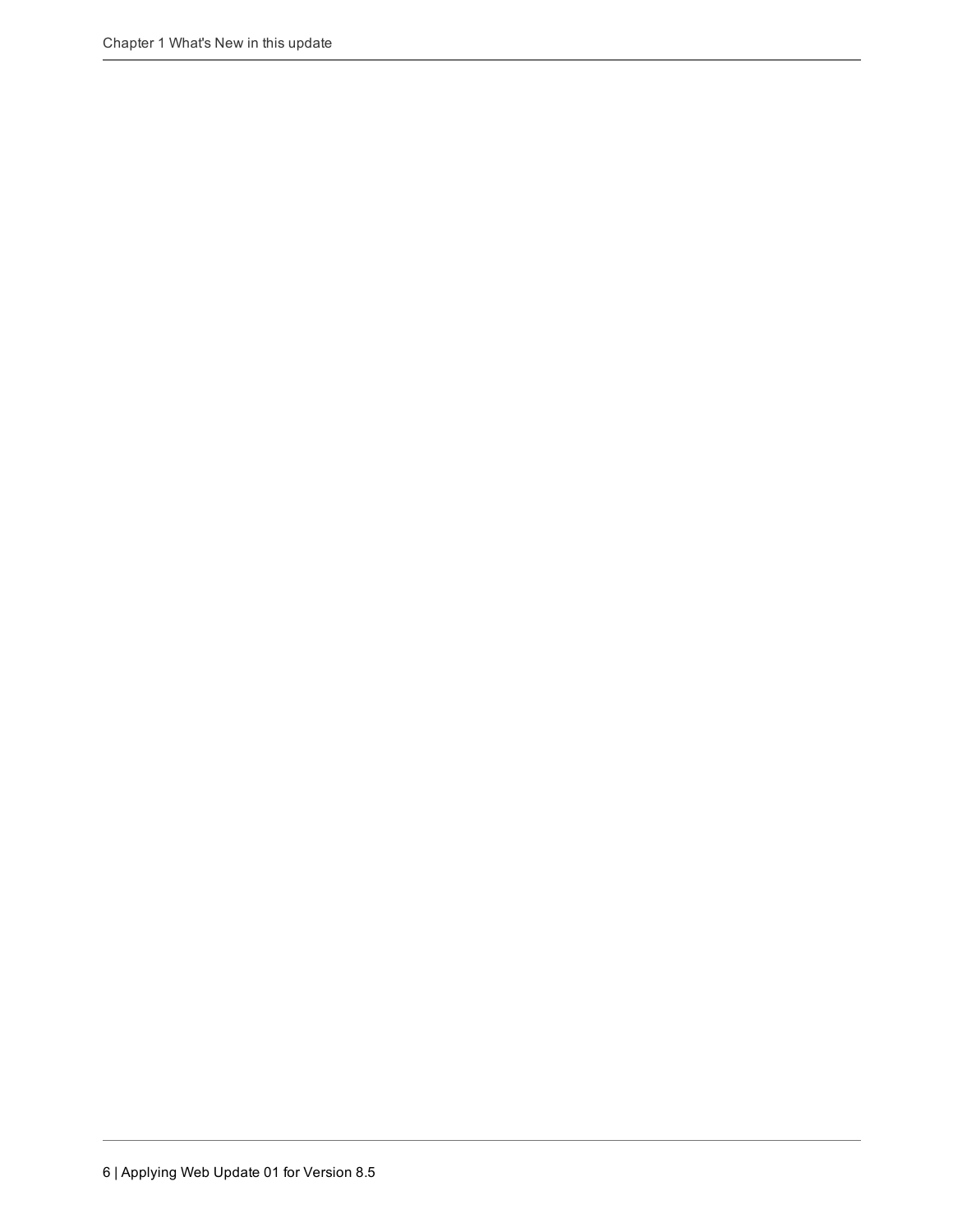# <span id="page-10-0"></span>Chapter 2 Applying the Update

<span id="page-10-2"></span>This Web Update affects the following portals:

- **n** Process Host
- SData
- SlxClient (Web Client)
- **n** Offline Web Client
- **n** Infor CRM Customer Portal
- Infor CRM Job Service

Apply this Update to all computers where the following components have already been installed:

- Administrative Tools and Servers
- Application Architect
- Remote Office
- **n** Web Host



Install the VFS bundles using the Application Architect, and then build and deploy your Web site(s).

## <span id="page-10-1"></span>**Installing the update**

**To begin the install**

- 1. Close all Infor CRM SLX applications on the computer to which you are applying the Update.
- 2. Stop all Infor CRM SLX services on the computer to which you are applying the Update in the following order:
	- Saleslogix Cache Server
	- Saleslogix DBEventing
	- Saleslogix Job Service
	- Saleslogix Messaging Server
	- Saleslogix SData Synchronization Server
	- Saleslogix SpeedSearch
	- Saleslogix Synchronization Service
	- Saleslogix Server
	- Saleslogix System Service
- 3. Extract the contents of the **Infor\_CRM\_SLX\_v850\_Web\_Update\_01.zip** file to a temporary folder.
- 4. Navigate to the folder where you extracted the Update files and double-click **Infor\_CRM\_SLX\_v850\_Web\_ Update\_01.exe**.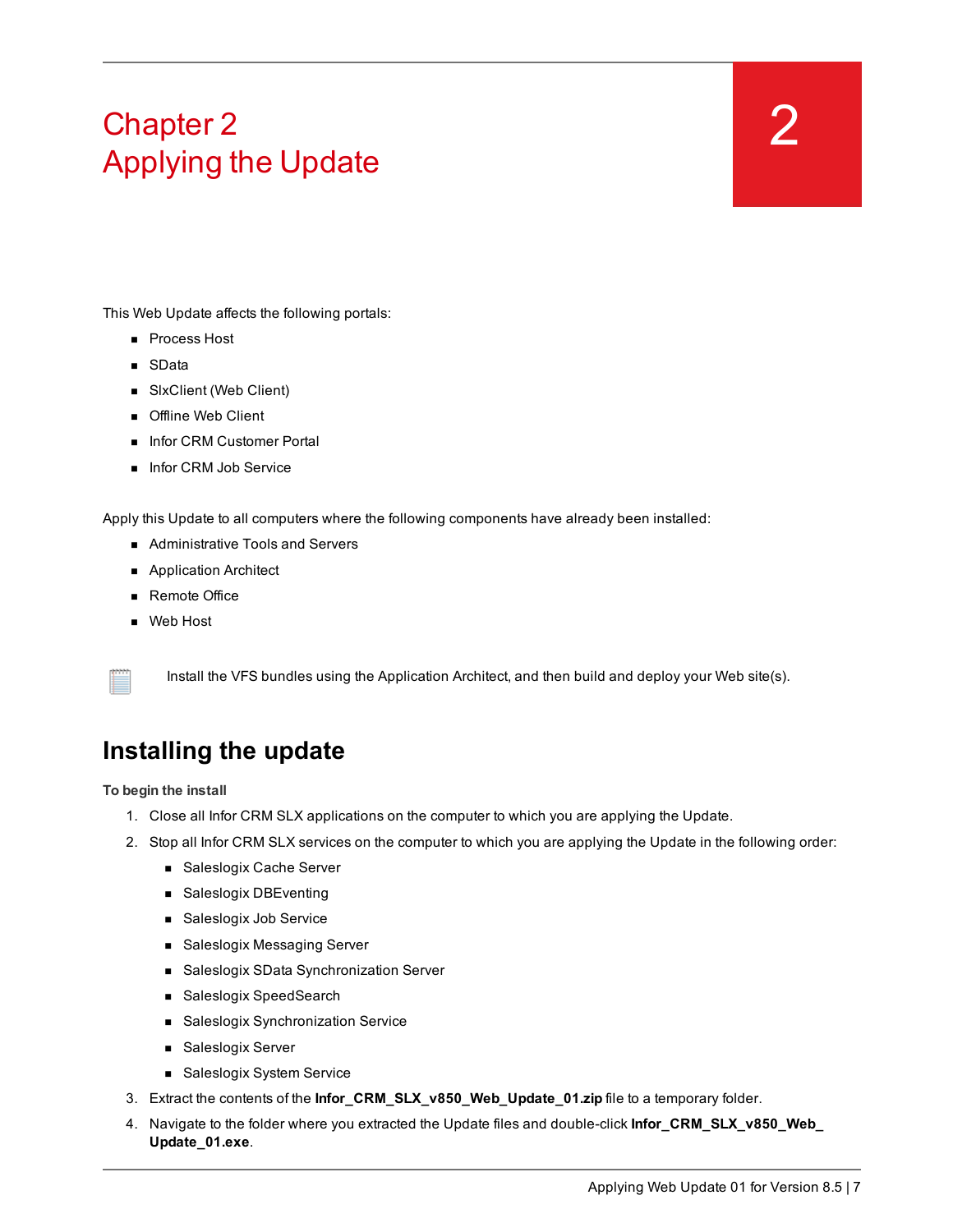- 5. On the **Infor CRM v8.5.0 Web Update 01** screen do the following:
	- <sup>n</sup> Select the **Install the Infor CRM Update** option. The Update files, including the VFS bundle, are extracted to a temporary folder and are removed once the installation is complete.
- 6. Click **Next**.
- 7. On the **Welcome** screen, click **Install** to install the patch.
- 8. If prompted to reboot, click **OK** to allow the reboot.
- 9. On the **Completed** screen, click **Finished**.

### <span id="page-11-0"></span>**Renaming the Custom Folder for an LFS implementation with customizations**

Due to a change in the name of the customizations folder, implementations who use the Local File System (LFS) and have customizations, must change the name of the Custom folder to SLXCoreCustom after applying the files from Infor\_ CRM\_SLX\_v850\_Web\_Update\_01.

In previous releases, when creating a local file system (LFS), two folders were created, "Model" and "Custom". Going forward, the "Custom" folder will now be "SLXCoreCustom".



Your working folder path should not include a folder named "Model". The folder name "Model" is reserved for Infor CRM SLX use only.

**To change the Custom folder name**

- 1. In Windows Explorer browse to the LFS (Local File System) Working Path. You can find this path in Application Architect by going to **Tools** | **Project Workspace Manager**, and then in the **Project Workspace**, look at the **Working Path**
- 2. Find the **Custom** folder at the root of that location, at the same level as the Model folder.
- 3. Rename the **Custom** folder to **SLXCoreCustom**.

## <span id="page-11-1"></span>**Configuring Database Connections for Application Architect**

A data link stores information about how the client will log on to the Infor CRM Server. A data link will configure the Provider for a specific server with a database connection. From this dialog box, you can add, edit, or remove a data link. If this is the first time you are connecting to the Infor CRM Server, you will need to add a data link.



Before proceeding, you may need to know the database server name or instance, database name, and the SYSDBA user password.

#### **To add**

- 1. Double-click the **AppArchitect.exe**.
- 2. On the **Please log on...** dialog box, click the **Log on to** ellipsis button.
- 3. Click the **Add** button.
- 4. On the **Connection** tab, enter the information needed.
	- a. In the **Alias** box, type the name as you want it to appear in the list of available data links. For example, the database name.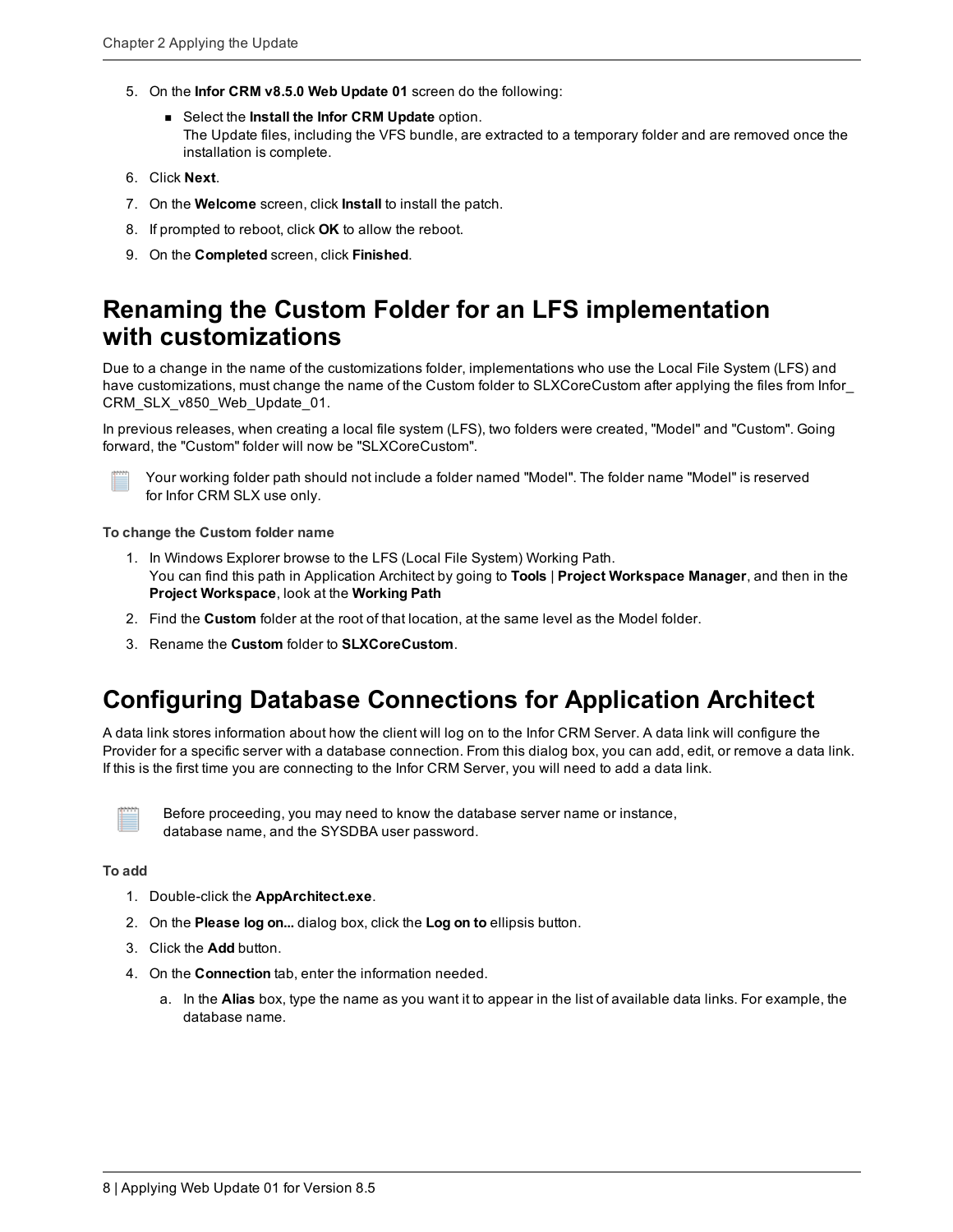- b. Click the Provider drop-down arrow and select one of the following:
	- **.** System.Data.SqlClientt: Select if a SQL database
		- $\bullet$  In the **Server Name** box type the name of the SQL server where the database resides.
		- $\bullet$  In the User Name box, type sysdba.
		- **.** In the **Password** box, type the sysdba password.
		- **.** Click the Database drop-down arrow and select the database you want to connect.
	- **.** Oracle.ManagedDataAccess.Client: Select if an Oracle database
		- **.** In the **Service Name** box type the name of the Oracle instance.
		- $\bullet$  In the User Name box, type sysdba.
		- . In the **Password** box, type the sysdba password.
		- **.** The **Database** box is not needed for Oracle.
- 5. Click **Test Connection**. If the connection tested successfully, click **OK**. If you cannot connect to the database, verify that the settings are correct (passwords are case-sensitive). The database platform service must also be running on your Database Server.
- 6. Click the **Advanced** tab and complete the Advanced tab information. For steps see the DataLink Manager help topic "Advanced Tab".
- 7. Click **OK** on the **Data Link Manager** dialog box to complete the new connection.

**To edit**

- 1. If you want to edit an existing data link, select the data link from the list, and then click the **Edit** button.
- 2. On the **Connection** tab, edit the information you want to change.
- 3. Click **Test Connection**.
- 4. If the connection tested successfully, click **OK**. If you cannot connect to the database, verify that the settings are correct (passwords are case-sensitive). The database platform service must also be running on your Database Server.
- 5. Click the **Advanced** tab and edit the Advanced tab information you want to change.
- 6. Click **OK** on the **Data Link Manager** dialog box to complete the new connection.

#### **To delete**

- 1. In the **Data Link Manager** dialog box, select the data link you want to remove.
- 2. Click **Delete**, and then click **OK**.

#### <span id="page-12-0"></span>**Installing VFS bundles**

Install VFS .zip bundles using the Application Architect.

#### **To install VFS bundles**

- 1. Navigate to the bundle installation folder where the bundle was extracted when [Applying](#page-10-2) the Update.
- 2. Ensure the bundle is not blocked.
	- a. Right-click the bundle file and click **Properties**.
	- b. On the **General** tab, if there is an **Unblock** button, click it to unblock the file. The Unblock button only displays if the file is locked.
	- c. Click **Apply**.
	- d. Click **OK**.
- 3. Ensure you have **Write** permissions to the bundle installation folder. Check permissions on the Security tab on the folder properties.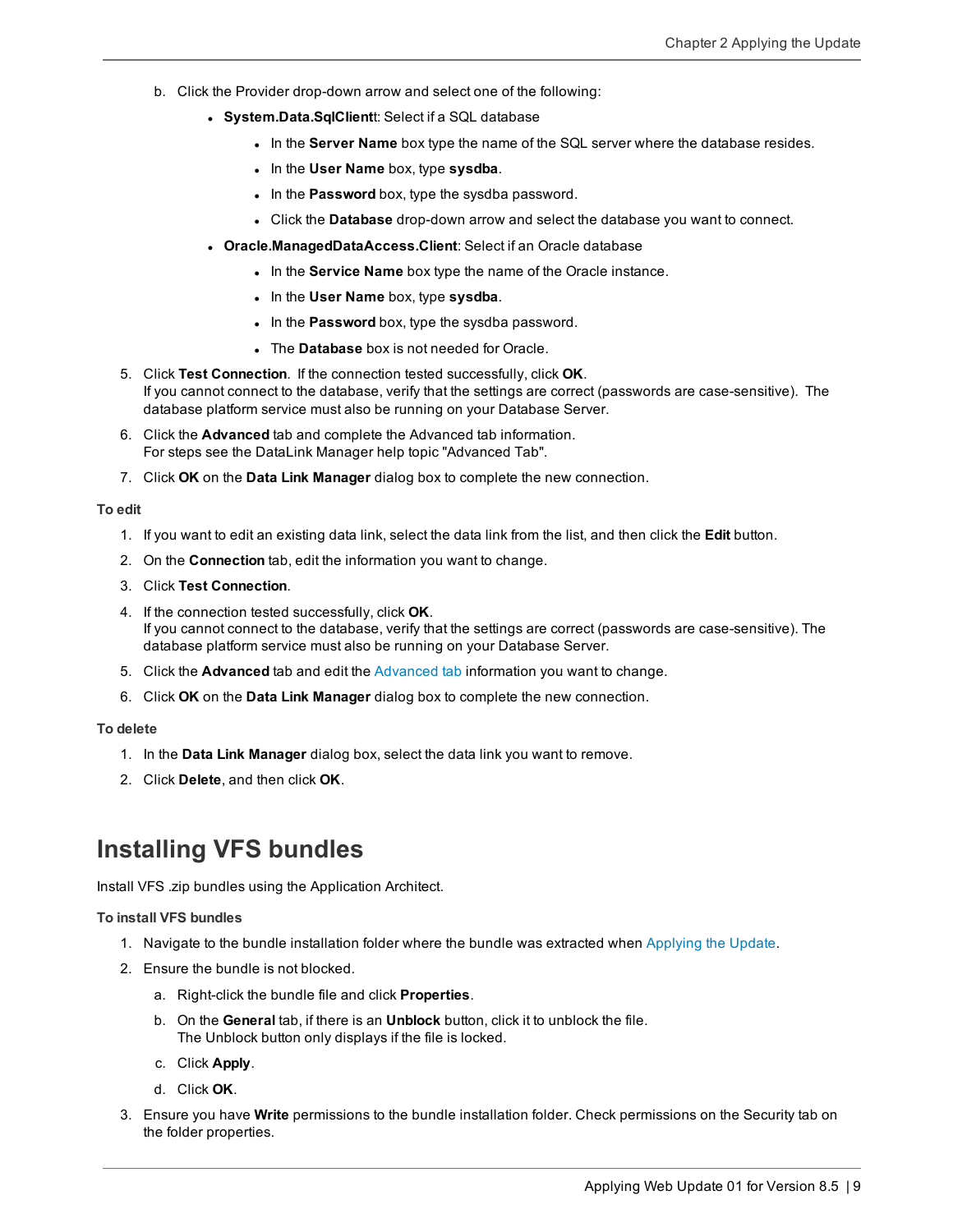- 4. Open the **Application Architect**.
- 5. On the **View** menu, click **Bundle Manager**.
- 6. Click **Install**.
- 7. Select **File name** and navigate to the temporary folder you extracted the **Infor\_CRM\_SLX\_v850\_Web\_Update\_ 01.zip**, click **ICRM SLX v8.5.0.01 Web VFS.zip**, and then click **Open**.
- 8. On the **Select Bundle** screen, click **Next**.
- 9. Click **Finish**.
- 10. Rebuild the database schema.
	- <sup>n</sup> On the **Tools** menu, click **Rebuild Database Schema**.
- 11. Install the ICRM SLX v8.5.0.01 Web Actions bundle.
	- a. On the **View** menu, click **Bundle Manager**.
	- b. Click **Install**.
	- c. Select **File name** and navigate to the temporary folder you extracted the **Infor\_CRM\_SLX\_v850\_Web\_ Update\_01.zip**, click **ICRM SLX v8.5.0.01 Web Actions.zip**, and then click **Open**.
	- d. On the **Select Action**s screen, click **Next**.
	- e. On the **Release Plugins** dialog box, click **OK** to release the plugins to Everyone.
	- f. Click **Finish**.

## <span id="page-13-0"></span>**Running the Conversion Utility**



Once the conversion utility is run, these actions cannot be reversed.

The conversion utility assigns a DataKey value to each custom setting based on the existing Description. This key value should never be changed.

The Conversion Utility also contains these options:

#### <sup>n</sup> **Master Data Consolidation**

This option is only for implementations with Back Office. This is a non-reversible option that consolidates existing account records with the same CustomerID into a single account record. This option also moves all related information, such as activities, history, attachments, quotes, sales orders, invoices, shipments, returns and receivables to the new consolidated account.

#### <sup>n</sup> **Isolate integrated content by Logical ID**

This option is only for rare implementations based on two or more host ERP systems with data defined using a common ERP Accounting Entity. For most implementations this option should not be selected.

This is a non-reversible option that extends the internal format of the Infor CRM SLX tracking of unique ID values assigned by the host ERP system to include an internal BackOfficeID value

#### **Update Favorite Groups**

This option sets the new groups that are provided as Favorites so that they display by default in the list and detail views.

#### n **Convert Calculated Fields**

Creates existing calculated fields as a computed column in the specified base table. Each calculated field also remains as a row in the CalculatedFieldData table.

**To run**

- 1. On the Administrative Workstation, browse to the ConversionUtility.config file. By default, this is in \Program Files (x86)\Saleslogix.
- 2. Open **ConversionUtility\_8.5.0.x.exe.config** with the text editor of your choice.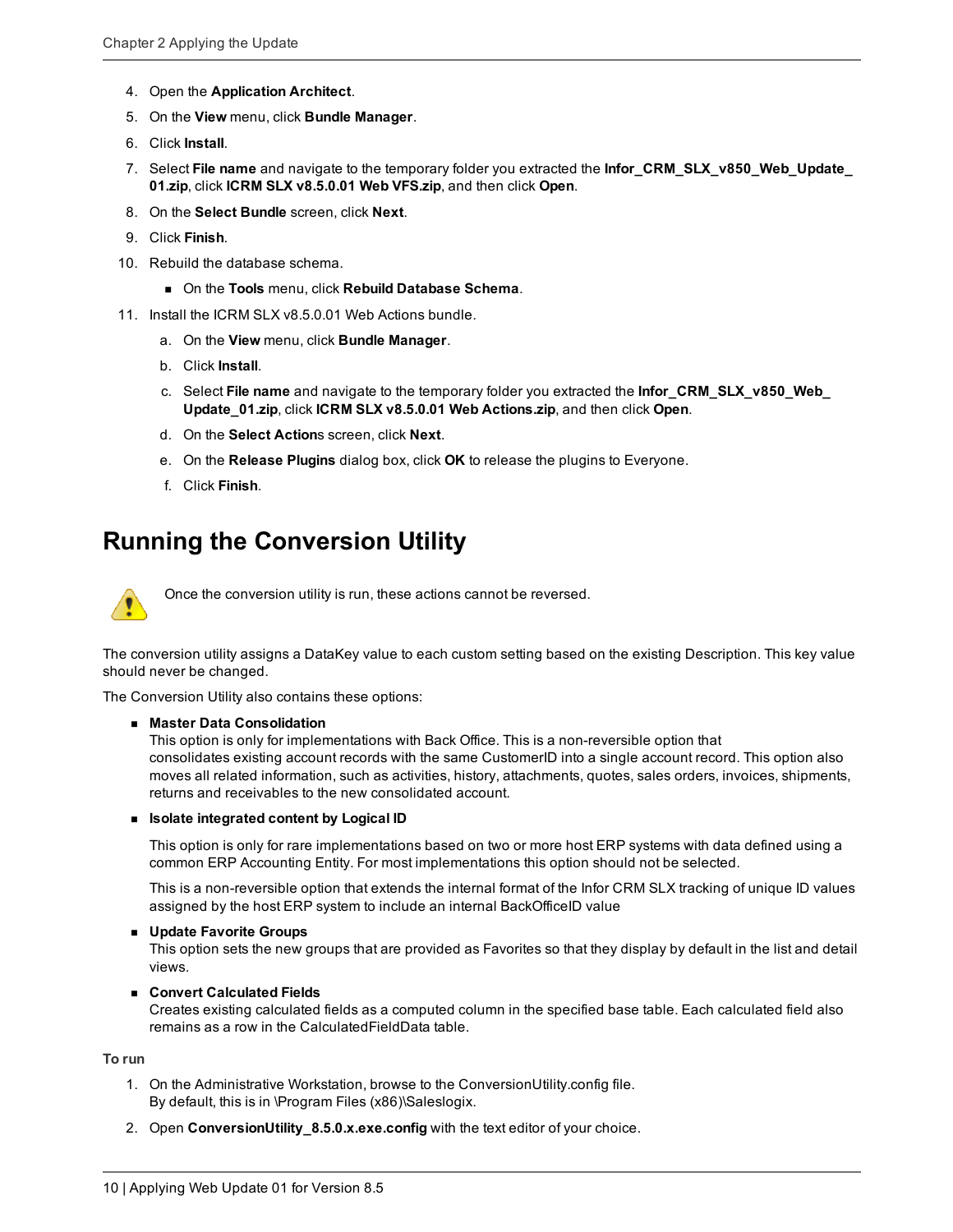3. Scroll to the <connectionStrings> section and change the **Initial Catalog** value to your Connection Manager name.

For example:

Change the value from: <add name="Default" connectionString="Provider=SLXOLEDB.1;Persist Security Info=True;Initial Catalog=SALESLOGIX;Data Source=localhost;Extended Properties="PORT=1706;LOG=ON;CASEINSENSITIVEFIND=ON;AUTOINCBATCHSIZE=1;SVRCERT=123 45;ACTIVITYSECURITY=OFF;TIMEZONE=NONE""/>

Change the value to: <add name="Default" connectionString="Provider=SLXOLEDB.1;Persist Security Info=True;Initial Catalog=MyDatabase;Data Source=localhost;Extended Properties="PORT=1706;LOG=ON;CASEINSENSITIVEFIND=ON;AUTOINCBATCHSIZE=1;SVRCERT=123 45;ACTIVITYSECURITY=OFF;TIMEZONE=NONE""/>

- 4. Save your changes.
- 5. Double click the **ConversionUtility\_8.5.0.x.exe** application.
- 6. In the Conversion Utility interface, clear any actions you do not want to run and click **Update**.

## <span id="page-14-0"></span>**Building and deploying the Web changes**

To make your changes available, you must build and deploy the Web portal(s).



You must log in to the Application Architect and build and deploy the Web changes from within the Application Architect in order to get all changes.

#### **To build and deploy**

- 1. In Application Architect **Project Explorer**, select the project.
- 2. Press and hold the **CTRL** key, and then on the **Build** menu, click **Build Web Platform**. All the files in the entire assembly for the current project are compiled. Status for the build is displayed in the Output Window at the bottom of the screen.
- 3. When the build is complete, on the **View** menu, click **Deployment Explorer**.
- 4. Expand **Deployments**.
- 5. Double-click the portal to deploy.
- 6. Under **Deployment Targets**, right-click the target portal, and click **Deploy Portal**.
	-
- By default, the Infor CRM SLX Web Client portal is set to deploy to the localhost, but you can change these settings to fit your environment.
- Changes will not be visible to the Offline Web Client and/or Web remote Office until after the next Sync cycle.
- 7. Repeat steps 1-6 for each of the affected portals.
- 8. Restart all services that you stopped prior to ["Installing](#page-10-1) the update" on page 7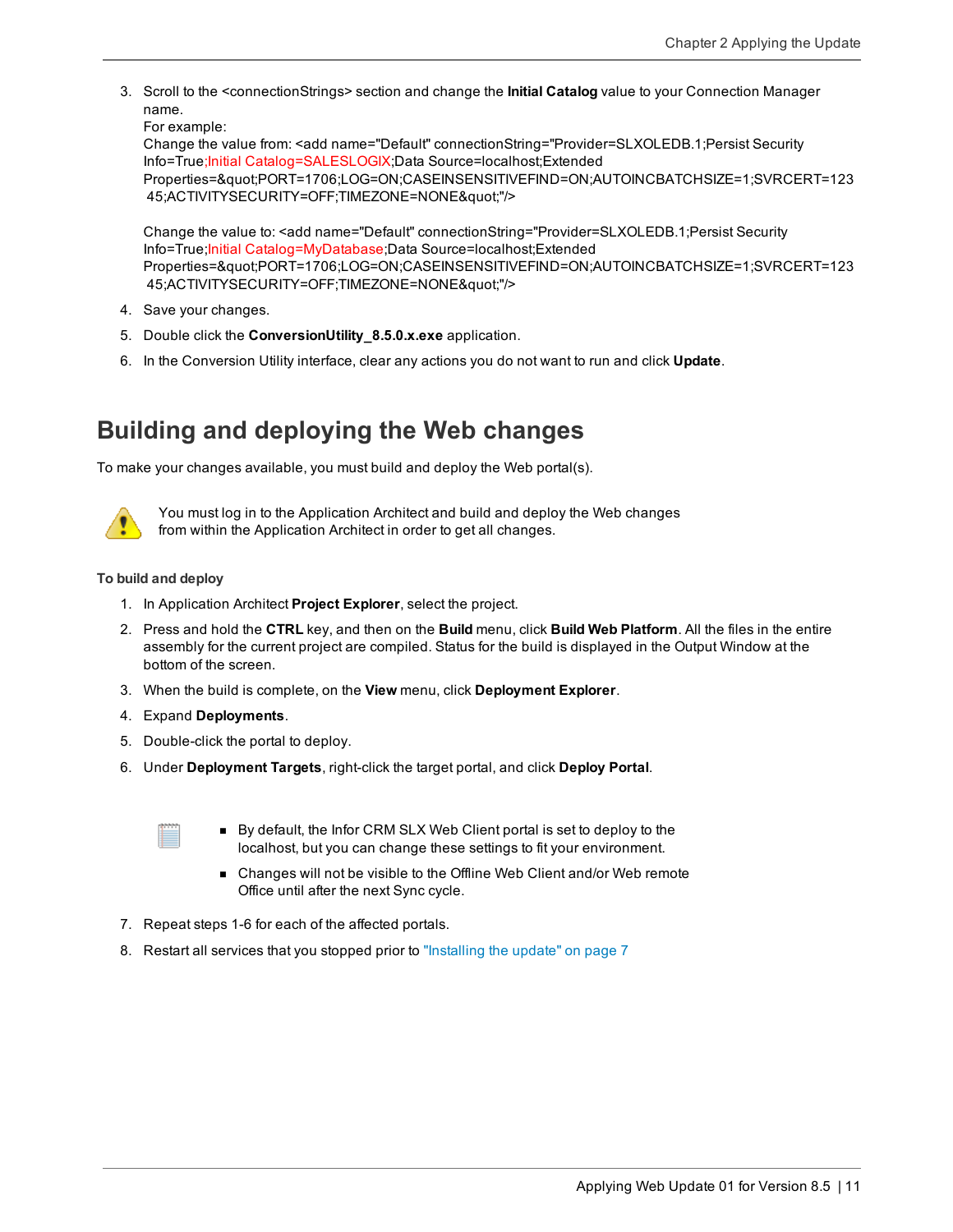## <span id="page-15-0"></span>**Running Trigger script (SQL)**

For SQL implementations, you must run the ConvertLeadTriggerUpdate.sql script.

**To run the .sql script**

- 1. In the **SQL Server Management Studio** dialog box, on the **Tools** menu, click **SQL Server Query Analyzer**.
- 2. If you are not connected to the server, the Connect to SQL Server dialog box opens. In the **Connect to SQL Server** dialog box:
	- a. In the **SQL Server** box, select your server.
	- b. Type the system administrator (sa) password.
	- c. Click **OK**.
- 3. On the **File** menu, click **Open**, and browse to **ConvertLeadTriggerUpdate.sql**. The script is located in the Infor\_CRM\_SLX\_v850\_Web\_Update\_01.zip
- 4. **In the Query dialog box:**
	- a. In the **DB** box, select your database.
	- b. Click **Execute Query** (the green arrow) to start the script.
- 5. Exit the **Query** dialog box and the **SQL Server Management Studio**.

### <span id="page-15-1"></span>**Create a Remote User or Remote Office Database**

In Infor CRM v8.5.0.01, you must create new Remote databases. Create these databases using a Microsoft SQL Server Express instance or the SQL Host Server.

When a remote database is created, it uses the host server collation settings. When the database is sent to the remote it will use the SQL Express installation collation settings.

When you install the Remote Client and use the Infor CRM media to install SQL Express the installation will automatically have the correct collation regardless of the Windows System Locale settings.

However, if you install SQL Express using a standalone install prior to installing Infor CRM then you must ensure that the collation is set correctly as per the Host Database, otherwise where the Windows System Locale is anything other than English (US), SQL Express will use the Windows System Locale settings to determine your collation and it will be incorrect.

#### **To create a remote database**

- 1. In the Infor CRM SLX Administrator, on the Administrator **Tools** menu, do one of the following depending upon whether you are creating a Remote User database or a Remote Office database:
	- <sup>n</sup> Click **Create Remote User Databases**.
	- n Click **Create Remote Office Databases**.
- 2. In the **Create Database**s dialog box, do one of the following:
	- n Under **Available Users**, select the user(s) for whom the database(s) will be created, and click the arrow to move them to the **Selected Users** box.
	- n Under **Available Remote Offices**, select the offices(s) for which the database(s) will be created, and click the arrow to move them to the **Selected Remote Offices** box.
- 3. Configuring the default database settings is explained in "Setting Database Options" in the *Infor CRM SLX Implementation Guide*. To change the settings for this user only, click **Options** or **Properties** and configure the changes.
- 4. To create the database(s), do one of the following:
	- To create the database(s) immediately, click **Now**.
	- To create the database(s) at a later time, click **Later**.
	- **n** In the calendar, select a date and time, and then click **OK**.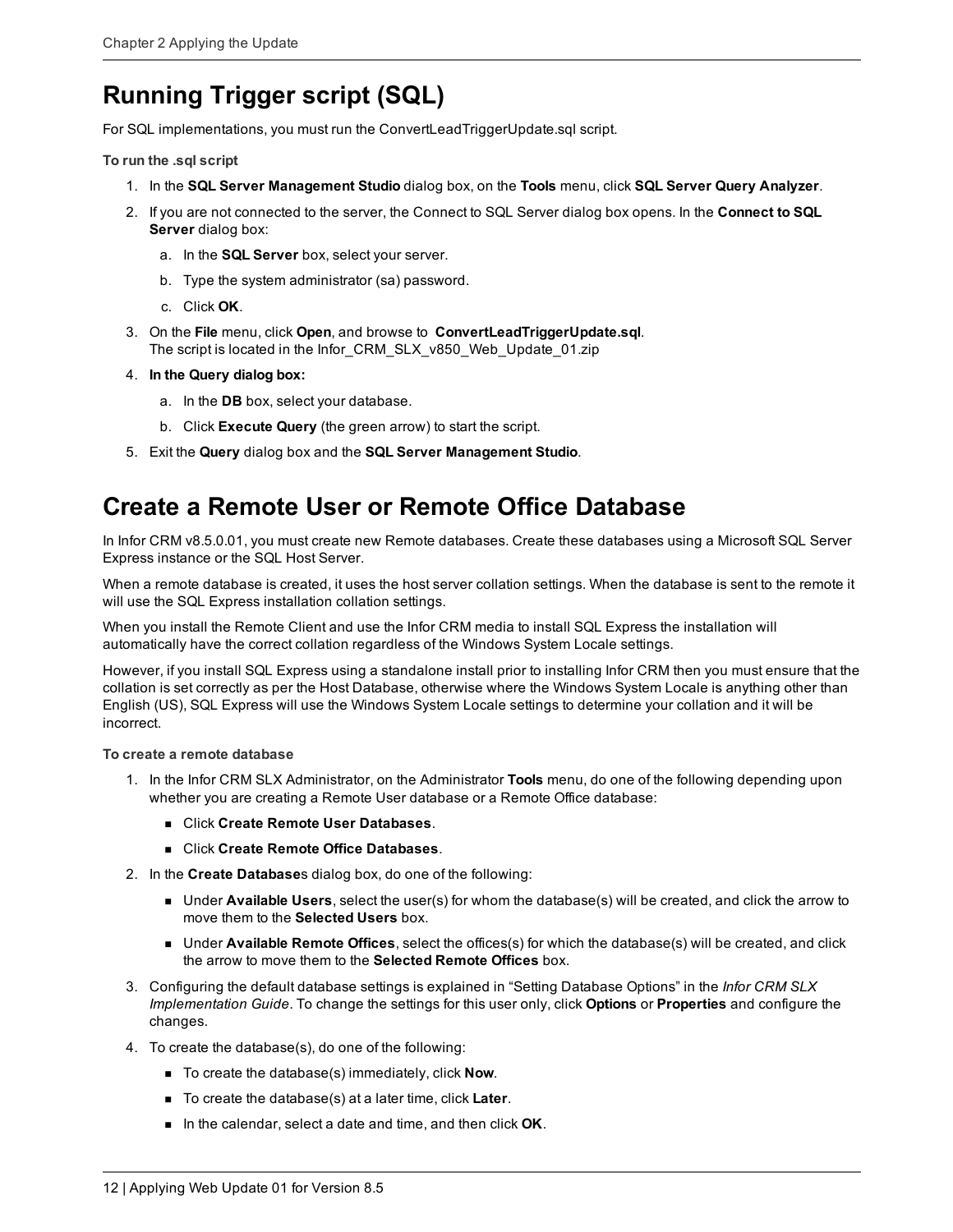The Administrator is unavailable when the timer is active.

**n** The **Create Databases** dialog box displays a countdown to the scheduled date and time.

A test is performed to ensure the settings are configured and that the database can be created in the chosen location.

The database is created with the file name SLX\_userid\_dat.sxd. **Note:** The default location where the remote databases are created is specified in Tools, Options, Database tab, in the "Create Remote DB in server directory" field.

- 5. Click **OK** to confirm successful completion.
- 6. Transfer the database to the appropriate computer.
	- <sup>n</sup> If the computer is connected to the network, create a folder on the Administrative Workstation and copy the database to the folder. Share this folder so that the Remote (User or Office) computer has access to it.
	- <sup>n</sup> If the Remote is not connected to the network, copy the database to the user's computer using some form of removable media. Another option is to zip the database, e-mail it to the Remote user, and instruct the user to copy it to his or her computer and unzip it.

### <span id="page-16-0"></span>**Infor CRM Back Office Extension (ICBOE) installations**

If your installation includes Infor CRM Back Office Extension, you must upgrade the BOD Pack for your ERP system to version 8.5.0.01. For more information, and to download the BOD Packs, see KB 2237938, available from Infor Concierge at [https://concierge.infor.com/.](https://icp.cloud.infor.com/infor/0c859ff0-1676-4dd6-8712-2641ed1ee870?favoriteContext=%7B%22type%22%3A%22page%22%2C%22id%22%3A%221780b62e-dacb-4fae-b360-cda8ebd0be07%22%7D&LogicalId=lid://infor.homepages.1)

**To access the Knowledge Base**

- 1. From the **App Menu**, click **Infor Support Portal**.
- <span id="page-16-1"></span>2. Click **Search** and then click **Knowledge Base**.

#### **Normalizing Base Currency**

To normalize base currency values see the Web Client topic "Normalizing records using the Bulk Update option" for steps to normalize records.

### <span id="page-16-2"></span>**Infor CRM ION Workflow**

If your installation includes Infor CRM ION Workflow, you must upload additional files to ION Desk and Infor Ming.le. For more information, and to download the files, see KB 1974772 available from Infor Concierge at [https://concierge.infor.com/](https://icp.cloud.infor.com/infor/0c859ff0-1676-4dd6-8712-2641ed1ee870?favoriteContext=%7B%22type%22%3A%22page%22%2C%22id%22%3A%221780b62e-dacb-4fae-b360-cda8ebd0be07%22%7D&LogicalId=lid://infor.homepages.1).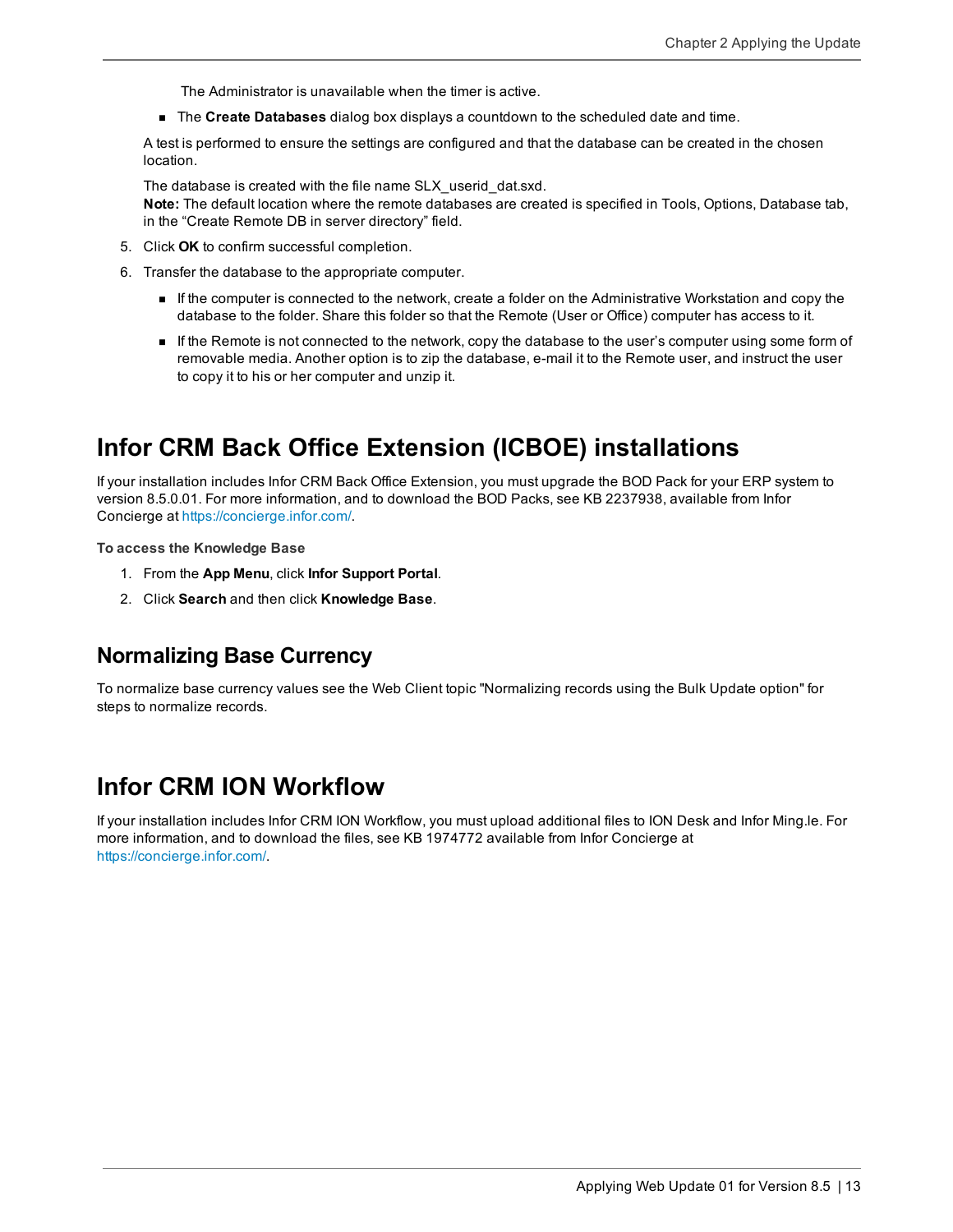## <span id="page-17-0"></span>**Using the Infor CRM SLX Mail Merge for Microsoft Word add-in**

When the Infor CRM Mail Merge for Microsoft Word add-in is installed, you can create, edit, or manage Infor CRM mail merge Word templates and perform mail merges from the Mailings tab.

For more information see the Web Client Help topic "Using Mail Merge"

## <span id="page-17-1"></span>**Installing the Infor CRM SLX Mail Merge for Microsoft Word add-in**

Provide the following instructions to all Web Client users who will use the Infor CRM SLX Mail Merge for Microsoft Word add-in.



If a previous version of the Infor CRM SLX Mail Merge for Microsoft Word add-in is installed, you must first uninstall that version before installing a new version

#### **To install the Microsoft Word add-in**

- 1. Close Microsoft Word.
- 2. Sign in to the Infor CRM SLX Web Client.
- 3. On the **Tools** menu, click **Options**.
- 4. Click the **General** tab.
- 5. Click Install Mail Merge for Microsoft Word.
- 6. Click **Install**.
- 7. If prompted, click **Yes** to confirm that you want to install the add-in.
- 8. Click **Close**.
- 9. Open Microsoft Word.
- 10. If prompted, "Are you sure you want to install this customization?", click **Install**.
- 11. Once installed, you must set Infor CRM Database Connection Options.



These options may already be configured for users who set these options for Infor CRM Xbar for Microsoft Outlook.

- a. On the Microsoft Word **Mailings** tab, click the **Infor CRM SLX Options** button and, if necessary, click **Connection**.
- b. In the **SData URL** field, specify the server name and SData portal.
	- Specify the URL that your administrator provided in order to connect to Infor CRM. Use the following format: http://servername:port/sdata or https://servername:port/sdata
	- <sup>l</sup> Offline Web Client users Specify the URL to connect to your local Infor CRM server. Use the following format:

http://localhost:port/sdata The port is usually 8088.

c. If your implementation does not use the standard SlxClient portal for the Web Client, then in the Web Client URL field, specify the server name and Web Client portal.

This is automatically completed for you if your implementation uses the standard SlxClient portal, and no changes are needed.

- Specify the URL that your administrator provided in order to connect to the Infor CRM Web Client. Use the following format: http://servername:port/<portal name> or https://servername:port/<portal name>
- <sup>l</sup> Offline Web Client users Specify the URL to connect to your local Infor CRM Web Client Use the following format: http://localhost:port/<portal name> The port is usually 8088.
- d. If you use your Windows account information to log in to Infor CRM, select the **Use Windows Authentication** option, otherwise leave this option cleared.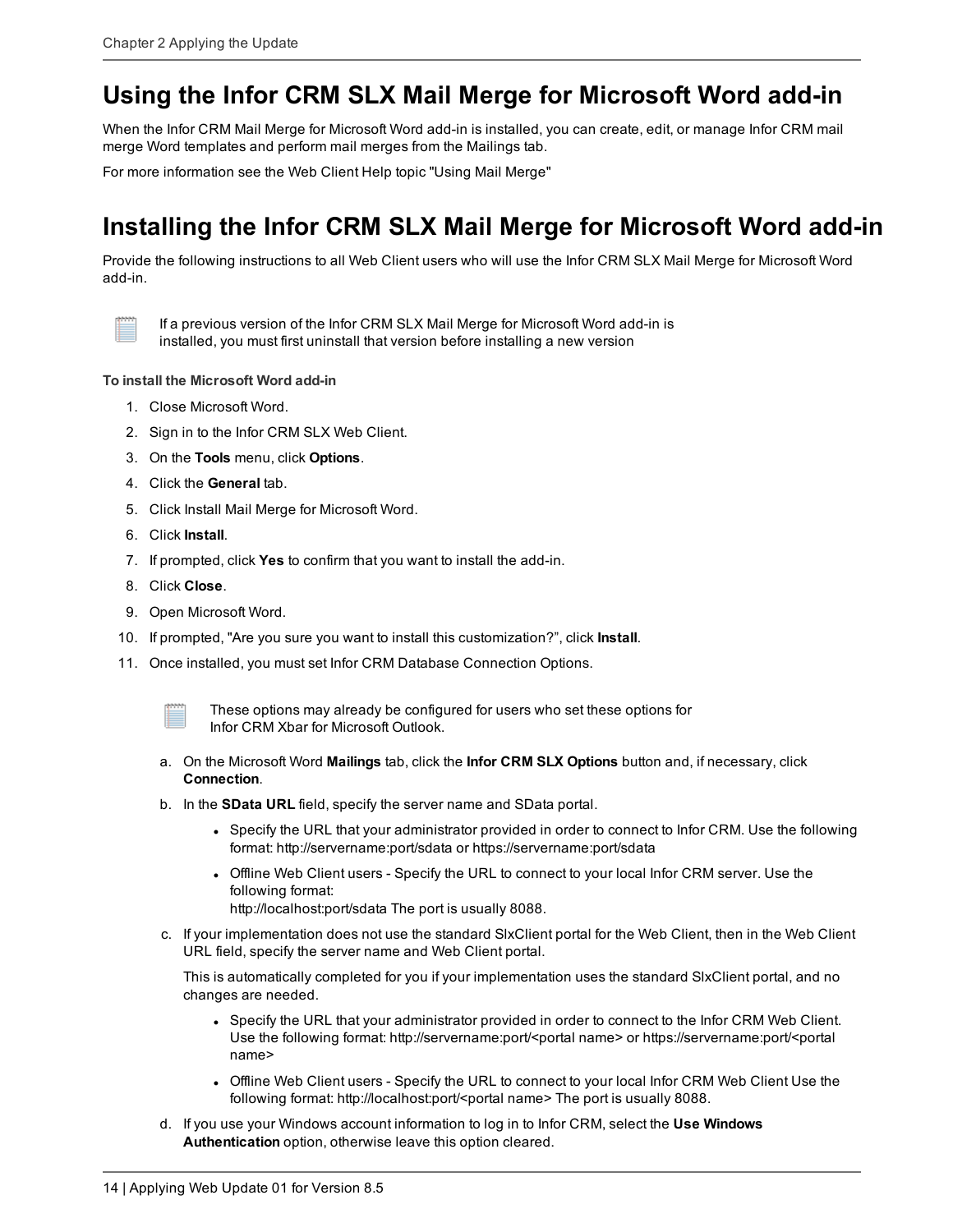- e. Specify the **User Name** and **Password** you use to sign in to Infor CRM. This may be your Infor CRM or Windows user name and password.
	-

If your implementation uses Ming.le, you will not enter your credentials in this dialog box. You will be prompted to enter your Ming.le credentials.

f. Click **Test**.

If the test fails, review your connection information. If the information is correct and you still cannot connect, contact the administrator.

g. Click **OK** when you are finished setting your options and your connection test is successful.

## <span id="page-18-0"></span>**Converting Legacy Mail Merge Word Templates**



Only the system administrator can perform these steps.

To use Mail Merge in Microsoft Word, any templates created in Infor CRM prior to installing the Infor CRM Mail Merge for Microsoft Word add-in must be converted to .docx files.

Legacy mail merge Word templates can only be converted in Microsoft Word after installing the Infor CRM Mail Merge for Microsoft Word add-in.

**To convert a template**

1. In Microsoft Word, on the **Mailings** tab, click **Manage Templates**.

2. If none of the templates have been converted, a message box displays "There are no mail merge templates available." Click **OK** to close the dialog box.

3. In the **Manage Templates** toolbar, click **Convert**.

A message box displays with the number of legacy (DOC) mail merge templates.

4. In the message box, click **Yes**.

5. When the conversion is finished, click **OK** to close the **Convert Mail Merge Templates** dialog box.



If additional templates are created in the Infor CRM Windows Client, Web Client, or Architect, after converting templates, you will need to convert those templates for them to be available for mail merge in Microsoft Word.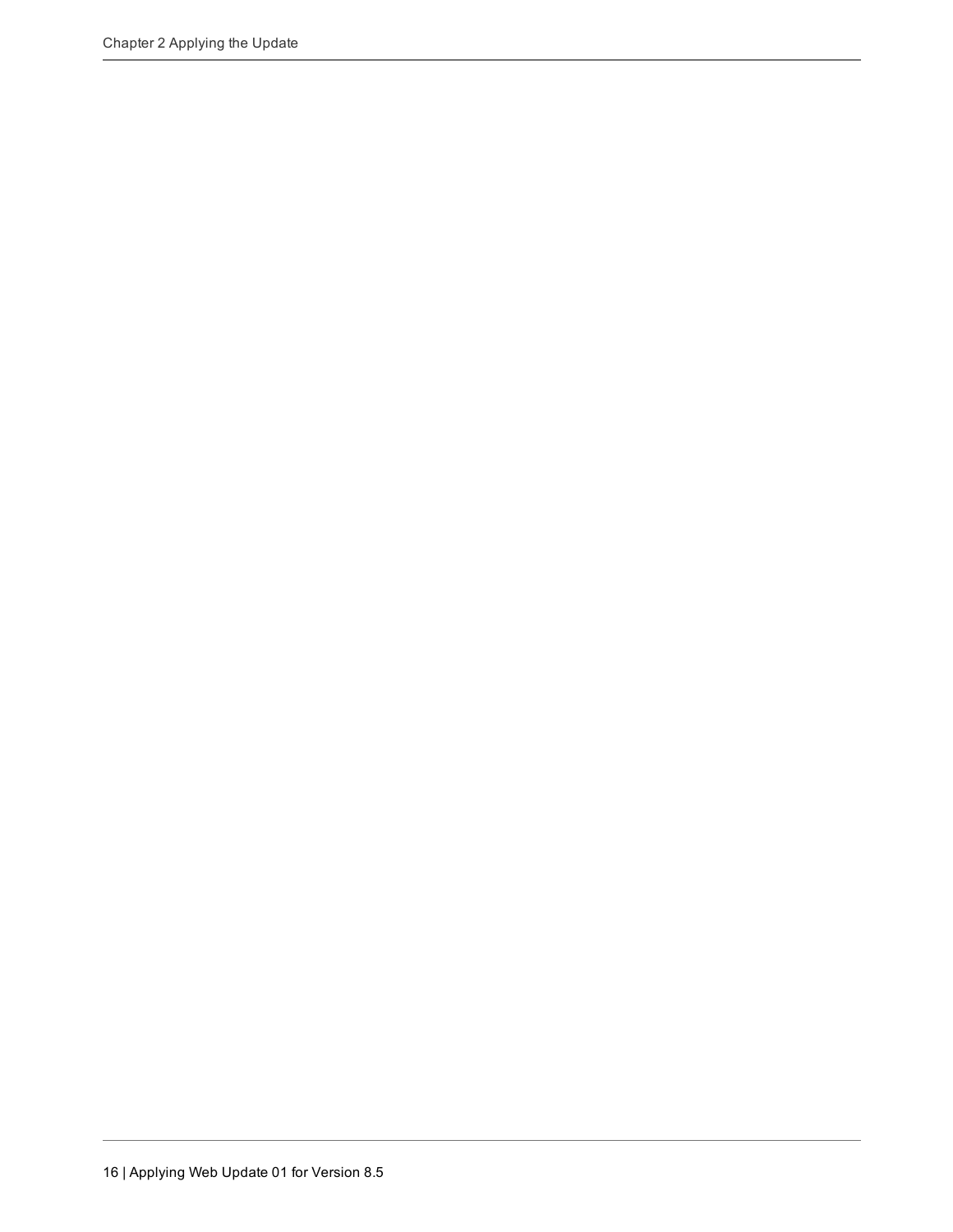# <span id="page-20-0"></span>Chapter 3 Changes in this release

This chapter lists all of the changes to Infor CRM since version 8.5.

Changes are listed in the following sections by the location of the change (patch or bundle), type (form, script, and so on), and then alphabetically by name within the table for each type.

- Infor\_CRM\_SLX\_v850\_Web\_Update\_01.zip includes:
	- Infor\_CRM\_SLX\_v850\_Web\_Update\_01.exe
	- ICRM SLX v8.5.0.01 Web VFS.zip
	- ICRM SLX v8.5.0.01 Web Actions.zip
	- ConvertLeadTriggerUpdate.sql



This update may include .pdb files which are not listed in this document. These files are included to provide additional logging information for troubleshooting purposes.

## <span id="page-20-1"></span>**Infor\_CRM\_SLX\_v850\_Web\_Update\_01.exe**

<span id="page-20-2"></span>The Infor\_CRM\_SLX\_v850\_Web\_Update\_01.exe patch installs the following files.

#### **Executables**

The following lists executables added or updated since v8.5.

| <b>Flie Name</b>              | <b>File Version</b> | 8.5.x          |
|-------------------------------|---------------------|----------------|
| Admin exe                     | 8.5.0.1875          | 01             |
| Application Architect.exe     | 8.5.0.1874          | 01             |
| Architect.exe                 | 8.5.0.1875          | 0 <sub>1</sub> |
| Bundler.exe                   | 8.5.0.1874          | 01             |
| ConversionUtility_8.5.0.x.exe | 8.5.0.1874          | 01             |
| DeploymentUtility.exe         | 8.5.0.1874          | 01             |
| InforCRMWordAddinSetup.exe    | 8.5.0.1             | 0 <sub>1</sub> |
| RebuildDataBaseSchema.exe     | 1.0.0.0             | 01             |
| WebProvision.exe              | 8.5.0.1874          | 01             |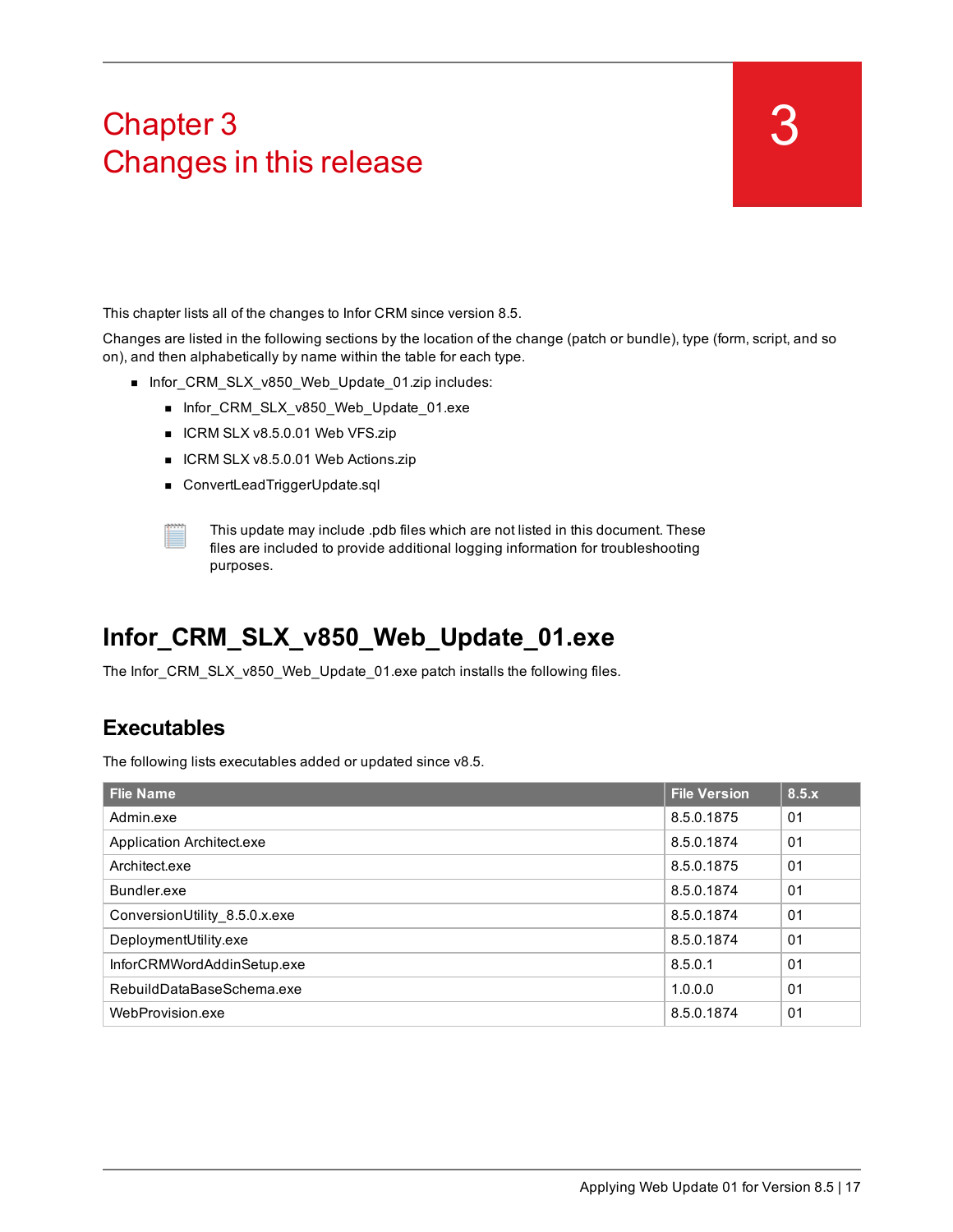### <span id="page-21-0"></span>**Help and Documentation files**

The following lists help files or documents added or updated since v8.5.

| Flie Name                         | 8.5.x          |
|-----------------------------------|----------------|
| Admin.chm                         | 01             |
| ApplicationArchitect.chm          | 0 <sub>1</sub> |
| Architect.chm                     | 01             |
| DataLinkManager.chm               | 01             |
| <b>SLX Connection Manager.chm</b> | 01             |
| SLXOLEDBProvider.chm              | 01             |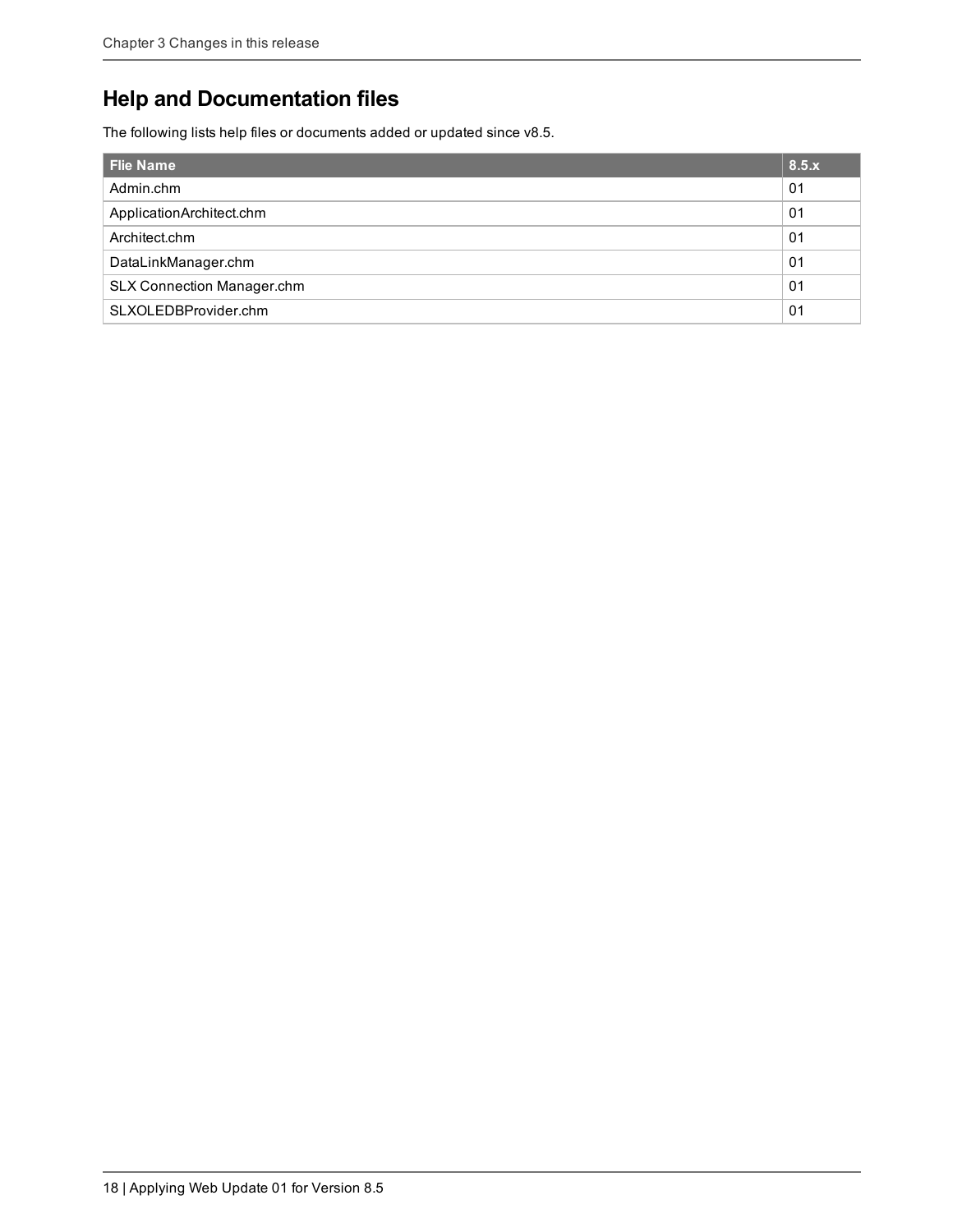## <span id="page-22-0"></span>**ICRM SLX v8.5.0.01 Web VFS**

<span id="page-22-1"></span>This bundle contains the following:

### **Entities and Properties**

The following lists entities and properties added or updated since v8.5.

| <b>Entity</b>     | <b>Property</b>                 | <b>Description</b>                                                                                                                    | 8.5.x |
|-------------------|---------------------------------|---------------------------------------------------------------------------------------------------------------------------------------|-------|
| Account           | BackOfficeld (String 12)        | Added as foreign key reference to the BackOffice record                                                                               | 01    |
| Address           | PostalCode                      | IsWorkflow attribute set to True                                                                                                      | 01    |
| <b>BackOffice</b> | HostBackOfficeId (string<br>12) | Added as foreign key reference to the BackOffice record                                                                               | 01    |
| <b>BackOffice</b> | SubscriberApp (Boolean)         | Added to indicate if the BackOffice is a subscriber application                                                                       | 01    |
| BodFieldMapping   | IsValueOverride (Boolean)       | Added as indicator for BOD processing that if a value is missing from BOD content<br>if any respective value in CRM should be cleared | 01    |
| Contact           | BackOfficeld (String 12)        | Added as foreign key reference to the BackOffice record                                                                               | 01    |
| EmailTemplate     |                                 | Stores Mail Merge email template information                                                                                          | 01    |
| EmailTemplate     | CreateDate (DateTime)           | Identifies when the record was created                                                                                                | 01    |
| EmailTemplate     | CreateUser                      | Identifies the user who created the record.                                                                                           | 01    |
|                   | (String12)                      |                                                                                                                                       |       |
| EmailTemplate     | Description (String 1024)       | Description of the template                                                                                                           | 01    |
| EmailTemplate     | EmailTemplateId (String<br>12)  | Unique ID for the template.                                                                                                           | 01    |
| EmailTemplate     | EntityType (String 64)          | The template entity                                                                                                                   | 01    |
| EmailTemplate     | ModifyDate (DateTime)           | Identifies when the record was created                                                                                                | 01    |
| EmailTemplate     | ModifyUser                      | Identifies the user who created the record.                                                                                           | 01    |
|                   | (String12)                      |                                                                                                                                       |       |
| EmailTemplate     | Name (String 256)               | Name of the template                                                                                                                  | 01    |
| EmailTemplate     | SecCodeld (String 12)           | Security ID of the template owner                                                                                                     | 01    |
| EmailTemplate     | TemplateHTML (Memo)             | Rendered HTML from the quill editor                                                                                                   | 01    |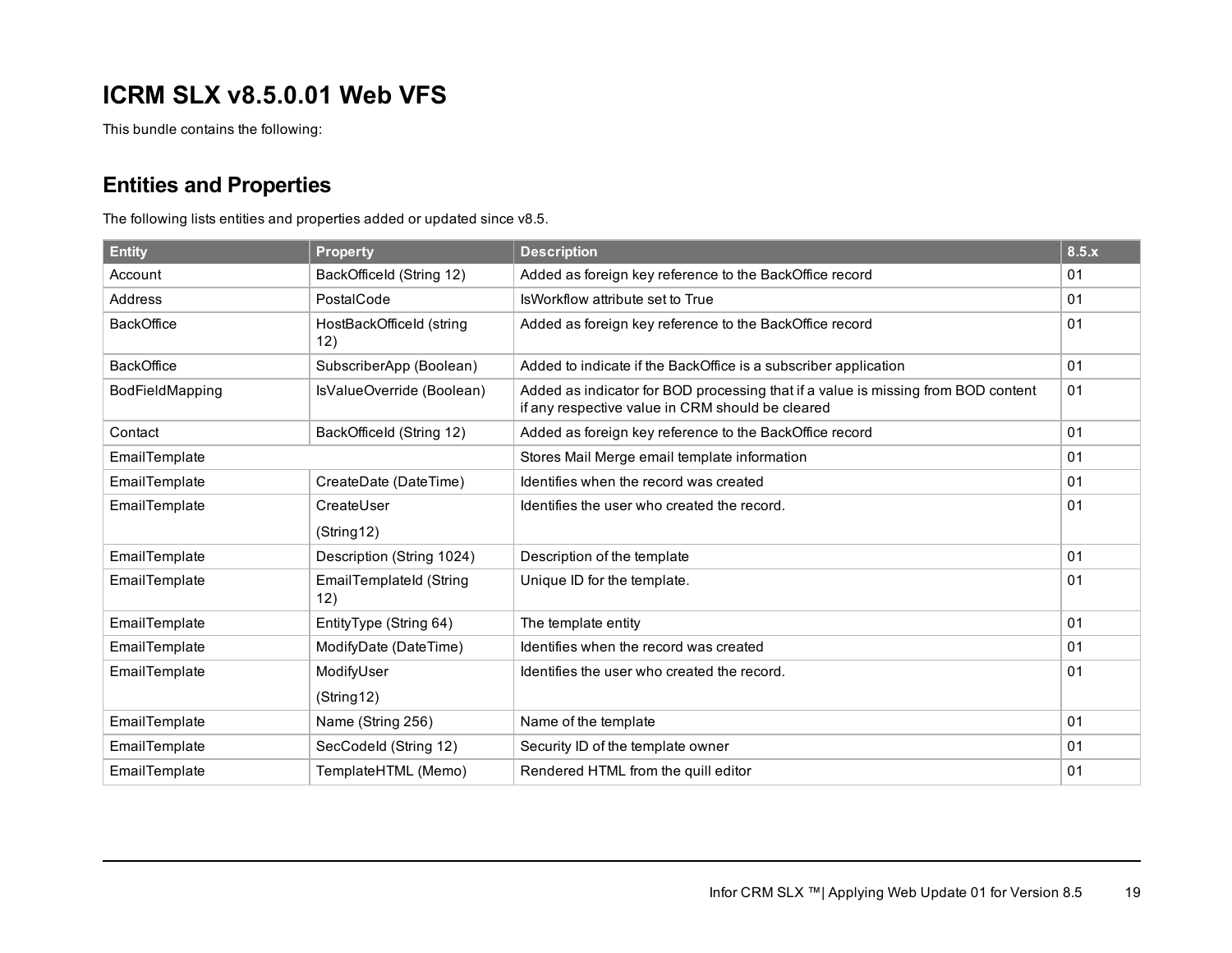| <b>Entity</b>                | <b>Property</b>                | <b>Description</b>                                                                                                                                                                          | 8.5.x |
|------------------------------|--------------------------------|---------------------------------------------------------------------------------------------------------------------------------------------------------------------------------------------|-------|
| EmailTemplate                | TemplateJSON (Memo)            | JSON markup used by the quill editor                                                                                                                                                        | 01    |
| <b>EmailTemplateProperty</b> | DataType (String 64)           | Data type of the property, such as Text, Integer, etc.                                                                                                                                      | 01    |
| <b>EmailTemplateProperty</b> | Description (String 255)       | Property description (not used)                                                                                                                                                             | 01    |
| <b>EmailTemplateProperty</b> | DisplayFormat (String 64)      | Formatting for the data type, such as Text, Integer, etc.                                                                                                                                   | 01    |
| <b>EmailTemplateProperty</b> | DisplayName (String 128)       | The property's display name                                                                                                                                                                 | 01    |
| <b>EmailTemplateProperty</b> | EmailTemplateId (String<br>12) | Foreign key reference to the email template record                                                                                                                                          | 01    |
| EmailTemplate                | EmailTemplateId<br>(String12)  | Unique ID for the template.                                                                                                                                                                 | 01    |
| <b>EmailTemplateProperty</b> | EntityPath (String 128)        | Path from the main entity to the child entity                                                                                                                                               | 01    |
| <b>EmailTemplateProperty</b> | IsActive (Boolean)             | Show/hide the property from the editor                                                                                                                                                      | 01    |
| <b>EmailTemplateProperty</b> | PicklistName (String 64)       | Name of the picklist, if the property is a picklist type                                                                                                                                    | 01    |
| <b>EmailTemplateProperty</b> | SecCodeld (String 12)          | Security ID of the template property owner                                                                                                                                                  | 01    |
| <b>EmailTemplateProperty</b> | Token (String 128)             | Token used by the editor to trigger auto-complete                                                                                                                                           | 01    |
| <b>ERPBillTo</b>             | BackOfficeld (String 12)       | Added as foreign key reference to the BackOffice record                                                                                                                                     | 01    |
| ERPInvoice                   | BackOfficeld (String 12)       | Added as foreign key reference to the BackOffice record                                                                                                                                     | 01    |
| <b>ERPPayFrom</b>            | BackOfficeld (String 12)       | Added as foreign key reference to the BackOffice record                                                                                                                                     | 01    |
| <b>ERPPerson</b>             | BackOfficeld (String 12)       | Added as foreign key reference to the BackOffice record                                                                                                                                     | 01    |
| ERPReceivable                | BackOfficeld (String 12)       | Added as foreign key reference to the BackOffice record                                                                                                                                     | 01    |
| <b>ERPShipment</b>           | BackOfficeld (String 12)       | Added as foreign key reference to the BackOffice record                                                                                                                                     | 01    |
| ERPShipTo                    | BackOfficeld (String 12)       | Added as foreign key reference to the BackOffice record                                                                                                                                     | 01    |
| History                      | EmailUniqueld (Int)            | Added to track the processing of email messages (Gmail)                                                                                                                                     | 01    |
| <b>IONWorkflowDefinition</b> | TriggerOnInsert (Boolean)      | When selected triggers the workflow when a new record of the specified entity<br>type is created. If a trigger condition is also set, both criteria must be met to trigger<br>the workflow. | 01    |
| <b>IONWorkflowDefinition</b> | TriggerOnUpdate<br>(Boolean)   | When selected triggers the workflow when a record of the specified entity type is<br>updated. If a trigger condition is also set, both criteria must be met to trigger the<br>workflow.     | 01    |
| LeadAddress                  | Address1                       | Is Workflow attribute set to True                                                                                                                                                           | 01    |
| LeadAddress                  | Address <sub>2</sub>           | Is Workflow attribute set to True                                                                                                                                                           | 01    |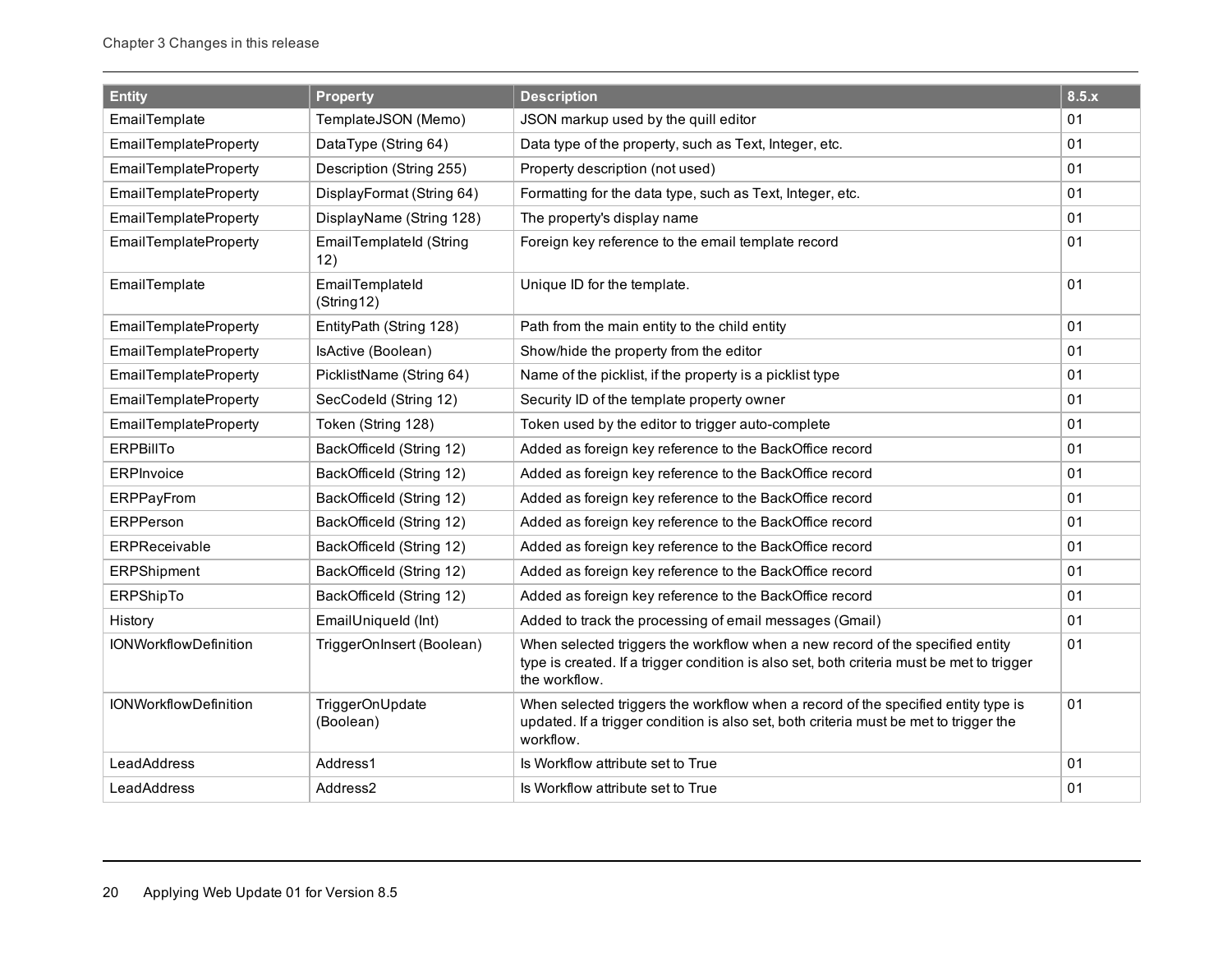| <b>Entity</b>       | <b>Property</b>          | <b>Description</b>                                      | 8.5.x |
|---------------------|--------------------------|---------------------------------------------------------|-------|
| LeadAddress         | Address3                 | Is Workflow attribute set to True                       | 01    |
| LeadAddress         | Address4                 | Is Workflow attribute set to True                       | 01    |
| LeadAddress         | Address <sub>5</sub>     | Is Workflow attribute set to True                       | 01    |
| LeadAddress         | Address6                 | Is Workflow attribute set to True                       | 01    |
| LeadAddress         | City                     | Is Workflow attribute set to True                       | 01    |
| LeadAddress         | Country                  | Is Workflow attribute set to True                       | 01    |
| LeadAddress         | CountryCode              | Is Workflow attribute set to True                       | 01    |
| LeadAddress         | County                   | Is Workflow attribute set to True                       | 01    |
| LeadAddress         | Description              | Is Workflow attribute set to True                       | 01    |
| LeadAddress         | PostalCode               | Is Workflow attribute set to True                       | 01    |
| LeadAddress         | Routing                  | Is Workflow attribute set to True                       | 01    |
| LeadAddress         | Salutation               | Is Workflow attribute set to True                       | 01    |
| LeadAddress         | State                    | Is Workflow attribute set to True                       | 01    |
| LeadAddress         | TimeZone                 | Is Workflow attribute set to True                       | 01    |
| Product             | BackOfficeld (String 12) | Added as foreign key reference to the BackOffice record | 01    |
| Quote               | BackOfficeld (String 12) | Added as foreign key reference to the BackOffice record | 01    |
| Quote               | <b>BillToName</b>        | Is Workflow attribute set to True                       | 01    |
| Quote               | ShipToName               | Is Workflow attribute set to True                       | 01    |
| <b>QuoteAddress</b> |                          | Is Workflow attribute set to True for the entity        | 01    |
| <b>QuoteAddress</b> | Address1                 | Is Workflow attribute set to True                       | 01    |
| <b>QuoteAddress</b> | Address2                 | Is Workflow attribute set to True                       | 01    |
| <b>QuoteAddress</b> | Address3                 | Is Workflow attribute set to True                       | 01    |
| <b>QuoteAddress</b> | Address4                 | Is Workflow attribute set to True                       | 01    |
| <b>QuoteAddress</b> | Address <sub>5</sub>     | Is Workflow attribute set to True                       | 01    |
| <b>QuoteAddress</b> | Address6                 | Is Workflow attribute set to True                       | 01    |
| QuoteAddress        | City                     | Is Workflow attribute set to True                       | 01    |
| QuoteAddress        | Country                  | Is Workflow attribute set to True                       | 01    |
| <b>QuoteAddress</b> | CountryCode              | Is Workflow attribute set to True                       | 01    |
| <b>QuoteAddress</b> | County                   | Is Workflow attribute set to True                       | 01    |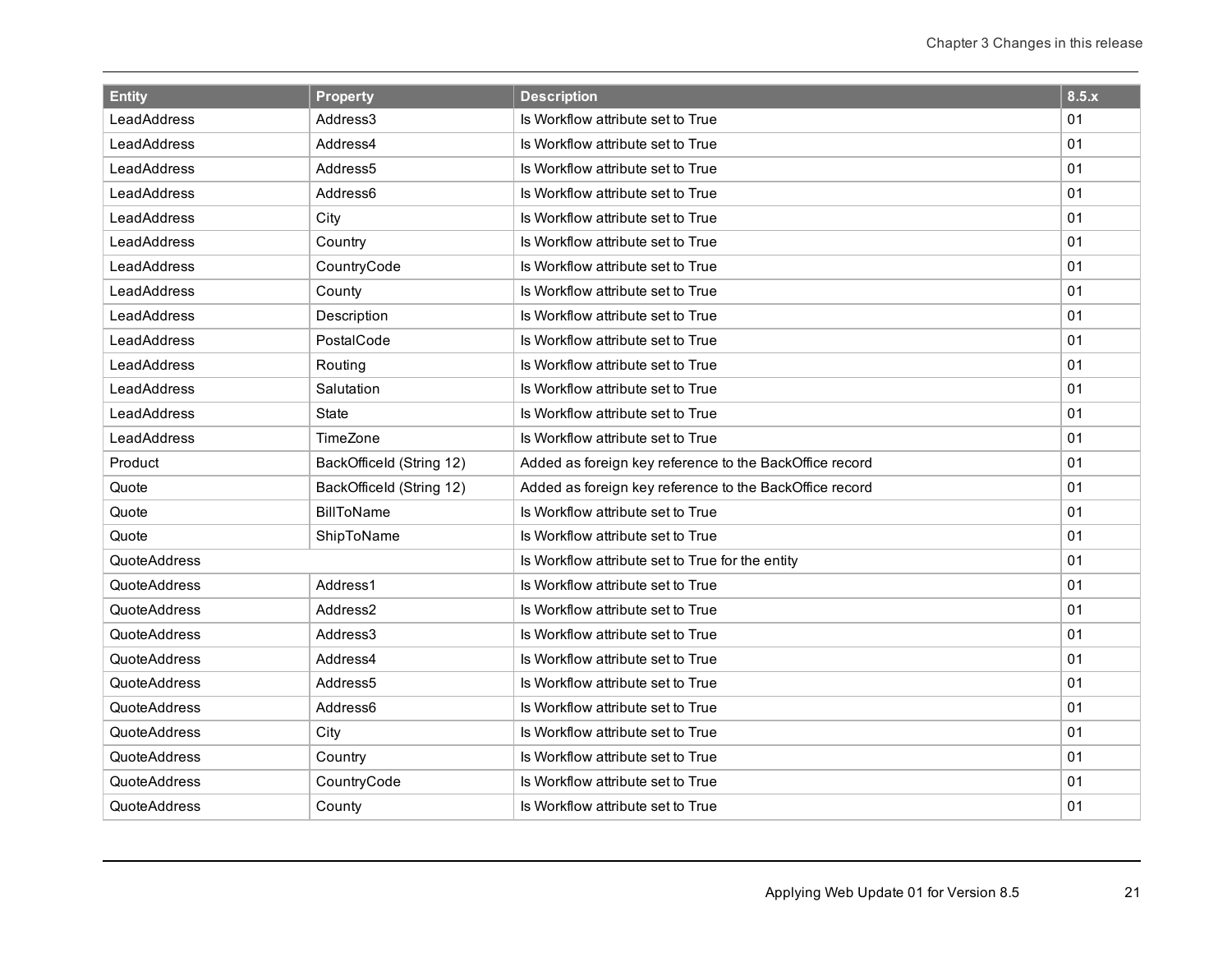| <b>Entity</b>       | <b>Property</b>          | <b>Description</b>                                      | 8.5.x |
|---------------------|--------------------------|---------------------------------------------------------|-------|
| <b>QuoteAddress</b> | Description              | Is Workflow attribute set to True                       | 01    |
| <b>QuoteAddress</b> | PostalCode               | Is Workflow attribute set to True                       | 01    |
| QuoteAddress        | Routing                  | Is Workflow attribute set to True                       | 01    |
| <b>QuoteAddress</b> | Salutation               | Is Workflow attribute set to True                       | 01    |
| QuoteAddress        | <b>State</b>             | Is Workflow attribute set to True                       | 01    |
| QuoteAddress        | TimeZone                 | Is Workflow attribute set to True                       | 01    |
| Return              |                          | Is Workflow attribute set to True for the entity        | 01    |
| Return              | AssignedDate             | Is Workflow attribute set to True                       | 01    |
| Return              | BackOfficeld (String 12) | Added as foreign key reference to the BackOffice record | 01    |
| Return              | BaseCurrencyCode         | Is Workflow attribute set to True                       | 01    |
| Return              | CurrencyCode             | Is Workflow attribute set to True                       | 01    |
| Return              | CustomerPO               | Is Workflow attribute set to True                       | 01    |
| Return              | ExpectedDate             | Is Workflow attribute set to True                       | 01    |
| Return              | <b>Notes</b>             | Is Workflow attribute set to True                       | 01    |
| Return              | PhoneNumber              | Is Workflow attribute set to True                       | 01    |
| Return              | PromisedReturnDate       | Is Workflow attribute set to True                       | 01    |
| Return              | Reason                   | Is Workflow attribute set to True                       | 01    |
| Return              | RequiredRetunDate        | Is Workflow attribute set to True                       | 01    |
| Return              | ReturnDate               | Is Workflow attribute set to True                       | 01    |
| Return              | ReturnNumber             | Is Workflow attribute set to True                       | 01    |
| Return              | ShortNotes               | Is Workflow attribute set to True                       | 01    |
| SalesOrder          | BackOfficeld (String 12) | Added as foreign key reference to the BackOffice record | 01    |
| <b>SLXLocation</b>  | BackOfficeld (String 12) | Added as foreign key reference to the BackOffice record | 01    |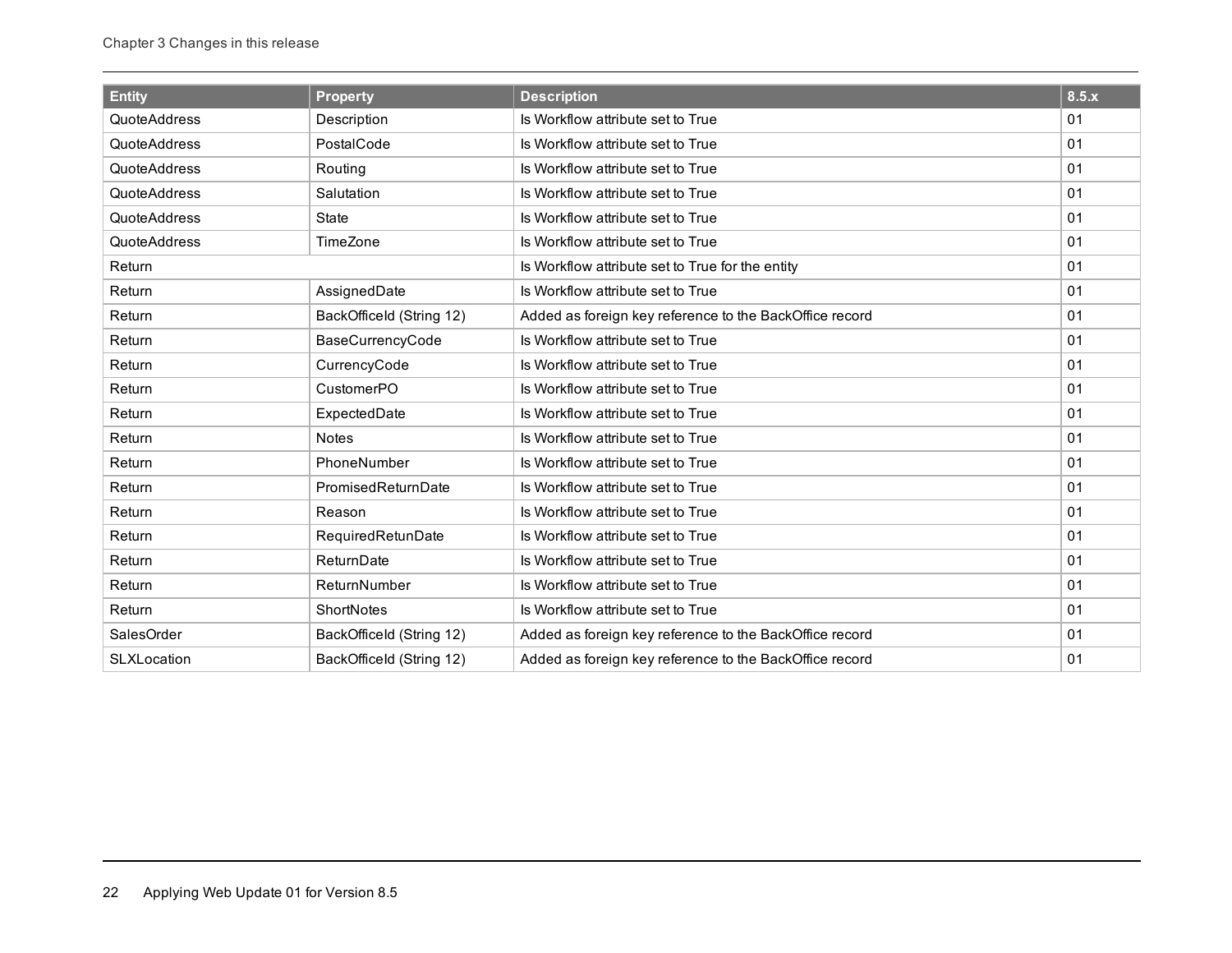## <span id="page-26-0"></span>**Relationships**

The following lists relationships added or updated since v8.5.

| <b>Parent</b>                            | <b>Relationship</b> | <b>Child</b>                             | 8.5.x |
|------------------------------------------|---------------------|------------------------------------------|-------|
| Account.AccountAccountingEntities        | 1: M                | <b>Account Accounting Entity Account</b> | 01    |
| Account.ErpAccountPersons                | 1: M                | <b>Account Person Account</b>            | 01    |
| Account.ErpBillToAccounts                | 1: M                | <b>Bill To Account Account</b>           | 01    |
| Account.ErpContactAccounts               | 1: M                | <b>Contact Account Account</b>           | 01    |
| Account.ErpInvoices                      | 1: M                | Invoice.Account                          | 01    |
| Account.ErpReceivables                   | 1: M                | Receivable.Account                       | 01    |
| Account.ErpShipments                     | 1: M                | Shipment.Account                         | 01    |
| Account.ErpShipToAccounts                | 1: M                | Ship To Account.Account                  | 01    |
| Account.Quotes.                          | 1: M                | Quote.Account                            | 01    |
| Account.SIRecommendations                | 1: M                | SI Recommendation Account                | 01    |
| <b>Back Office Accounts</b>              | 1: M                | Account.BackOffice                       | 01    |
| Back Office.BackOfficeAccountingEntities | 1: M                | Back Office Accounting Entity.BackOffice | 01    |
| <b>Back Office.Contacts</b>              | 1: M                | Contact.BackOffice                       | 01    |
| <b>Back Office.ERPBillToes</b>           | 1: M                | <b>Bill To.BackOffice</b>                | 01    |
| <b>Back Office.ERPInvoices</b>           | 1: M                | Invoice.BackOffice                       | 01    |
| Back Office.ERPPayFroms                  | 1: M                | Pay From.BackOffice                      | 01    |
| <b>Back Office.ERPPersons</b>            | 1: M                | Person.BackOffice                        | 01    |
| <b>Back Office.ERPReceivables</b>        | 1: M                | Receivable.BackOffice                    | 01    |
| <b>Back Office.ERPShipments</b>          | 1: M                | Shipment.BackOffice                      | 01    |
| Back Office.ERPShipToes                  | 1: M                | Ship To.BackOffice                       | 01    |
| <b>Back Office.Products</b>              | 1: M                | Product.BackOffice                       | 01    |
| <b>Back Office.Quotes</b>                | 1: M                | Quote.BackOffice                         | 01    |
| <b>Back Office.Returns</b>               | 1: M                | Return.BackOffice                        | 01    |
| <b>Back Office.SalesOrders</b>           | 1: M                | Sales Order.BackOffice                   | 01    |
| <b>Back Office.SIxLocations</b>          | 1: M                | Location.BackOffice                      | 01    |
| <b>Bill To.Addresses</b>                 | 1: M                | Address                                  | 01    |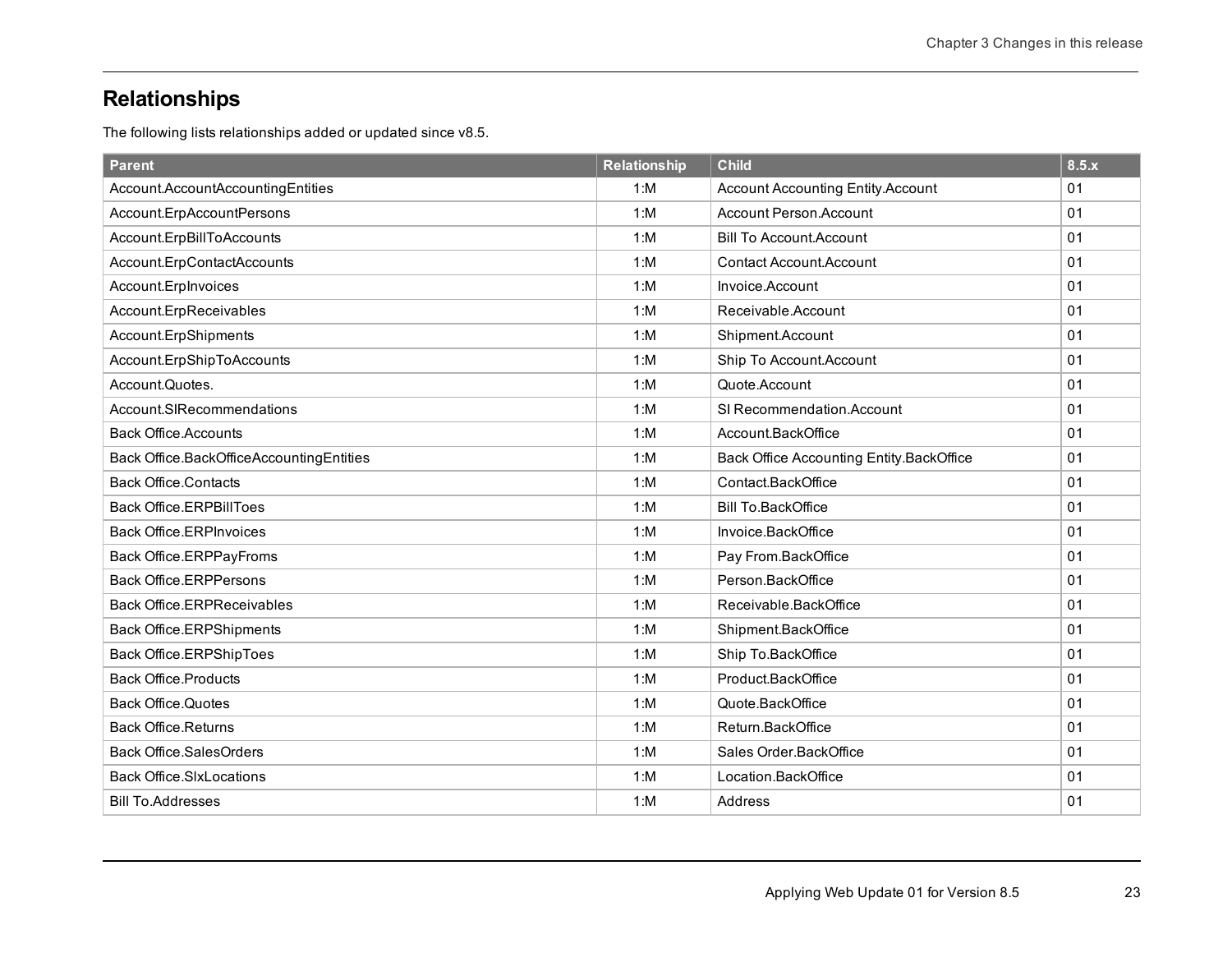| <b>Parent</b>                              | <b>Relationship</b> | <b>Child</b>                             | 8.5.x |
|--------------------------------------------|---------------------|------------------------------------------|-------|
| <b>Bill To.ERPBillToAccountingEntities</b> | 1: M                | Bill To Accounting Entity. Bill To       | 01    |
| <b>Bill To.ErpBillToShipTos</b>            | 1: M                | Bill To Ship To.ErpBillTo                | 01    |
| <b>Bill To.ErpPayFromBillTos</b>           | 1: M                | Pay From Bill To. ERPBillTo              | 01    |
| Contact.Address                            | M:1                 | Address                                  | 01    |
| Contact.ErpContactAccounts                 | 1: M                | <b>Contact Account Contact</b>           | 01    |
| Contact.ShippingAddress                    | M:1                 | Address                                  | 01    |
| <b>CRM Workflow.ActiveStepInstance</b>     | M:1                 | <b>Workflow Step Instance</b>            | 01    |
| <b>CRM Workflow.WorkflowStepInstances</b>  | 1: M                | Workflow Step Instance. WorkflowInstance | 01    |
| Email Template.EmailTemplateProperties     | 1: M                | Email Template Property.EmailTemplate    | 01    |
| Invoice.DiscountChargeItems                | 1: M                | Discount Charge Item.Invoice             | 01    |
| Invoice.ErpInvoiceAddresses                | 1: M                | Invoice Address. Erplnvoice              | 01    |
| Invoice.ErpInvoiceItems                    | 1: M                | Invoice Item.ErpInvoice                  | 01    |
| Invoice.ErpInvoicePersons                  | 1: M                | Invoice Person.ErpInvoice                | 01    |
| ION Workflow.WorkflowInstances             | 1: M                | <b>CRM Workflow.IONWorkflow</b>          | 01    |
| Lead.Address                               | M:1                 | <b>Lead Address</b>                      | 01    |
| Pick List.PicklistAliases                  | 1: M                | <b>Pick List Alias.PickList</b>          | 01    |
| Quote Item.DiscountChargeItems             | 1: M                | Discount Charge Item.Quote               | 01    |
| Quote Item.QuoteSubItems                   | 1: M                | Quote Sub Item.QuoteItem                 | 01    |
| Quote.BillingAddress                       | M:1                 | Quote Address                            | 01    |
| Quote.DiscountChargeItems                  | 1: M                | Discount Charge Item.Quote               | 01    |
| Receivable.DiscountChargeItems             | 1: M                | Discount Charge Item.Receivable          | 01    |
| Receivable.ErpReceivableAddresses          | 1: M                | Receivable Address.ErpReceivable         | 01    |
| Receivable.ErpReceivableItems              | 1: M                | Receivable Item. ErpReceivable           | 01    |
| Return.DefectReturns                       | 1: M                | Defect Return.Return                     | 01    |
| Return.ErpBillingAddress                   | M:1                 | <b>Return Address</b>                    | 01    |
| Return.ErpReturnProducts                   | 1: M                | Return Product.Return                    | 01    |
| Return.ErpShippingAddress                  | M:1                 | <b>Return Address</b>                    | 01    |
| Return.ReturnAddresses                     | 1: M                | Return Address.Return                    | 01    |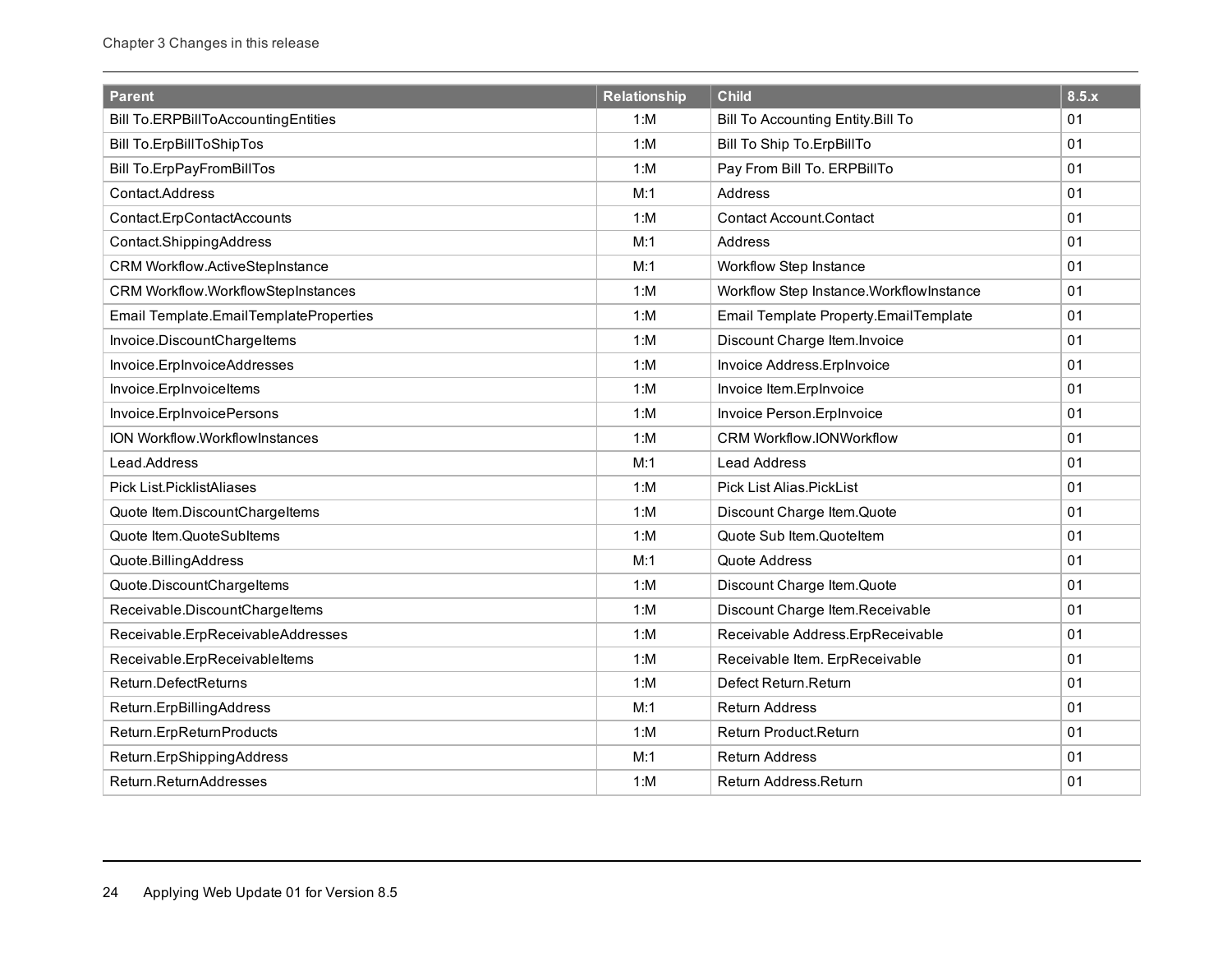| <b>Parent</b>                                           | <b>Relationship</b> | <b>Child</b>                                                   | 8.5.x |
|---------------------------------------------------------|---------------------|----------------------------------------------------------------|-------|
| Return.ReturnReceivedAddress                            | M:1                 | <b>Return Address</b>                                          | 01    |
| Return.ReturnReceivedProducts                           | 1: M                | <b>Return Received Product.Return</b>                          | 01    |
| Return.ReturnShippedAddress                             | M:1                 | <b>Return Address</b>                                          | 01    |
| Return.ReturnShippedProducts                            | 1: M                | Return Shipped Product.Return                                  | 01    |
| Sales Order Item.ErpSubItems                            | 1: M                | Sales Order Item Sub Item.SalesOrderItem                       | 01    |
| Sales Order Item.SOItemDistributedCharges               | 1: M                | Discount Charge Item.SOItemDistributedCharge                   | 01    |
| Sales Order Item.SOItemDistributedTaxes                 | 1: M                | Discount Charge Item.SOItemDistributedTax                      | 01    |
| Sales Order.ErpInvoiceItems                             | 1: M                | Invoice Item.SalesOrder                                        | 01    |
| Sales Order.ErpShipmentItems                            | 1: M                | Shipment Item.SalesOrder                                       | 01    |
| Ship To.Addresses                                       | 1: M                | Address                                                        | 01    |
| Ship To.ErpBillToShipTos                                | 1: M                | Bill To Ship To.ErpShipTo                                      | 01    |
| Shipment.DiscountChargeItems                            | 1: M                | Discount Charge Item.Shipment                                  | 01    |
| Shipment.ErpShipmentAddresses                           | 1: M                | Shipment Address.ErpShipment                                   | 01    |
| Shipment.ErpShipmentItems                               | 1: M                | Shipment Item.ErpShipment                                      | 01    |
| ShipTo.ERPShipToAccountingEntities.                     | 1: M                | Ship To Accounting Entity.ShipTo                               | 01    |
| Workflow Definition.AuditHistory                        | 1: M                | History.IONWorkflowDefinition                                  | 01    |
| <b>Workflow Definition.IONWorkflows</b>                 | 1: M                | ION Workflow.IONWorkflowDefinitions                            | 01    |
| <b>Workflow Definition.WorkflowProperties</b>           | 1: M                | Workflow Property.IONWorkflowDefinition                        | 01    |
| Workflow Definition. Workflow Steps                     | 1: M                | Workflow Step.IONWorkflowDefinition                            | 01    |
| Workflow Definiton.IONWorkflowMappings                  | 1: M                | ION Workflow Mapping.IONWorkflowDefinition                     | 01    |
| Workflow Step Instance. Workflow Step ReviewerInstances | 1: M                | <b>Workflow Step Reviewer</b><br>Instance.WorkflowStepInstance | 01    |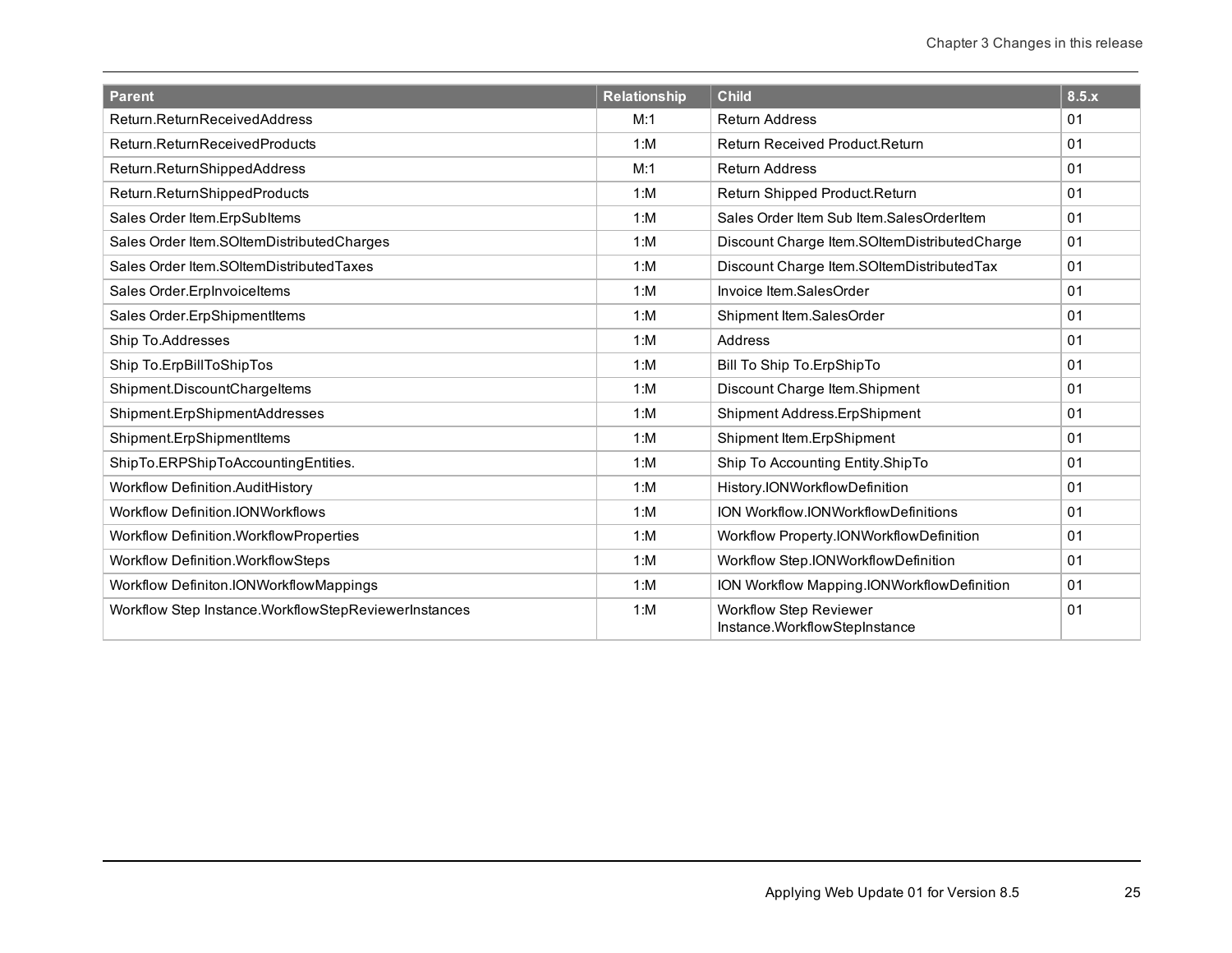### <span id="page-29-0"></span>**New or Updated Views**

The following lists views added or updated since v8.5.

| <b>Views</b>              | Description                                                 |  |
|---------------------------|-------------------------------------------------------------|--|
| EmailTemplatePropertyView | Combines the EmailTemplate and EmailTemplateProperty tables |  |

#### <span id="page-29-1"></span>**Filters**

The following lists filters added or updated since v8.5.

| Package                                | <b>Entity</b> | Filter     | 8.5.x |
|----------------------------------------|---------------|------------|-------|
| <b>Saleslogix Application Entities</b> | EmailTemplate | CreateUser | 01    |
| <b>Saleslogix Application Entities</b> | EmailTemplate | EntityType | 01    |
| <b>Saleslogix Application Entities</b> | Lead          | City       | 01    |
| <b>Saleslogix Application Entities</b> | Lead          | State      | 01    |

#### <span id="page-29-2"></span>**Business Rules**

The following lists business rules added or updated since v8.5.

| Package                                | <b>Entity</b>                | <b>Business Rule</b>             | 8.5.x          |
|----------------------------------------|------------------------------|----------------------------------|----------------|
| <b>Saleslogix Application Entities</b> | AreaCategoryIssue            | <b>GetDistinctAreaCategories</b> | 01             |
| <b>Saleslogix Application Entities</b> | AreaCategoryIssue            | GetDistinctAreaCategoryIssues    | 01             |
| <b>Saleslogix Application Entities</b> | AreaCategoryIssue            | <b>GetDistinctAreas</b>          | 01             |
| <b>Saleslogix Application Entities</b> | EmailTemplate                | CopyTemplate                     | 01             |
| <b>Saleslogix Application Entities</b> | EmailTemplate                | GetApprovalTokens                | 01             |
| <b>Saleslogix Application Entities</b> | EmailTemplate                | GetSubjectTokens                 | 01             |
| <b>Saleslogix Application Entities</b> | EmailTemplate                | GetTemplateTokens                | 0 <sub>1</sub> |
| <b>Saleslogix Application Entities</b> | <b>IONWorkflowDefinition</b> | GetApprovalTokens                | 01             |
| <b>Saleslogix Application Entities</b> | <b>IONWorkflowDefinition</b> | GetNotificationTokens            | 0 <sub>1</sub> |
| <b>Saleslogix Application Entities</b> | <b>IONWorkflowDefinition</b> | GetSubjectTokens                 | 01             |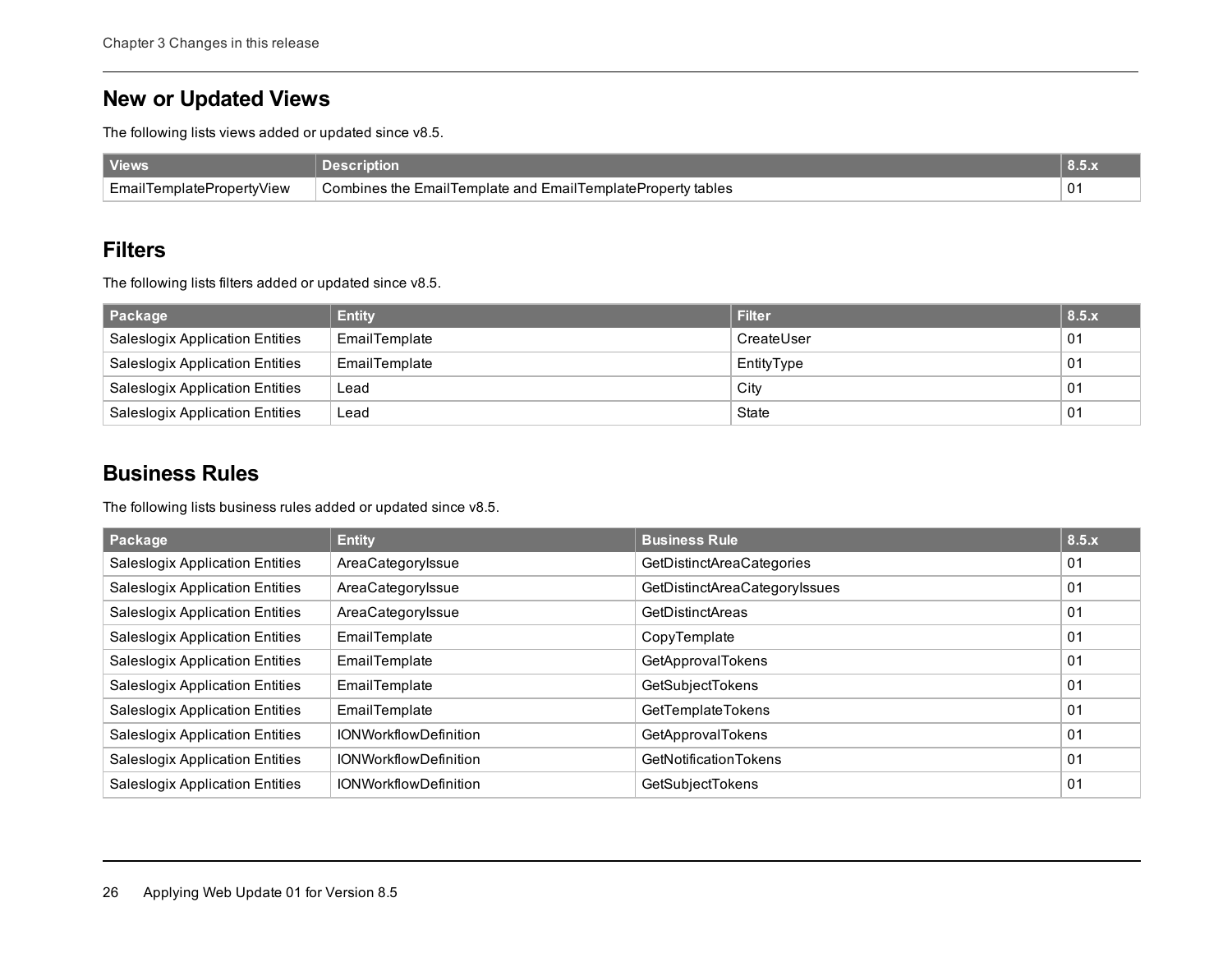| Package                           | Entity      | <b>Business Rule</b>             | $\blacksquare$ 8.5. $\lambda$ |
|-----------------------------------|-------------|----------------------------------|-------------------------------|
| └ Saleslogix Application Entities | Lead        | CanChangeMarketoOwner            | 0 <sup>1</sup>                |
| Saleslogix Application Entities   | Opportunity | GetDefaultOpportunityDescription | 0 <sub>1</sub>                |

#### <span id="page-30-0"></span>**Forms**

The following lists forms added or updated since v8.5.

| Package                                | <b>Entity</b>                | <b>Form Name</b>                | 8.5.x |
|----------------------------------------|------------------------------|---------------------------------|-------|
| <b>Saleslogix Application Entities</b> | Account                      | AccountDetails                  | 01    |
| <b>Saleslogix Application Entities</b> | Account                      | AccountExtendedDetails          | 01    |
| <b>Saleslogix Application Entities</b> | Account                      | ErpBillTos                      | 01    |
| <b>Saleslogix Application Entities</b> | Account                      | ErpShipTos                      | 01    |
| <b>Saleslogix Application Entities</b> | <b>BackOffice</b>            | <b>BackOfficeDetails</b>        | 01    |
| <b>Saleslogix Application Entities</b> | <b>BackOffice</b>            | <b>InsertBackOffice</b>         | 01    |
| <b>Saleslogix Application Entities</b> | <b>BODFieldMapping</b>       | AddEditBODFieldMapping          | 01    |
| <b>Saleslogix Application Entities</b> | <b>BODFieldMapping</b>       | FieldMappingDetail              | 01    |
| <b>Saleslogix Application Entities</b> | <b>BODMapping</b>            | InsertBODMapping                | 01    |
| <b>Saleslogix Application Entities</b> | Campaign                     | CampaignDetails                 | 01    |
| <b>Saleslogix Application Entities</b> | Contract                     | ContractComments                | 01    |
| <b>Saleslogix Application Entities</b> | CustomSetting                | AddEditOBMCustomSettings        | 01    |
| <b>Saleslogix Application Entities</b> | EmailTemplate                | <b>EmailTemplateDetails</b>     | 01    |
| <b>Saleslogix Application Entities</b> | EmailTemplate                | <b>EmailTemplateProperties</b>  | 01    |
| <b>Saleslogix Application Entities</b> | EmailTemplate                | InsertEmailTemplate             | 01    |
| <b>Saleslogix Application Entities</b> | <b>ERPBillTo</b>             | ErpBillToDetails                | 01    |
| <b>Saleslogix Application Entities</b> | Integration                  | IntegrationIONWorkFlows         | 01    |
| <b>Saleslogix Application Entities</b> | Integration                  | IntegrationOBMCustomSettings    | 01    |
| <b>Saleslogix Application Entities</b> | <b>IONWorkflowDefinition</b> | InsertIONWorkflowDefinition     | 01    |
| <b>Saleslogix Application Entities</b> | <b>IONWorkflowDefinition</b> | <b>IONWorkflowDetails</b>       | 01    |
| <b>Saleslogix Application Entities</b> | <b>IONWorkflowDefinition</b> | <b>IONWorkflowFieldMappings</b> | 01    |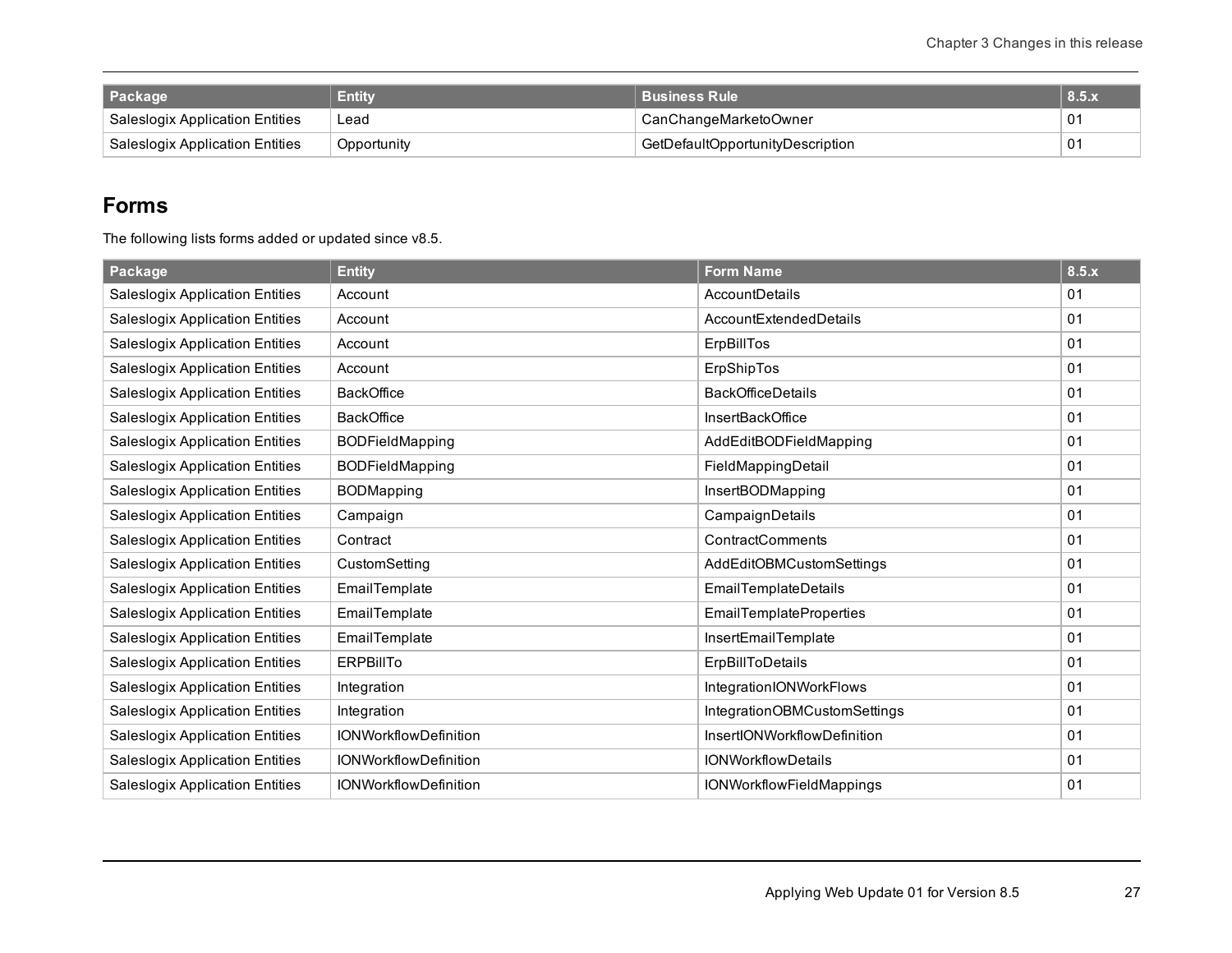| Package                                | <b>Entity</b>                | <b>Form Name</b>         | 8.5.x          |
|----------------------------------------|------------------------------|--------------------------|----------------|
| <b>Saleslogix Application Entities</b> | Lead                         | LeadDetails              | 01             |
| <b>Saleslogix Application Entities</b> | PicklistAlias                | AddEditPicklistAlias     | 01             |
| <b>Saleslogix Application Entities</b> | Product                      | <b>ProductCPQDetails</b> | 01             |
| <b>Saleslogix Application Entities</b> | Product                      | ProductErpDetails        | 01             |
| <b>Saleslogix Application Entities</b> | Return                       | <b>ReturnComments</b>    | 0 <sub>1</sub> |
| <b>Saleslogix Application Entities</b> | SalesOrder                   | SalesOrderShipTo         | 01             |
| <b>Saleslogix Application Entities</b> | WorkflowStep                 | AddEditCRMWorkflowStep   | 01             |
| <b>Saleslogix Application Entities</b> | WorkflowStepReviewerInstance | WorkflowStepApprovers    | 01             |
| SLXSecuritySupport                     | <b>OfficeProfile</b>         | EmailSetup               | 01             |
| SLXSecuritySupport                     | Team                         | <b>TeamMembers</b>       | 01             |

### <span id="page-31-0"></span>**Quick Forms**

The following lists new or updated quick forms added since v8.5

| Form Name                                     | 8.5. |
|-----------------------------------------------|------|
| QFSDataGrid (Control Rendering Template)      | 01   |
| QFSDataGrid (Script Rendering Template)<br>01 |      |
| QFSLXSDataLookup (Control Rendering Template) | 01   |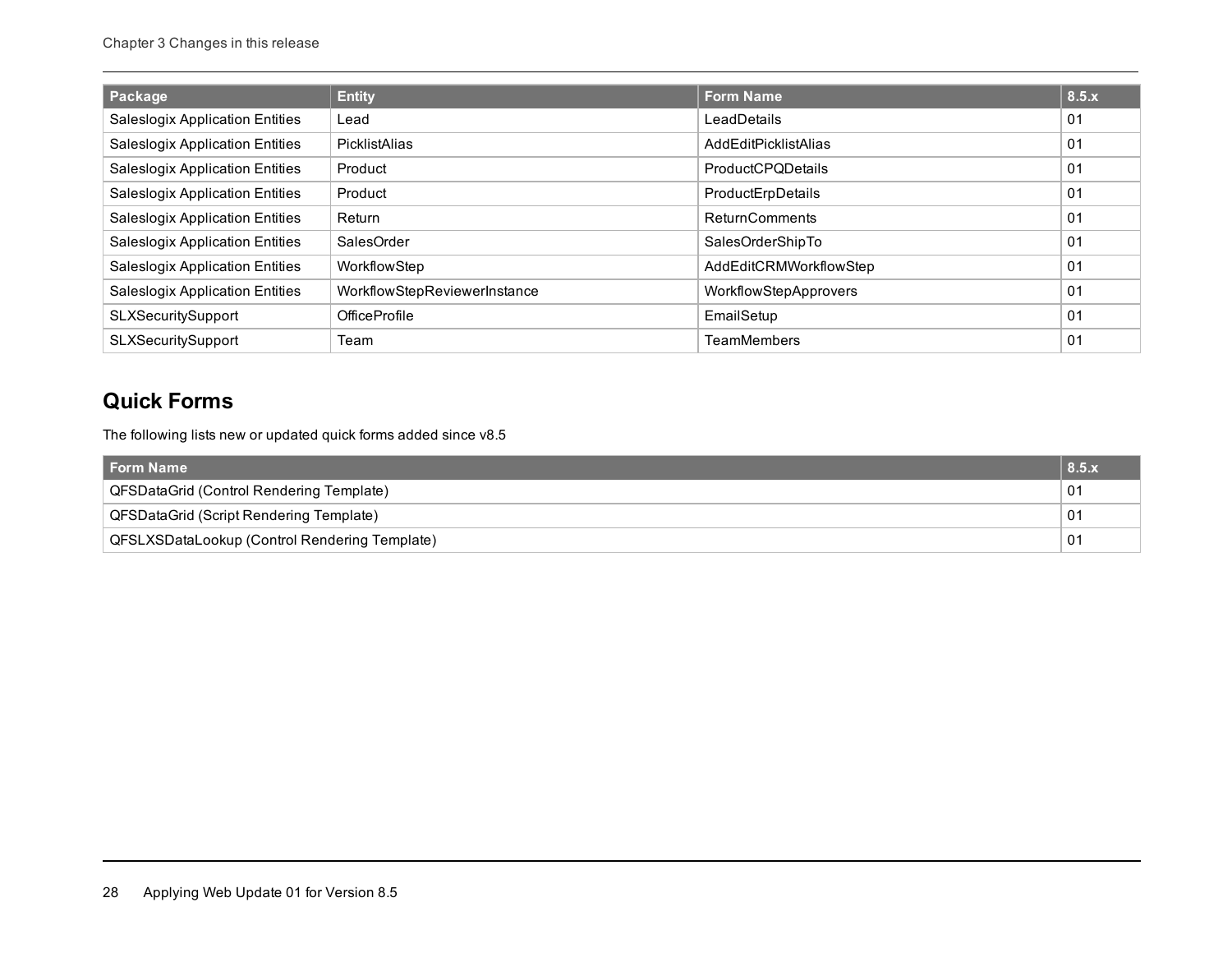## <span id="page-32-0"></span>**Custom Pages and related Code Snippets (.ascx, .aspx)**

The following lists custom pages added or updated since v8.5 and related support files such as code snippets(.cs) and resource files (.resx).

| <b>Portal</b>             | <b>Location</b>                                                              | <b>File Name</b>                    | 8.5.x |
|---------------------------|------------------------------------------------------------------------------|-------------------------------------|-------|
| SixClient                 | SupportFiles App_LocalResources                                              | ActivexInfo.aspx.resx               | 01    |
| SixClient                 | SupportFiles SmartParts Association                                          | AddEditAccountAssociation.ascx      | 01    |
| SixClient                 | SupportFiles                                                                 | ChangePassword.aspx                 | 01    |
| Infor CRM Customer Portal | SupportFiles SmartParts TaskPane<br> CommonTasks                             | CommonTasksTasklet.ascx.cs          | 01    |
| SixClient                 | SupportFiles SmartParts TaskPane<br> CommonTasks                             | CommonTasksTasklet.ascx.cs          | 01    |
| Infor CRM Customer Portal | SupportFiles                                                                 | ForgotMyPassWord.aspx               | 01    |
| SixClient                 | SupportFiles                                                                 | ForgotMyPassWord.aspx               | 01    |
| Infor CRM Customer Portal | SupportFiles                                                                 | ForgotMyUserName.aspx               | 01    |
| SixClient                 | SupportFiles                                                                 | ForgotMyUserName.aspx               | 01    |
| SixClient                 | SupportFiles SmartParts Options                                              | GeneralSearchOptions.ascx           | 01    |
| SixClient                 | SupportFiles SmartParts Options App_LocalResources                           | GeneralSearchOptions.ascx.cs        | 01    |
| SixClient                 | SupportFiles SmartParts Options                                              | GeneralSearchOptions.ascx.resx      | 01    |
| SixClient                 | SupportFiles SmartParts Lead                                                 | LeadSearchAndConvert.ascx           | 01    |
| SixClient                 | SupportFiles SmartParts TaskPane LiteratureManagement                        | LiteratureManagementTasks.ascx      | 01    |
| SixClient                 | SupportFiles SmartParts TaskPane LiteratureManagement                        | LiteratureManagementTasks.ascx.cs   | 01    |
| SixClient                 | SupportFiles SmartParts TaskPane LiteratureManagement App_<br>LocalResources | LiteratureManagementTasks.ascx.resx | 01    |
| Infor CRM Customer Portal | SupportFiles                                                                 | Login.aspx                          | 01    |
| SixClient                 | SupportFiles                                                                 | Login.aspx                          | 01    |
| Infor CRM Customer Portal | SupportFiles App_LocalResources                                              | Login.aspx.resx                     | 01    |
| SixClient                 | SupportFiles App_LocalResources                                              | Login.aspx.resx                     | 01    |
| Infor CRM Customer Portal | SupportFiles                                                                 | Logoff.aspx                         | 01    |
| SixClient                 | SupportFiles                                                                 | Logoff.aspx                         | 01    |
| Infor CRM Customer Portal | SupportFiles App_LocalResources                                              | Logoff.aspx.resx                    | 01    |
| SixClient                 | SupportFiles App LocalResources                                              | Logoff.aspx.resx                    | 01    |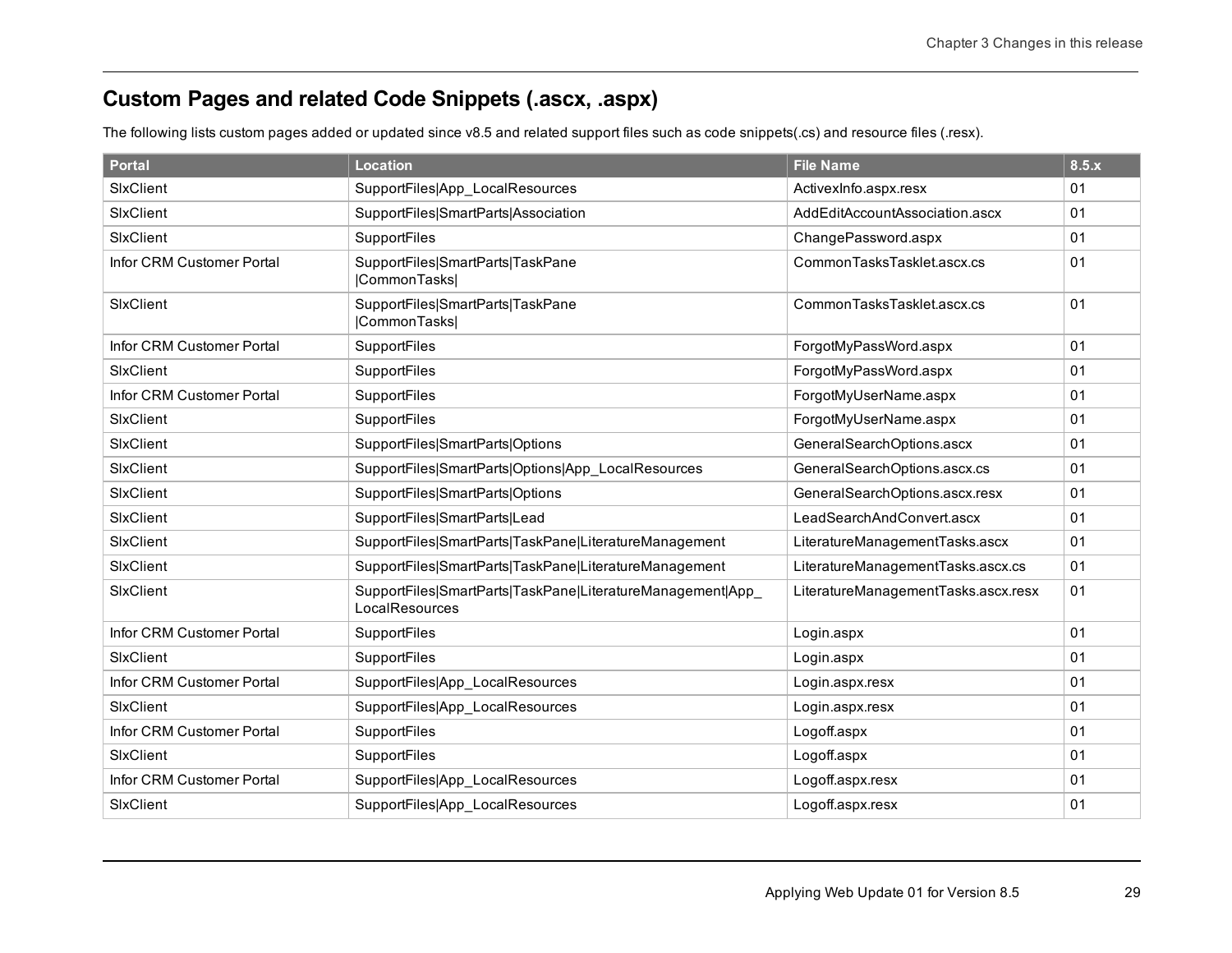| <b>Portal</b>             | <b>Location</b>                                         | <b>File Name</b>                   | 8.5.x |
|---------------------------|---------------------------------------------------------|------------------------------------|-------|
| SixClient                 | SupportFiles SmartParts Campaign                        | ManageTargets.ascx                 | 01    |
| SixClient                 | SupportFiles SmartParts Campaign                        | ManageTargets.ascx.cs              | 01    |
| SixClient                 | SupportFiles SmartParts MergeRecords                    | MergeChildren.ascx.resx            | 01    |
| SixClient                 | SupportFiles SmartParts MergeRecords App LocalResources | MergeRecords.ascx.cs               | 01    |
| SixClient                 | SupportFiles SmartParts WhatsNew                        | NotesWhatsNew.ascx                 | 01    |
| SixClient                 | SupportFiles SmartParts OpportunitySalesProcess         | OpportunitySalesProcess.ascx       | 01    |
| SixClient                 | SupportFiles SmartParts  OpportunitySalesProcess        | OpportunitySalesProcess.ascx.cs    | 01    |
| SixClient                 | SupportFiles SmartParts OfficeProfile                   | PasswordOptions.ascx               | 01    |
| SixClient                 | SupportFiles SmartParts PickList                        | PicklistAliases.ascx               | 01    |
| SixClient                 | SupportFiles SmartParts PickList App LocalResources     | PicklistAliases.ascx.resx          | 01    |
| Infor CRM Customer Portal | SupportFiles SmartParts GroupBuilder                    | QueryBuilderMain.ascx              | 01    |
| SixClient                 | SupportFiles SmartParts GroupBuilder                    | QueryBuilderMain.ascx              | 01    |
| Infor CRM Customer Portal | SupportFiles                                            | ResetMyPassword.aspx               | 01    |
| SixClient                 | <b>SupportFiles</b>                                     | ResetMyPassword.aspx               | 01    |
| SixClient                 | SupportFiles SmartParts Activity                        | ScheduleCompleteActivity.ascx      | 01    |
| SixClient                 | SupportFiles SmartParts Activity App_LocalResources     | ScheduleCompleteActivity.ascx.resx | 01    |
| Infor CRM Customer Portal | SupportFiles SmartParts SpeedSearch                     | SpeedSearch.ascx                   | 01    |
| SixClient                 | SupportFiles SmartParts SpeedSearch                     | SpeedSearch.ascx                   | 01    |
| Infor CRM Customer Portal | SupportFiles SmartParts SpeedSearch                     | SpeedSearch.ascx.cs                | 01    |
| SixClient                 | SupportFiles SmartParts SpeedSearch                     | SpeedSearch.ascx.cs                | 01    |
| SixClient                 | SupportFiles SmartParts User                            | UserClientSystem.ascx              | 01    |
| SixClient                 | SupportFiles SmartParts User                            | UserClientSystem.ascx.cs           | 01    |
| SixClient                 | SupportFiles SmartParts User App_LocalResources         | UserClientSystem.ascx.resx         | 01    |
| SixClient                 | SupportFiles                                            | WinAuthLoad.aspx                   | 01    |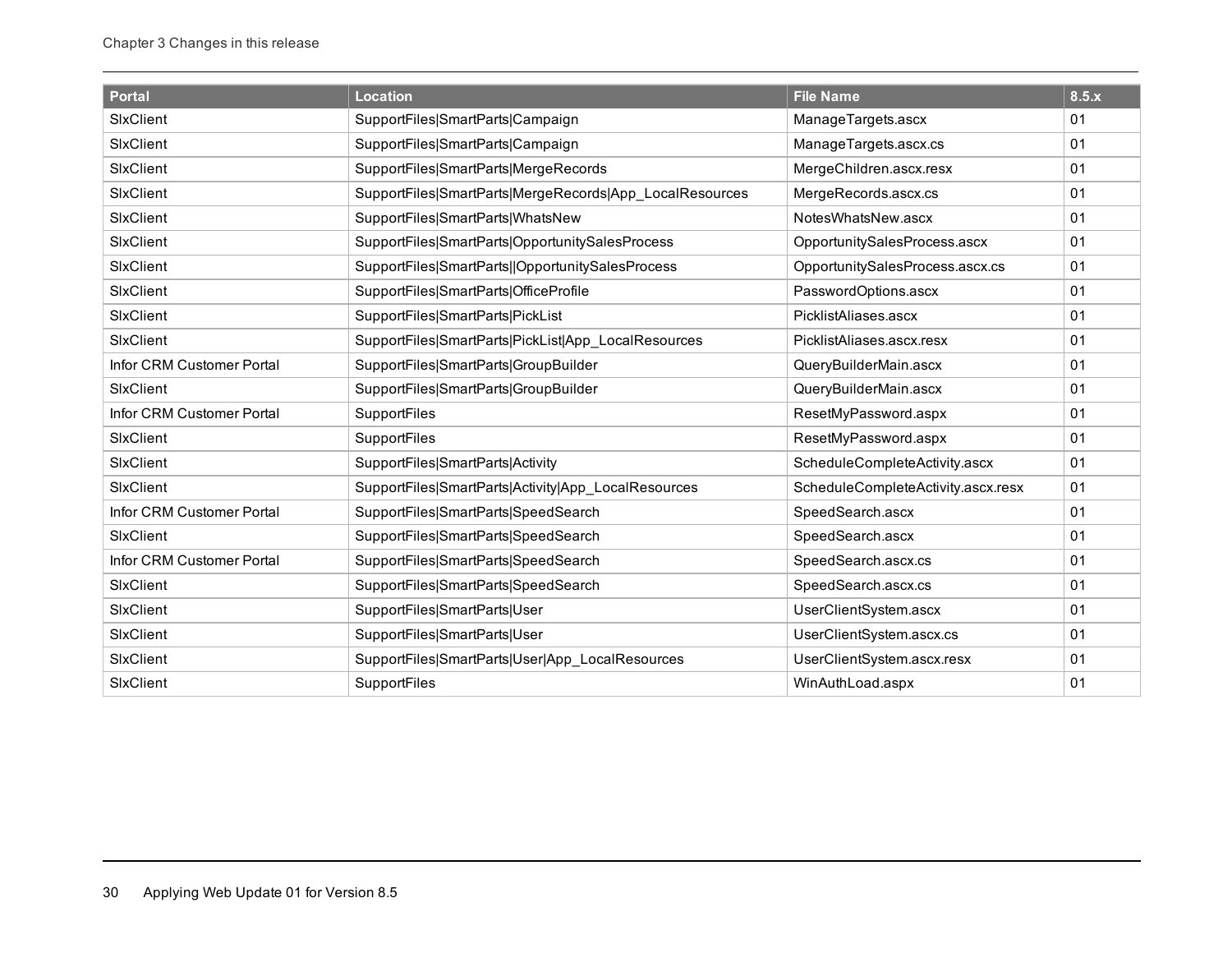## <span id="page-34-0"></span>**Master Pages**

The following lists master pages added or updated since v8.5 and related support files such as resource files (.resx) files.

| <b>Portal</b>             | Location                                | <b>Flie Name</b>                | 8.5.x |
|---------------------------|-----------------------------------------|---------------------------------|-------|
| SixClient                 | SupportFiles Master                     | activity.master                 | 01    |
| SixClient                 | SupportFiles Master                     | admin.master                    | 01    |
| Infor CRM Customer Portal | SupportFiles Masters                    | base.master                     | 01    |
| SixClient                 | SupportFiles Masters                    | base.master                     | 01    |
| Infor CRM Customer Portal | SupportFiles Masters                    | core.master                     | 01    |
| SixClient                 | SupportFiles Masters                    | core.master                     | 01    |
| Infor CRM Customer Portal | SupportFiles Masters                    | Default master                  | 01    |
| SixClient                 | SupportFiles Masters                    | Default master                  | 01    |
| SixClient                 | SupportFiles Masters App_LocalResources | Dialog.master.resx              | 01    |
| Infor CRM Customer Portal | SupportFiles Masters                    | Help.master                     | 01    |
| SixClient                 | SupportFiles Masters                    | Help.master                     | 01    |
| Infor CRM Customer Portal | SupportFiles Masters App_LocalResources | Help.master.resx                | 01    |
| SixClient                 | SupportFiles Masters App_LocalResources | Help.master.resx                | 01    |
| Infor CRM Customer Portal | SupportFiles Masters                    | Login.master                    | 01    |
| SixClient                 | SupportFiles Masters                    | Login.master                    | 01    |
| Infor CRM Customer Portal | SupportFiles Masters App_LocalResources | Login.master.resx               | 01    |
| SixClient                 | SupportFiles Masters App_LocalResources | Login.master.resx               | 01    |
| SixClient                 | SupportFiles Masters                    | report.master                   | 01    |
| SixClient                 | SupportFiles Masters App_LocalResources | smartpasrtdashboard.master.resx | 01    |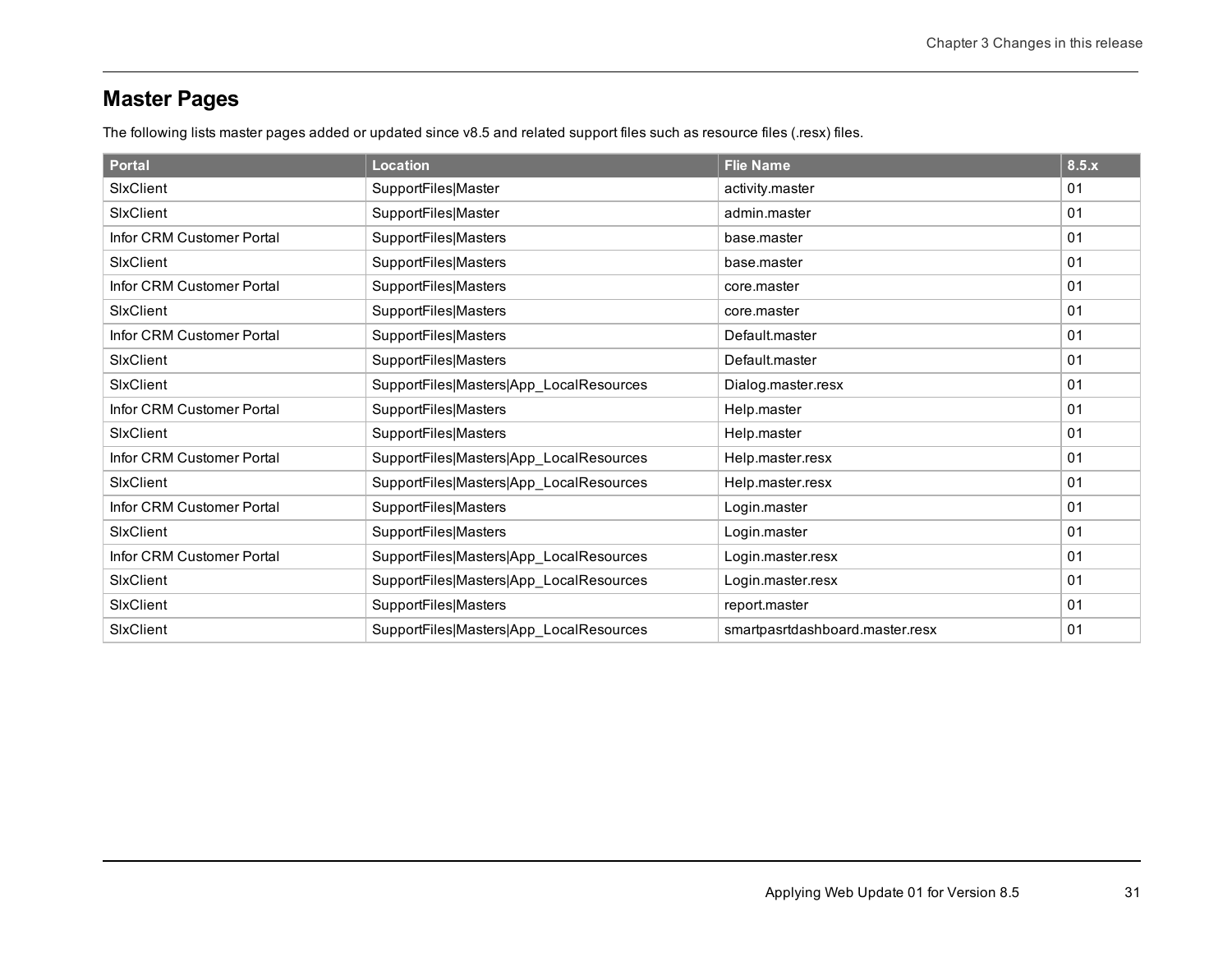### <span id="page-35-0"></span>**Configuration Files**

The following lists configuration files added or updated since v8.5.

| <b>Portal</b>             | <b>Location</b> | <b>Filename</b>    | <b>Description</b>                                                       | 8.5.x |
|---------------------------|-----------------|--------------------|--------------------------------------------------------------------------|-------|
| Infor CRM Customer Portal | SupportFiles    | appSettings.config | Added an option to skip logging errors based on<br>the http status code. | 01    |
|                           |                 |                    | The new option defaults to 404 (http not found<br>error).                |       |
| SData Integration Host    | SupportFiles    | appSettings.config | Added an option to skip logging errors based on<br>the http status code. | 01    |
|                           |                 |                    | The new option defaults to 404 (http not found<br>error).                |       |
| SixClient                 | SupportFiles    | appSettings.config | Added an option to skip logging errors based on<br>the http status code. | 01    |
|                           |                 |                    | The new option defaults to 404 (http not found<br>error).                |       |

### <span id="page-35-1"></span>**Mashups**

The following lists mashups added or updated since v8.5.

| Mashup               |                                                                                                       |    |
|----------------------|-------------------------------------------------------------------------------------------------------|----|
| ' RemindersAndAlarms | CountRingingAlarms and CountPastDue HQL queries now specify explicit joins to the User Activity table | 01 |

#### <span id="page-35-2"></span>**HTML**

The following lists HTML files added or updated since v8.5.

| <b>Portal</b>             | Location                                                           | <b>File Name</b>    | 8.5.x          |
|---------------------------|--------------------------------------------------------------------|---------------------|----------------|
| Infor CRM Customer Portal | SupportFiles jscript Sage MainView ActivityMgr<br><b>templates</b> | ActivityEditor.html | 01             |
| SixClient                 | SupportFiles jscript Sage MainView ActivityMgr<br>Itemplates       | ActivityEditor.html | 0 <sub>1</sub> |
| Infor CRM Customer Portal | SupportFiles jscript Sage UI Controls Templates                    | DateTimePicker.html | 0 <sub>1</sub> |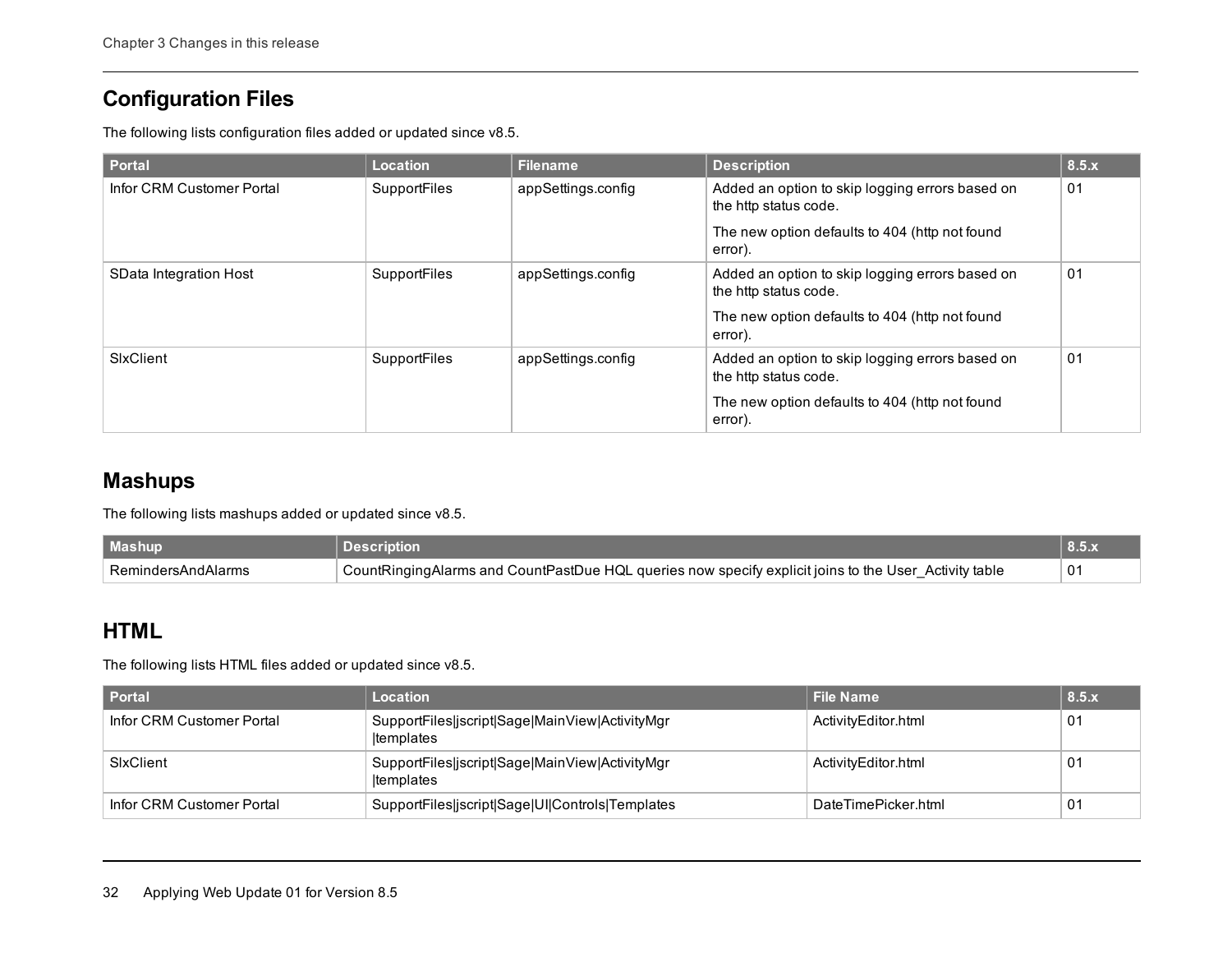| <b>Portal</b>             | <b>Location</b>                                                             | <b>File Name</b>               | 8.5.x |
|---------------------------|-----------------------------------------------------------------------------|--------------------------------|-------|
| SixClient                 | SupportFiles jscript Sage UI Controls Templates                             | DateTimePicker.html            | 01    |
| Infor CRM Customer Portal | SupportFiles jscript Sage UI Controls Templates                             | HelpAboutDialog.html           | 01    |
| SixClient                 | SupportFiles jscript Sage UI Controls Templates                             | HelpAboutDialog.html           | 01    |
| SixClient                 | SupportFiles dashboard                                                      | index.html                     | 01    |
| Infor CRM Customer Portal | SupportFiles jscript Sage UI Controls Templates                             | Name.html                      | 01    |
| SixClient                 | SupportFiles jscript Sage UI Controls Templates                             | Name.html                      | 01    |
| Infor CRM Customer Portal | SupportFiles jscript Sage MainView IntegrationContract<br><b>templates</b>  | PricingAvailabilityWidget.html | 01    |
| SixClient                 | SupportFiles jscript Sage MainView IntegrationContract<br><b>Itemplates</b> | PricingAvailabilityWidget.html | 01    |

### <span id="page-36-0"></span>**Cascading Style Sheet files**

The following lists style sheets added or updated since v8.5.

| <b>Portal</b>             |                                   | <b>Flie Name</b>         | 8.5.x |
|---------------------------|-----------------------------------|--------------------------|-------|
| <b>SixClient</b>          | SupportFiles dashboard static css | 3.405c93a1.chunk.css     | 01    |
| <b>SixClient</b>          | SupportFiles dashboard static css | 3.405c93a1.chunk.css.map | 01    |
| SixClient                 | SupportFiles css                  | layout.css               | 01    |
| Infor CRM Customer Portal | SupportFiles css                  | layout.css               | 01    |
| <b>SixClient</b>          | <b>CSS</b>  GroupBuilder          | main.css                 | 01    |
| Infor CRM Customer Portal | <b>CSS</b>  GroupBuilder          | main.css                 | 01    |
| <b>SixClient</b>          | SupportFiles css                  | sage-platform.css        | 01    |
| Infor CRM Customer Portal | SupportFiles css                  | sage-platform.css        | 01    |
| Infor CRM Customer Portal | SupportFiles css                  | theme.css                | 01    |
| SixClient                 | <b>SupportFiles css</b>           | theme.css                | 01    |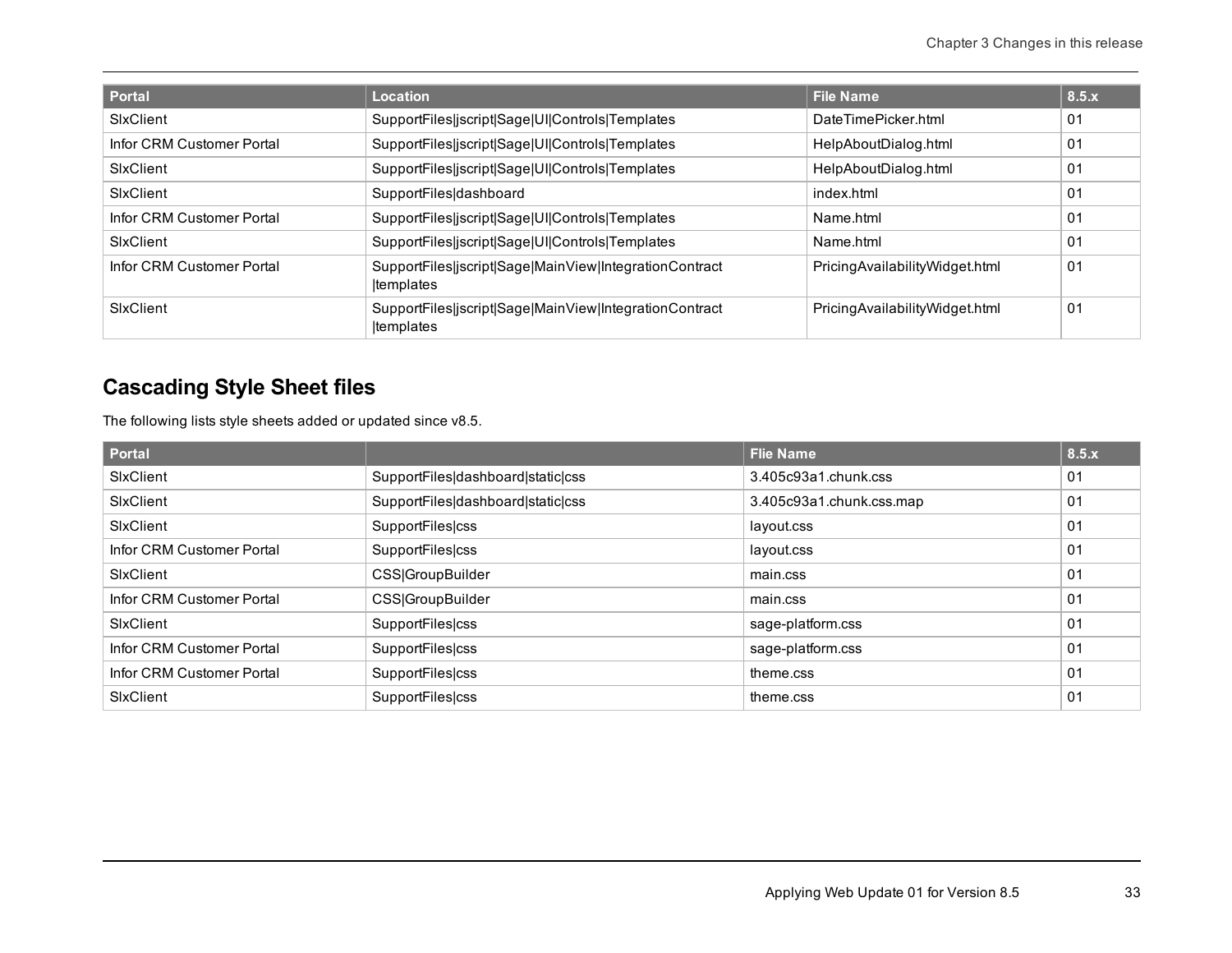#### <span id="page-37-0"></span>**Resource files (.resx)**

The following lists resource files added or updated since v8.5.

Other .resx files are listed with the pages they reference in the "Custom Pages and related Code [Snippets](#page-32-0) (.ascx, .aspx)" table.

| Portal                    | <b>Locations</b>                  | <b>Resource</b>       | 8.5.x |
|---------------------------|-----------------------------------|-----------------------|-------|
| SixClient                 | SupportFiles App GlobalResources  | GroupLayout.resx      | 01    |
| Infor CRM Customer Portal | SupportFiles App_GlobalResources  | SalesLogix.resx       | 01    |
| SixClient                 | SupportFiles App GlobalResourcess | SalesLogix.resx       | 01    |
| Infor CRM Customer Portal | SupportFiles App_GlobalResources  | SalesLogixPortal.resx | 01    |
| SixClient                 | SupportFilesApp LocalResources    | Widgets.resx          | 01    |

#### <span id="page-37-1"></span>**JavaScript files**

The following lists JavaScript files added or updated since v8.5.

\* File names containing an asterisk indicate that the same file is available for multiple languages.

| <b>Portal</b>             | Location                                  | <b>File Name</b>        | 8.5.x |
|---------------------------|-------------------------------------------|-------------------------|-------|
| Infor CRM Customer Portal | SupportFiles jscript Sage TaskPane        | BaseTaskPaneTasklet.js  | 01    |
|                           | SupportFiles jscript Sage TaskPane nls    |                         |       |
|                           | SupportFiles jscript Sage TaskPane nls en |                         |       |
| SixClient                 | SupportFiles jscript Sage TaskPane        | BaseTaskPaneTasklet.js  | 01    |
|                           | SupportFiles jscript Sage TaskPane nls    |                         |       |
|                           | SupportFiles jscript Sage TaskPane nls en |                         |       |
| <b>SixClient</b>          | SupportFiles dashboard static js          | 2.89975a1d.chunk.js     | 01    |
| SixClient                 | SupportFiles dashboard static is          | 2.89975a1d.chunk.js.map | 01    |
| SixClient                 | SupportFiles dashboard static js          | 3.7e62cbe4.chunk.js     | 01    |
| <b>SixClient</b>          | SupportFiles dashboard static is          | 3.7e62cbe4.chunk.js.map | 01    |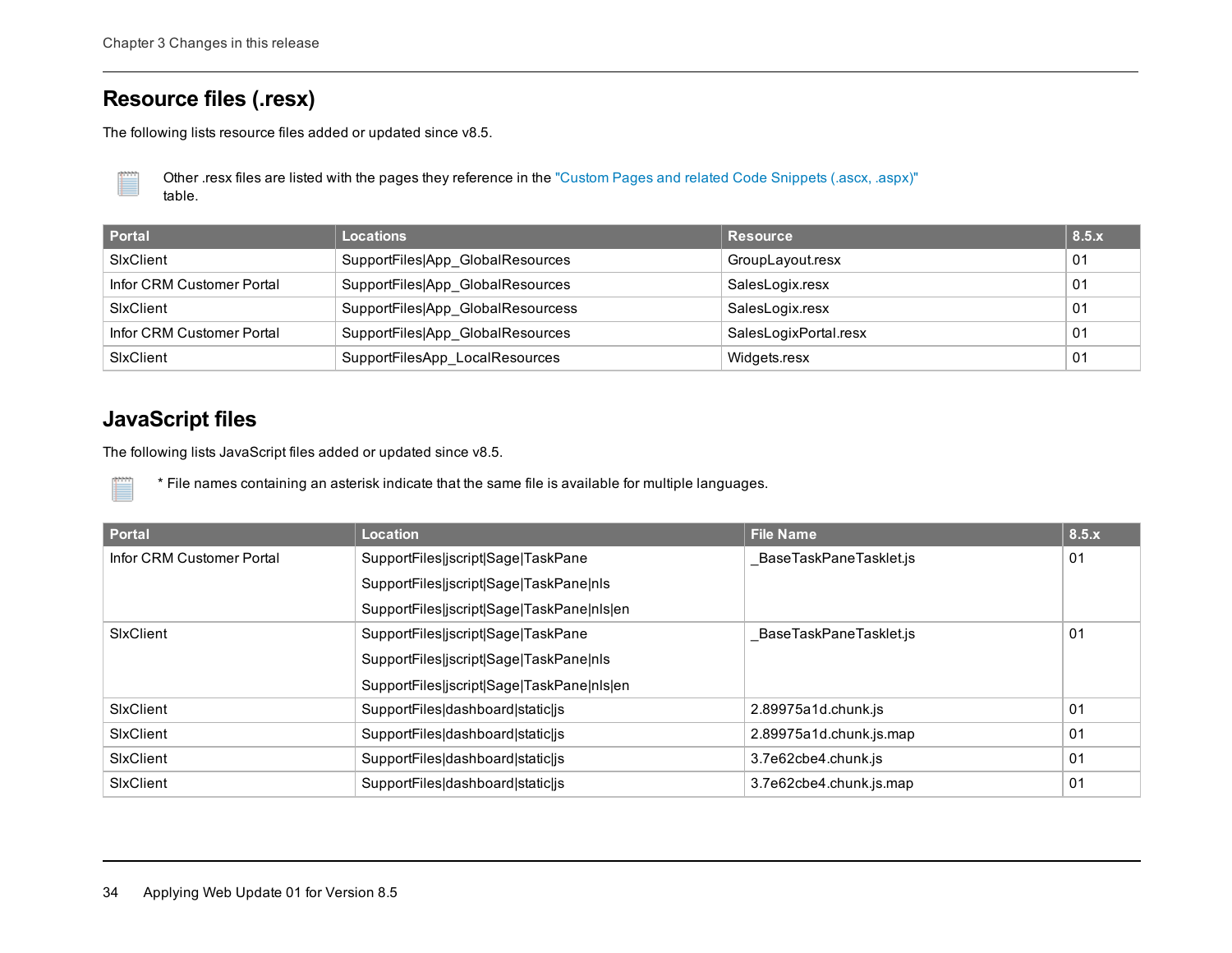| <b>Portal</b>             | <b>Location</b>                                       | <b>File Name</b>              | 8.5.x |
|---------------------------|-------------------------------------------------------|-------------------------------|-------|
| SixClient                 | SupportFiles dashboard static js                      | 4.6c28c718.chunk.js           | 01    |
| SixClient                 | SupportFiles dashboard static js                      | 4.6c28c718.chunk.js.map       | 01    |
| Infor CRM Customer Portal | SupportFiles jscript Sage                             | Activity-combined.js          | 01    |
| SixClient                 | SupportFiles jscript Sage                             | Activity-combined.js          | 01    |
| SixClient                 | SupportFiles jscript Sage                             | Activity-Combined.js.map      | 01    |
| Infor CRM Customer Portal | SupportFiles jscript Sage                             | Activity-Combined.js.map      | 01    |
| SixClient                 | SupportFiles CSS                                      | Activity.js                   | 01    |
|                           | SupportFiles jscript Sage Utility                     |                               |       |
| Infor CRM Customer Portal | SupportFiles CSS                                      | Activity.js                   | 01    |
|                           | SupportFiles jscript Sage Utility                     |                               |       |
| SicClient                 | SupportFiles CSS                                      | Activity.js                   | 01    |
|                           | SupportFiles jscript Sage Utility                     |                               |       |
| <b>SIxClient</b>          | SupportFiles jscript Sage nls                         | Activity_*.js                 | 01    |
| Infor CRM Customer Portal | SupportFiles jscript Sage nls                         | Activity_*.js                 | 01    |
| SixClient                 | SupportFiles jscript Sage MainView ActivityMgr        | ActivityAssociationsWidget.js | 01    |
|                           | SupportFiles jscript Sage MainView ActivityMgr nls    |                               |       |
| Infor CRM Customer Portal | SupportFiles jscript Sage MainView ActivityMgr        | ActivityAssociationsWidget.js | 01    |
|                           | SupportFiles jscript Sage MainView ActivityMgr nls    |                               |       |
| Infor CRM Customer Portal | SupportFiles jscript Sage MainView ActivityMgr nls    | ActivityAssociationsWidget.js | 01    |
| Infor CRM Customer Portal | SupportFiles jscript Sage MainView ActivityMgr        | ActivityEditor.js             | 01    |
|                           | SupportFiles jscript Sage MainView ActivityMgr nls    |                               |       |
|                           | SupportFiles jscript Sage MainView ActivityMgr nls en |                               |       |
| SixClient                 | SupportFiles jscript Sage MainView ActivityMgr        | ActivityEditor.js             | 01    |
|                           | SupportFiles jscript Sage MainView ActivityMgr nls    |                               |       |
|                           | SupportFiles jscript Sage MainView ActivityMgr nls en |                               |       |
| SixClient                 | SupportFiles jscript Sage UI                          | ActivityList.js               | 01    |
| Infor CRM Customer Portal | SupportFiles jscript Sage UI                          | ActivityList.js               | 01    |
| Infor CRM Customer Portal | SupportFiles jscript Sage                             | Admin-Combined.js             | 01    |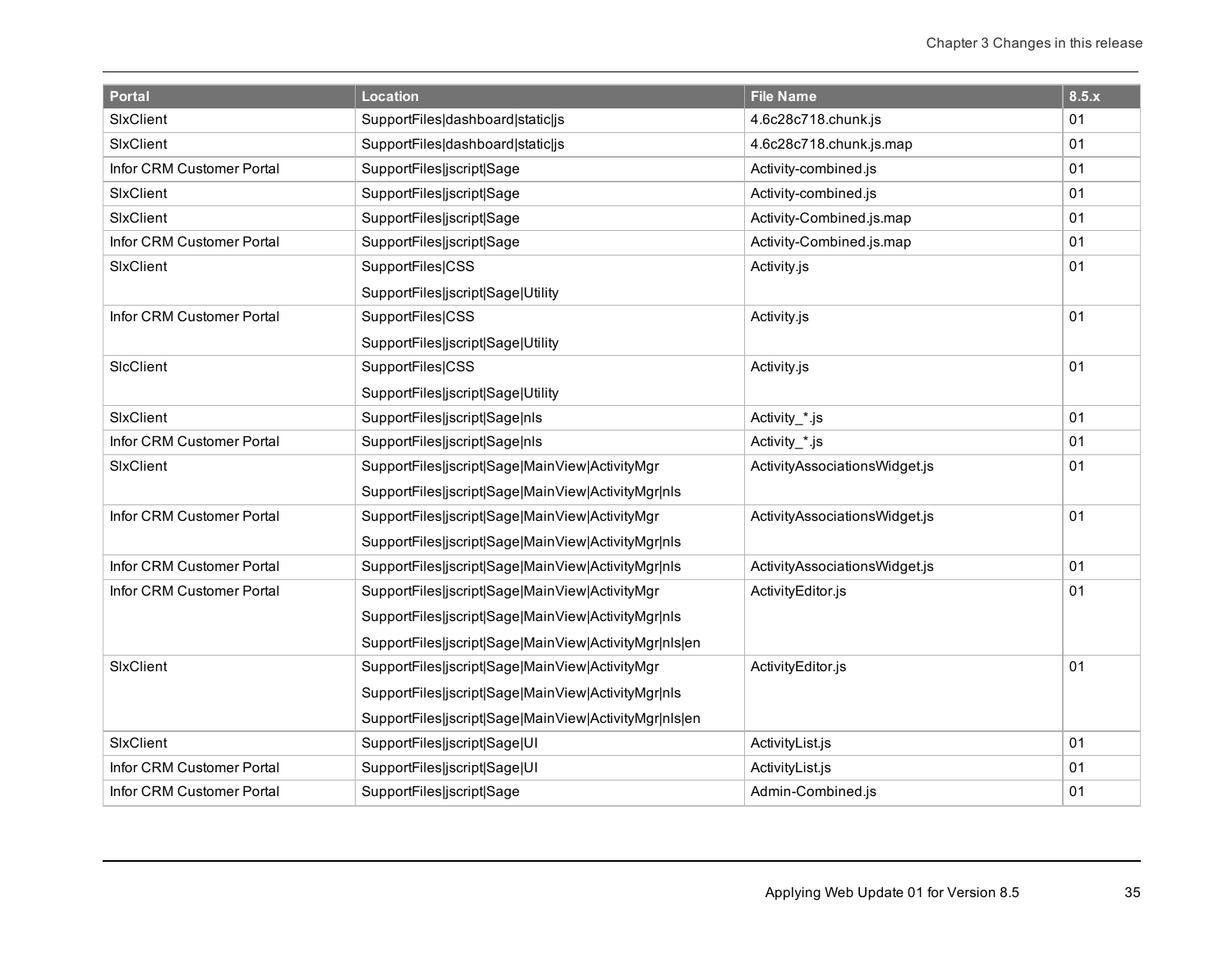| <b>Portal</b>             | <b>Location</b>                           | <b>File Name</b>         | 8.5.x |
|---------------------------|-------------------------------------------|--------------------------|-------|
| Infor CRM Customer Portal | SupportFiles jscript Sage                 | Admin-Combined.js.map    | 01    |
| Infor CRM Customer Portal | SupportFiles jscript Sage                 | Admin.js                 | 01    |
| Infor CRM Customer Portal | SupportFiles jscript Sage nls             | Admin_*.js               | 01    |
| SixClient                 | SupportFiles jscript Sage nls             | Admin_*.js               | 01    |
| Infor CRM Customer Portal | SupportFiles jscript Sage Utility File    | Attachment.js            | 01    |
| SixClient                 | SupportFiles jscript Sage Utility File    | Attachment.js            | 01    |
| SixClient                 | SupportFiles jscript Sage                 | Base-Combined.js         | 01    |
| Infor CRM Customer Portal | SupportFiles jscript Sage                 | Base-Combined.js         | 01    |
| SixClient                 | SupportFiles jscript Sage                 | Base-Combined.js.map     | 01    |
| Infor CRM Customer Portal | SupportFiles jscript Sage                 | Base-Combined.js.map     | 01    |
| SixClient                 | SupportFiles jscript Sage                 | Base.js                  | 01    |
| Infor CRM Customer Portal | SupportFiles jscript Sage                 | Base.js                  | 01    |
| Infor CRM Customer Portal | SupportFiles jscript Sage nls             | Base_*.js                | 01    |
| SixClient                 | SupportFiles jscript Sage nls             | Base_*.js                | 01    |
| SixClient                 | SupportFiles jscript Sage ProximitySearch | BingGeocodeModule.js     | 01    |
| Infor CRM Customer Portal | SupportFiles jscript Sage ProximitySearch | BingGeocodeModule.js     | 01    |
| Infor CRM Customer Portal | SupportFiles jscript Sage ProximitySearch | BingRouteModule.js       | 01    |
| SixClient                 | SupportFiles jscript Sage ProximitySearch | BingRouteModule.js       | 01    |
| Infor CRM Customer Portal | SupportFiles jscript Sage GroupBuilder    | calcFields.js            | 01    |
| SixClient                 | SupportFiles jscript Sage GroupBuilder    | calcFields.js            | 01    |
| SixClient                 | SupportFiles jscript Sage UI              | CalendarUsersListPane.js | 01    |
| Infor CRM Customer Portal | SupportFiles jscript Sage UI              | CalendarUsersListPane.js | 01    |
| SixClient                 | SupportFiles jscript Sage UI Filters      | CheckBoxFilter.js        | 01    |
| Infor CRM Customer Portal | SupportFiles jscript Sage UI Filters      | CheckBoxFilter.js        | 01    |
| SixClient                 | SupportFiles jscript Sage TaskPane        | CommonTasksTasklet.js    | 01    |
|                           | SupportFiles jscript Sage TaskPane nls    |                          |       |
|                           | SupportFiles jscript Sage TaskPane nls en |                          |       |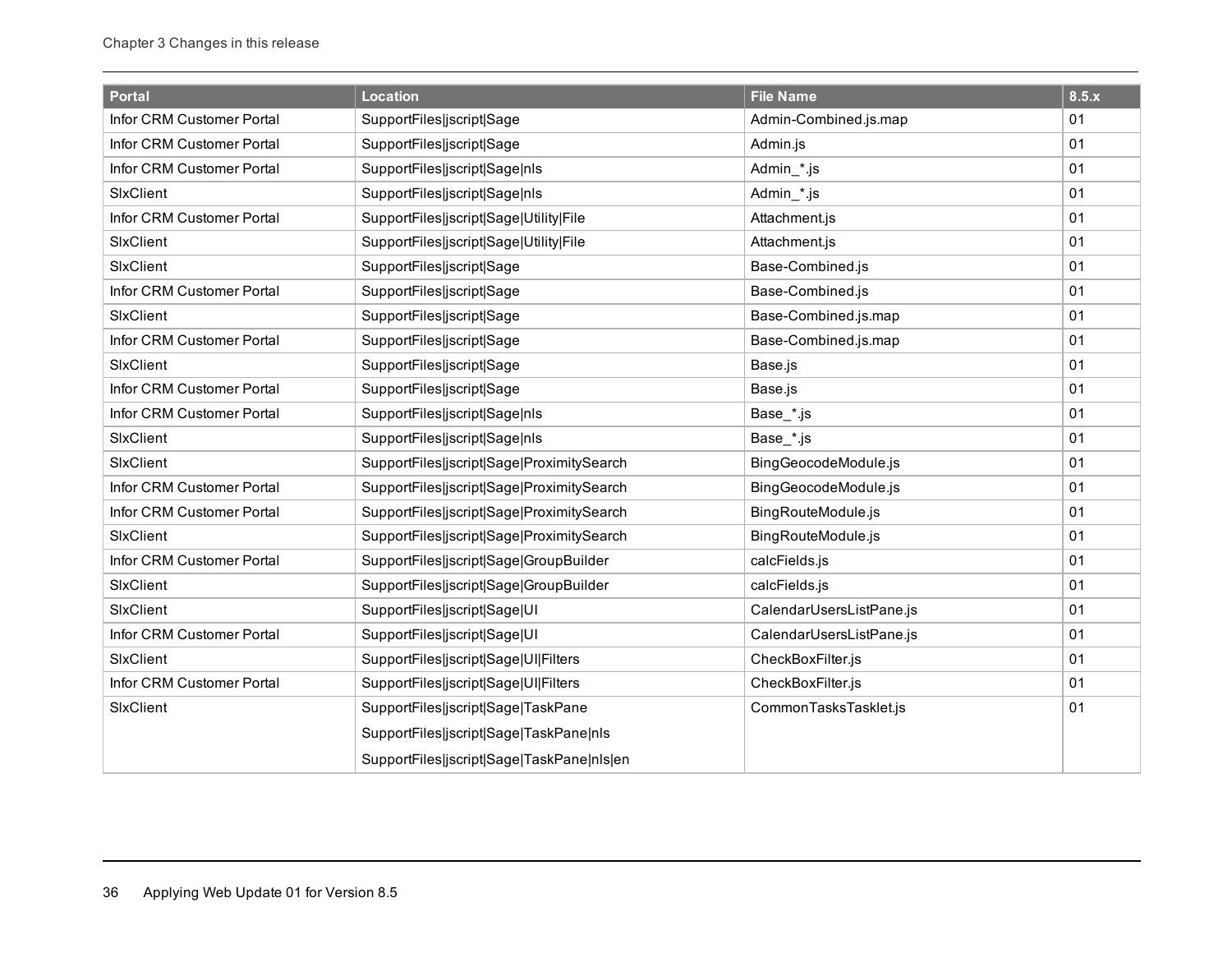| <b>Portal</b>             | <b>Location</b>                               | <b>File Name</b>                           | 8.5.x |
|---------------------------|-----------------------------------------------|--------------------------------------------|-------|
| Infor CRM Customer Portal | SupportFiles jscript Sage TaskPane            | CommonTasksTasklet.js                      | 01    |
|                           | SupportFiles jscript Sage TaskPane nls        |                                            |       |
|                           | SupportFiles jscript Sage TaskPane nls en     |                                            |       |
| Infor CRM Customer Portal | SupportFiles jscript Sage UI                  | ConditionManager.js                        | 01    |
| Infor CRM Customer Portal | SupportFiles jscript Sage UI                  | ConditionManager.js                        | 01    |
| Infor CRM Customer Portal | SupportFiles jscript Sage                     | Dashboard-Combined.js                      | 01    |
| SixClient                 | SupportFiles jscript Sage                     | Dashboard-Combined.js                      | 01    |
| Infor CRM Customer Portal | SupportFiles jscript Sage                     | Dashboard-Combined.js.map                  | 01    |
| SixClient                 | SupportFiles jscript Sage                     | Dashboard-Combined.js.map                  | 01    |
| SixClient                 | SupportFiles jscript Sage                     | Dashboard.js                               | 01    |
| Infor CRM Customer Portal | SupportFiles jscript Sage                     | Dashboard.js                               | 01    |
| Infor CRM Customer Portal | SupportFiles jscript Sage nls                 | Dashboard_*.js                             | 01    |
| SixClient                 | SupportFiles jscript Sage nls                 | Dashboard_*.js                             | 01    |
| SixClient                 | SupportFiles jscript Sage UI Controls         | DashboardGroupListConfigurationProvider.js | 01    |
| Infor CRM Customer Portal | SupportFiles jscript Sage UI Controls         | DashboardGroupListConfigurationProvider.js | 01    |
| SixClient                 | SupportFiles jscript Sage QuickForms Design   | DataSourcePanel.js                         | 01    |
| Infor CRM Customer Portal | SupportFiles jscript Sage QuickForms Design   | DataSourcePanel.js                         | 01    |
| SixClient                 | SupportFiles jscript Sage UI Controls         | DateTimePicker.js                          | 01    |
| Infor CRM Customer Portal | SupportFiles jscript Sage UI Controls         | DateTimePicker.js                          | 01    |
| SixClient                 | SupportFiles jscript Sage Utility File        | DescriptionsForm.js                        | 01    |
|                           | SupportFiles jscript Sage Utility File nls    |                                            |       |
|                           | SupportFiles jscript Sage Utility File nls en |                                            |       |
| Infor CRM Customer Portal | SupportFiles jscript Sage Utility File        | DescriptionsForm.js                        | 01    |
|                           | SupportFiles jscript Sage Utility File nls    |                                            |       |
|                           | SupportFiles jscript Sage Utility File nls en |                                            |       |
| SixClient                 | SupportFiles jscript Sage                     | Dialog-Combined.js                         | 01    |
| Infor CRM Customer Portal | SupportFiles jscript Sage                     | Dialog-Combined.js                         | 01    |
| Infor CRM Customer Portal | SupportFiles jscript Sage                     | Dialog-Combined.js.map                     | 01    |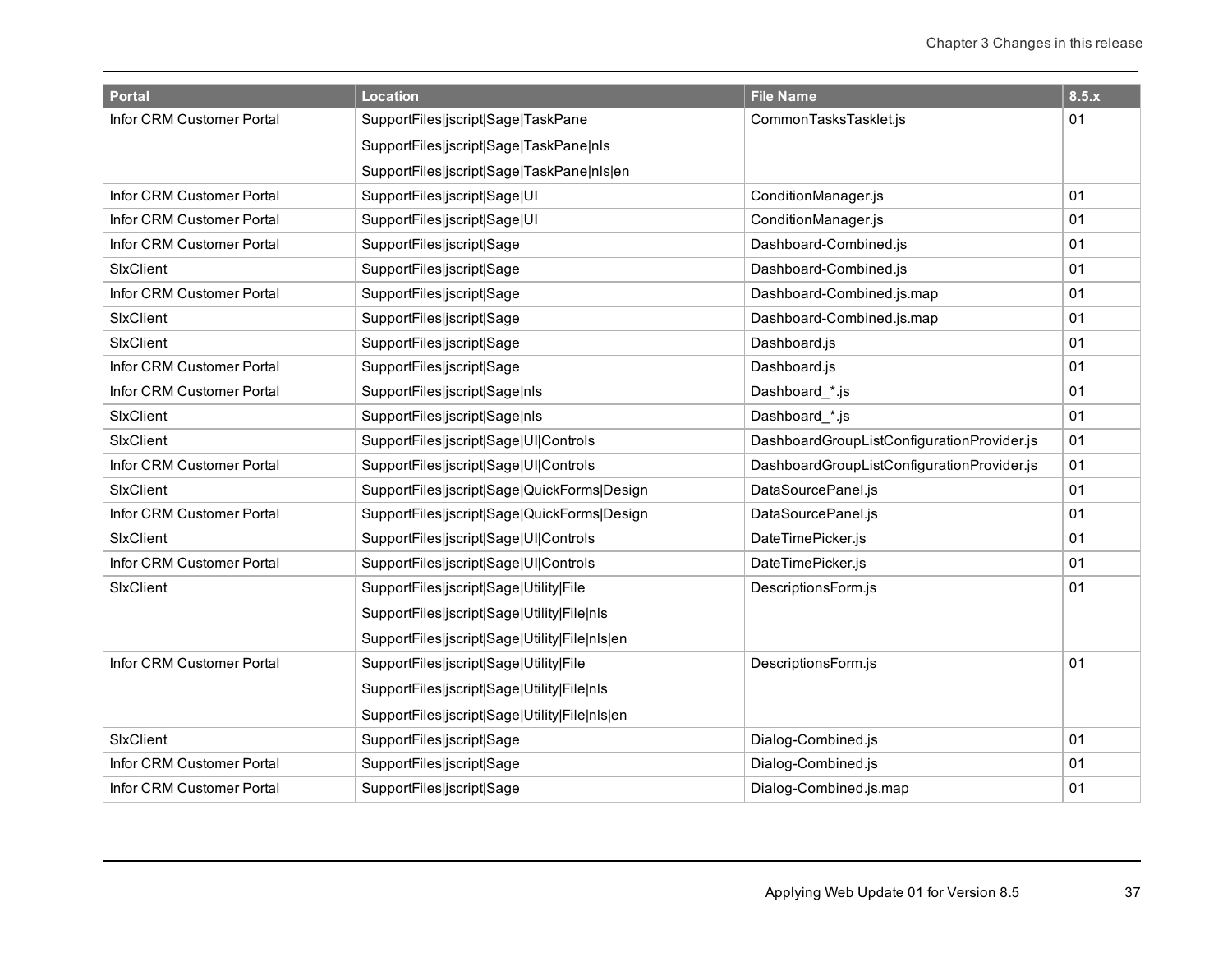| <b>Portal</b>             | <b>Location</b>                                                                                                                    | <b>File Name</b>                  | 8.5.x |
|---------------------------|------------------------------------------------------------------------------------------------------------------------------------|-----------------------------------|-------|
| SixClient                 | SupportFiles jscript Sage                                                                                                          | Dialog-Combined.js.map            | 01    |
| SixClient                 | SupportFiles jscript Sage                                                                                                          | Dialog.js                         | 01    |
| Infor CRM Customer Portal | SupportFiles jscript Sage                                                                                                          | Dialog.js                         | 01    |
| Infor CRM Customer Portal | SupportFiles jscript Sage nls                                                                                                      | Dialog_*.js                       | 01    |
| SixClient                 | SupportFiles jscript Sage nls                                                                                                      | Dialog_*.js                       | 01    |
| Infor CRM Customer Portal | SupportFiles jscript Sage UI                                                                                                       | EditCalendarUsers.js              | 01    |
| SixClient                 | SupportFiles jscript Sage UI                                                                                                       | EditCalendarUsers.js              | 01    |
| Infor CRM Customer Portal | SupportFiles jscript Sage UI Controls<br>SupportFiles jscript Sage UI Controls nls<br>SupportFiles jscript Sage UI Controls nls en | EntityInfoToolTip.js              | 01    |
| SixClient                 | SupportFiles jscript Sage UI Controls<br>SupportFiles jscript Sage UI Controls nls                                                 | EntityInfoToolTip.js              | 01    |
|                           | SupportFiles jscript Sage UI Controls nls en                                                                                       |                                   |       |
| SixClient                 | SupportFiles jscript Sage UI Filters                                                                                               | FilterManager.js                  | 01    |
| Infor CRM Customer Portal | SupportFiles jscript Sage UI Filters                                                                                               | FilterManager.js                  | 01    |
| SixClient                 | SupportFiles jscript Sage UI                                                                                                       | GridView.js                       | 01    |
| Infor CRM Customer Portal | SupportFiles jscript Sage UI                                                                                                       | GridView.js                       | 01    |
| SixClient                 | SupportFiles jscript Sage UI                                                                                                       | GroupListConfigurationProvider.js | 01    |
| Infor CRM Customer Portal | SupportFiles jscript Sage UI                                                                                                       | GroupListConfigurationProvider.js | 01    |
| Infor CRM Customer Portal | SupportFiles jscript Sage UI                                                                                                       | GroupMenuFmtScope.js              | 01    |
| SixClient                 | SupportFiles jscript Sage UI                                                                                                       | GroupMenuFmtScope.js              | 01    |
| SixClient                 | SupportFiles jscript Sage Utility                                                                                                  | Groups.js                         | 01    |
| Infor CRM Customer Portal | SupportFiles jscript Sage Utility                                                                                                  | Groups.js                         | 01    |
| Infor CRM Customer Portal | SupportFiles jscript Sage UI                                                                                                       | GroupsTitlePaneConfigProvider.js  | 01    |
| SixClient                 | SupportFiles jscript Sage UI                                                                                                       | GroupsTitlePaneConfigProvider.js  | 01    |
| SixClient                 | SupportFiles jscript Sage MailMerge                                                                                                | Helper.js                         | 01    |
| Infor CRM Customer Portal | SupportFiles jscript Sage MailMerge                                                                                                | Helper.js                         | 01    |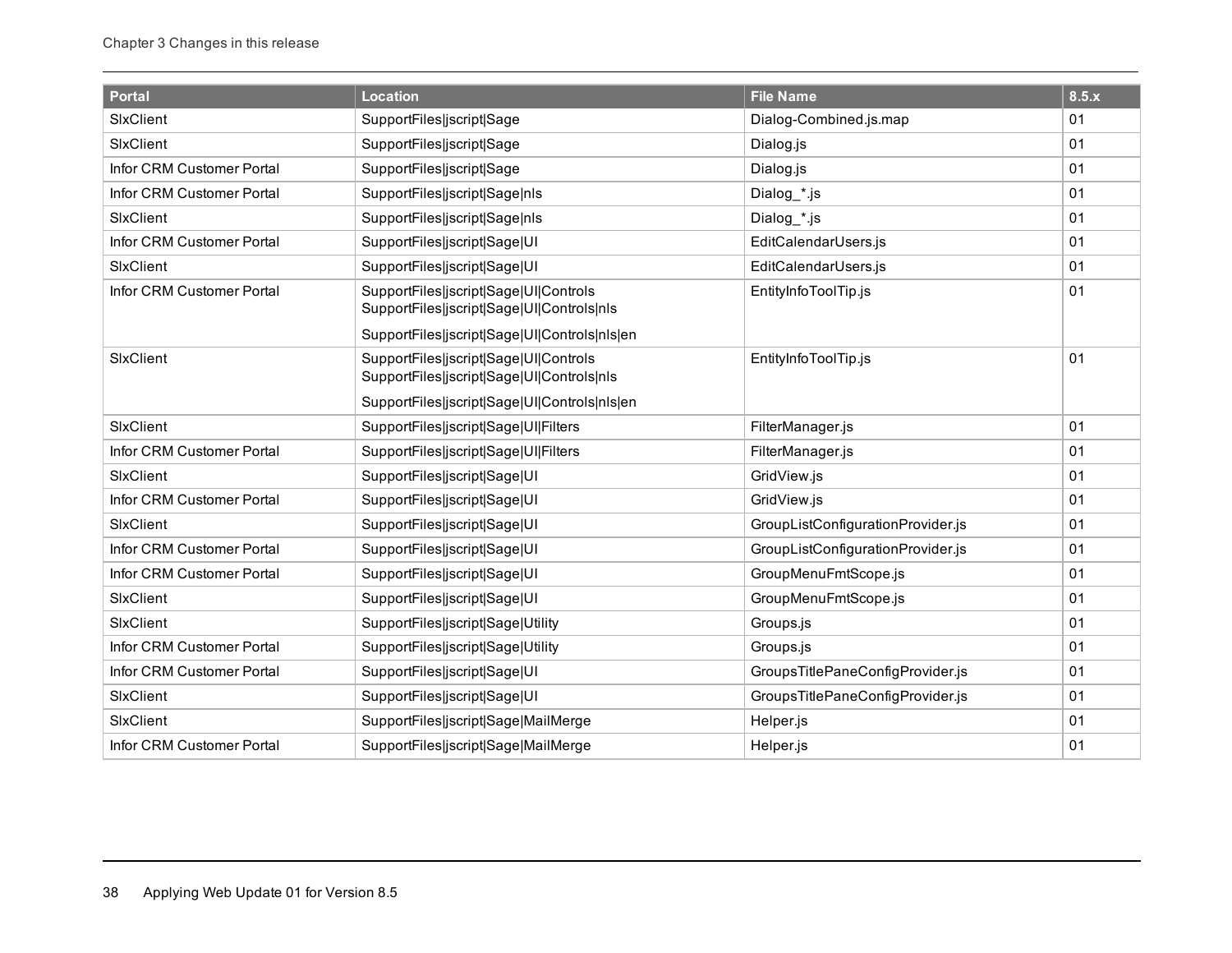| <b>Portal</b>             | <b>Location</b>                                       | <b>File Name</b>             | 8.5.x |
|---------------------------|-------------------------------------------------------|------------------------------|-------|
| SixClient                 | SupportFiles jscript Sage MainView ActivityMgr        | HistoryEditor.js             | 01    |
|                           | SupportFiles jscript Sage MainView ActivityMgr nls    |                              |       |
|                           | SupportFiles jscript Sage MainView ActivityMgr nls en |                              |       |
| Infor CRM Customer Portal | SupportFiles jscript Sage MainView ActivityMgr        | HistoryEditor.js             | 01    |
|                           | SupportFiles jscript Sage MainView ActivityMgr nls    |                              |       |
|                           | SupportFiles jscript Sage MainView ActivityMgr nls en |                              |       |
| Infor CRM Customer Portal | SupportFiles jscript Sage Utility                     | Jobs.js                      | 01    |
|                           | SupportFiles jscript Sage Utility nls                 |                              |       |
|                           | SupportFiles jscript Sage Utility nls en              |                              |       |
| Infor CRM Customer Portal | SupportFiles Libraries                                | jquery-ui.js                 | 01    |
| Infor CRM Customer Portal | SupportFiles Libraries                                | jquery.js                    | 01    |
| SixClient                 | SupportFiles jscript Sage                             | Link.js                      | 01    |
| Infor CRM Customer Portal | SupportFiles jscript Sage                             | Link.js                      | 01    |
| Infor CRM Customer Portal | SupportFiles jscript Sage TaskPane                    | LiteratureManagementTasks.js | 01    |
|                           | SupportFiles jscript Sage TaskPane nls                |                              |       |
|                           | SupportFiles jscript Sage TaskPane nls en             |                              |       |
| SixClient                 | SupportFiles jscript Sage TaskPane                    | LiteratureManagementTasks.js | 01    |
|                           | SupportFiles jscript Sage TaskPane nls                |                              |       |
|                           | SupportFiles jscript Sage TaskPane nls en             |                              |       |
| <b>SIxClient</b>          | SupportFiles SmartParts LitRequest                    | LiteratureRequest.js         | 01    |
| Infor CRM Customer Portal | SupportFiles jscript Sage MailMerge                   | Loader.js                    | 01    |
| <b>SIxClient</b>          | SupportFiles jscript Sage MailMerge                   | Loader.js                    | 01    |
| Infor CRM Customer Portal | SupportFiles jscript Sage                             | MailMergeService.js          | 01    |
| Infor CRM Customer Portal | SupportFiles jscript Sage nls                         | MailMergeService *.js        | 01    |
| SixClient                 | SupportFiles jscript Sage nls                         | MailMergeService_*.js        | 01    |
| Infor CRM Customer Portal | SupportFiles jscript Sage MailMerge                   | main.js                      | 01    |
| SixClient                 | SupportFiles jscript Sage MailMerge                   | main.js                      | 01    |
| SixClient                 | SupportFiles dashboard static js                      | main.05369be1.chunk.js       | 01    |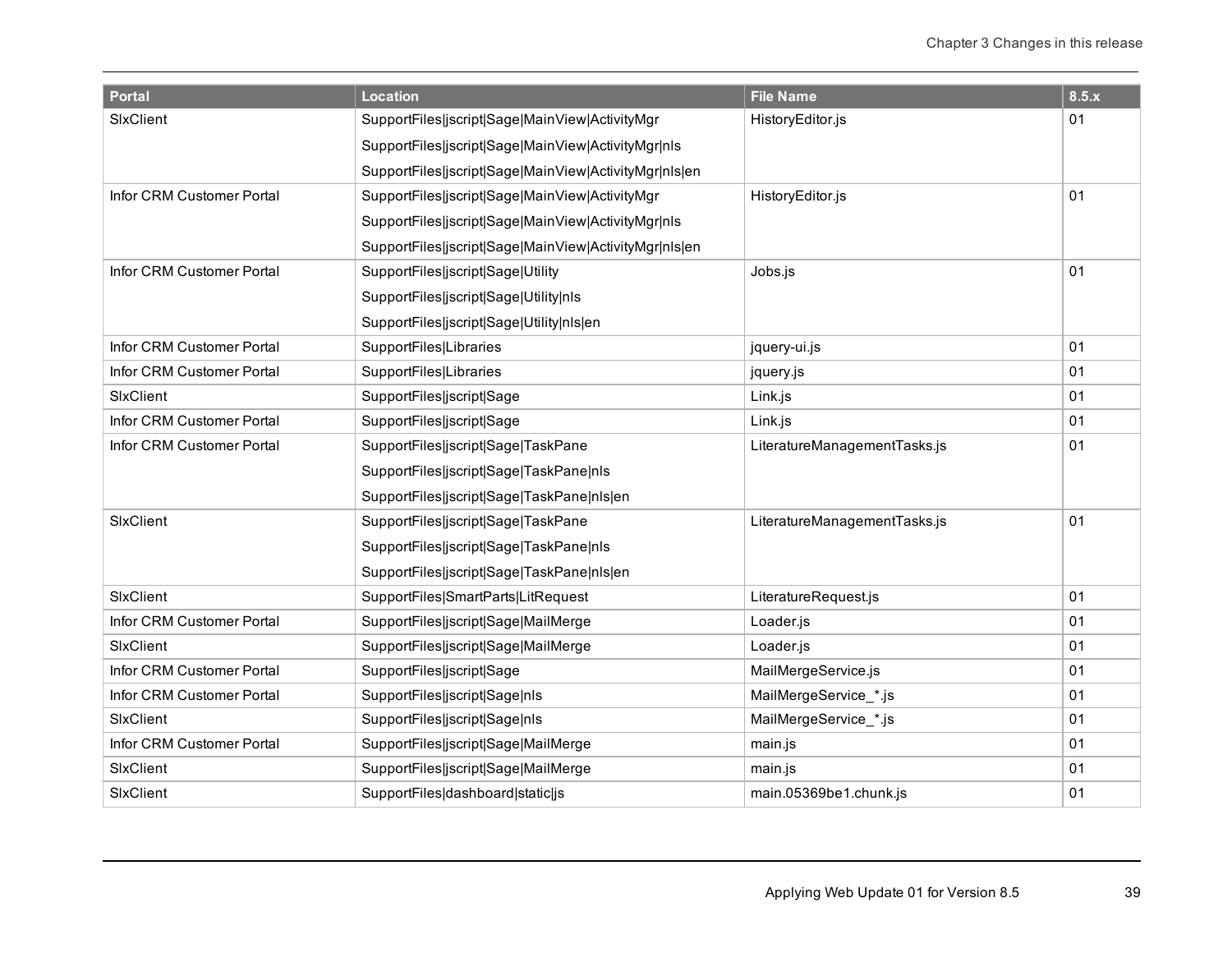| <b>Portal</b>             | <b>Location</b>                                                                                                                           | <b>File Name</b>                        | 8.5.x |
|---------------------------|-------------------------------------------------------------------------------------------------------------------------------------------|-----------------------------------------|-------|
| SixClient                 | SupportFiles dashboard static js                                                                                                          | main.05369be1.chunk.js.map              | 01    |
| SixClient                 | SupportFiles jscript Sage UI Controls                                                                                                     | MultiSelectPickList.js                  | 01    |
| Infor CRM Customer Portal | SupportFiles jscript Sage UI Controls                                                                                                     | MultiSelectPickList.js                  | 01    |
| SixClient                 | SupportFiles SmartParts OpportunitySalesProcess                                                                                           | OpportunitySalesProcess ClientScript.js | 01    |
| SixClient                 | SupportFiles jscript Sage MailMerge<br>SupportFiles jscript Sage MailMerge nls<br>*+ 1 for each language de, en, fr, it, ru, zh-cn, zh-tw | OptionsPrompt.js                        | 01    |
| Infor CRM Customer Portal | SupportFiles jscript Sage MailMerge<br>SupportFiles jscript Sage MailMerge nls<br>*+ 1 for each language de, en, fr, it, ru, zh-cn, zh-tw | OptionsPrompt.js                        | 01    |
| SixClient                 | SupportFiles SmartParts PickList                                                                                                          | PicklistAliases.js                      | 01    |
| SixClient                 | SupportFiles jscript Sage MainView IntegrationContract                                                                                    | PricingAvailabliltyWidget.js            | 01    |
| Infor CRM Customer Portal | SupportFiles jscript Sage MainView IntegrationContract                                                                                    | PricingAvailabliltyWidget.js            | 01    |
| SixClient                 | SupportFiles jscript Sage MainView IntegrationContract                                                                                    | PromoteWidget.js                        | 01    |
| Infor CRM Customer Portal | SupportFiles jscript Sage MainView IntegrationContract                                                                                    | PromoteWidget.js                        | 01    |
| SixClient                 | SupportFiles jscript Sage GroupBuilder                                                                                                    | QueryBuilderMain.js                     | 01    |
| Infor CRM Customer Portal | SupportFiles jscript Sage GroupBuilder                                                                                                    | QueryBuilderMain.js                     | 01    |
| SixClient                 | SupportFiles jscript Sage UI                                                                                                              | Quilleditor.js                          | 01    |
| Infor CRM Customer Portal | SupportFiles jscript Sage UI                                                                                                              | Quilleditor.js                          | 01    |
| SixClient                 | SupportFiles jscript Sage                                                                                                                 | Report-Combined.js                      | 01    |
| Infor CRM Customer Portal | SupportFiles jscript Sage                                                                                                                 | Report-Combined.js                      | 01    |
| SixClient                 | SupportFiles jscript Sage                                                                                                                 | Report-Combined.js.map                  | 01    |
| Infor CRM Customer Portal | SupportFiles jscript Sage                                                                                                                 | Report-Combined.js.map                  | 01    |
| SixClient                 | SupportFiles jscript Sage                                                                                                                 | Report.js                               | 01    |
| Infor CRM Customer Portal | SupportFiles jscript Sage                                                                                                                 | Report.js                               | 01    |
| Infor CRM Customer Portal | SupportFiles jscript Sage nls                                                                                                             | Report_*.js                             | 01    |
| SixClient                 | SupportFiles jscript Sage nls                                                                                                             | Report_*.js                             | 01    |
| SixClient                 | SupportFiles jscript Sage Mingle                                                                                                          | Request.js                              | 01    |
| Infor CRM Customer Portal | SupportFiles jscript Sage Mingle                                                                                                          | Request.js                              | 01    |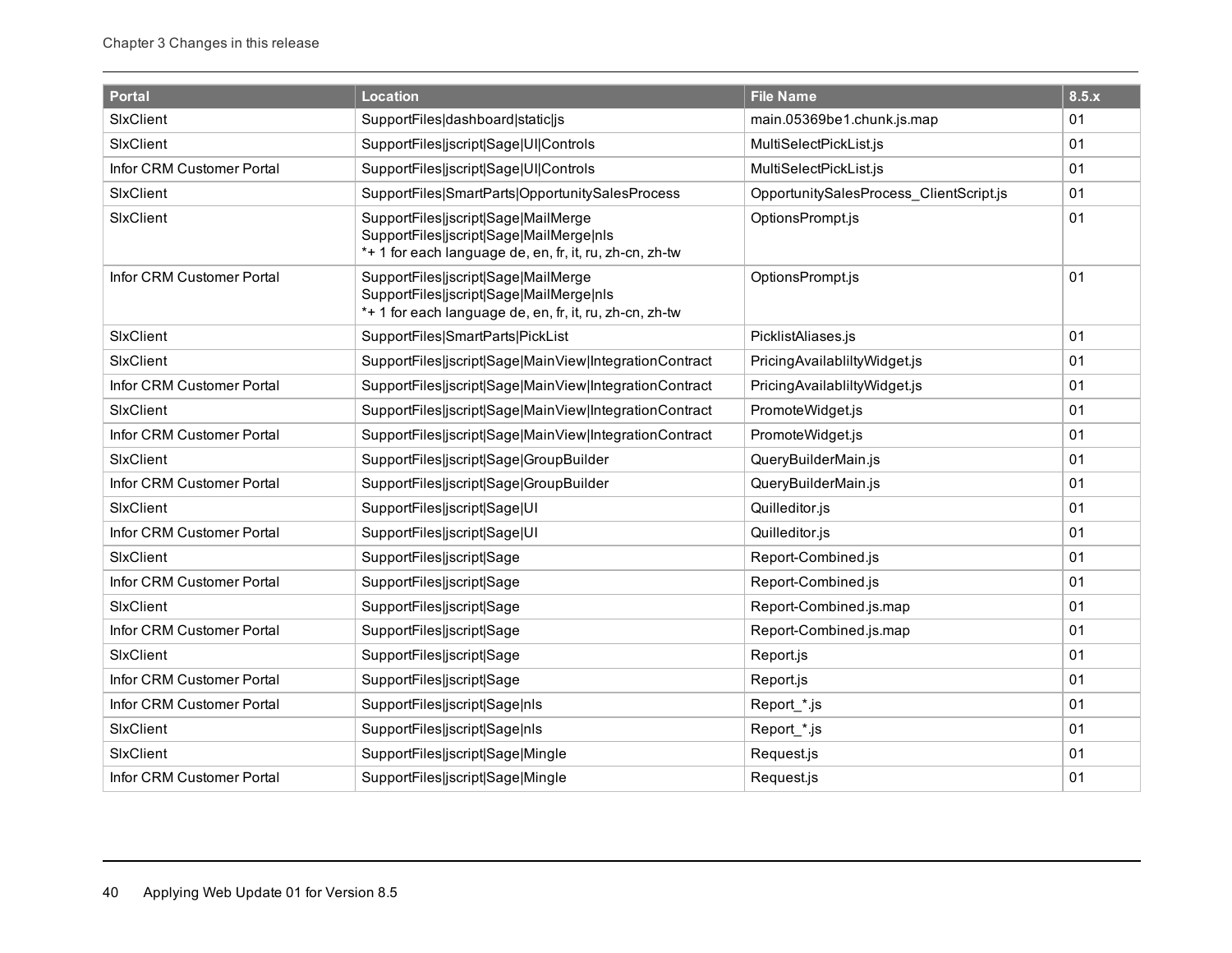| <b>Portal</b>             | <b>Location</b>                          | <b>File Name</b>              | 8.5.x |
|---------------------------|------------------------------------------|-------------------------------|-------|
| SixClient                 | SupportFiles dashboard static js         | runtime-main.57123be.js       | 01    |
| SixClient                 | SupportFiles dashboard static js         | runtime-main.57123be.js.map   | 01    |
| Infor CRM Customer Portal | SupportFiles jscript Sage                | Sage-Combined.js              | 01    |
| SixClient                 | SupportFiles jscript Sage                | Sage-Combined.js              | 01    |
| Infor CRM Customer Portal | SupportFiles jscript Sage                | Sage-Combined.js.map          | 01    |
| SixClient                 | SupportFiles jscript Sage                | Sage-Combined.js.map          | 01    |
| Infor CRM Customer Portal | SupportFiles jscript Sage-platform       | sage-platform-tabworkspace.js | 01    |
| Infor CRM Customer Portal | SupportFiles jscript Sage-platform       | sage-platform-tabworkspace.js | 01    |
| Infor CRM Customer Portal | SupportFiles jscript Sage                | Sage.js                       | 01    |
| SixClient                 | SupportFiles jscript Sage                | Sage.js                       | 01    |
| Infor CRM Customer Portal | SupportFiles jscript Sage nls            | Sage_*.js                     | 01    |
| SixClient                 | SupportFiles jscript Sage nls            | Sage_*.js                     | 01    |
| SixClient                 | SupportFiles jscript Sage UI             | SDataLookup.js                | 01    |
| Infor CRM Customer Portal | SupportFiles jscript Sage UI             | SDataLookup.js                | 01    |
| Infor CRM Customer Portal | SupportFiles jscript Sage UI Controls    | Select.js                     | 01    |
| SixClient                 | SupportFiles jscript Sage UI Controls    | Select.js                     | 01    |
| <b>SIxClient</b>          | SupportFiles jscript Sage UI Controls    | SingleSelectPickList.js       | 01    |
| Infor CRM Customer Portal | SupportFiles jscript Sage UI Controls    | SingleSelectPickList.js       | 01    |
| Infor CRM Customer Portal | SupportFiles jscript Sage UI             | <b>TitleContentPane</b>       | 01    |
| SixClient                 | SupportFiles jscript Sage UI             | <b>TitleContentPane</b>       | 01    |
| Infor CRM Customer Portal | SupportFiles jscript Sage Mingle         | UserService.js                | 01    |
| Infor CRM Customer Portal | SupportFiles jscript Sage Mingle         | UserService.js                | 01    |
| Infor CRM Customer Portal | SupportFiles jscript Sage Utility nls    | Utility.js                    | 01    |
|                           | SupportFiles jscript Sage Utility nls en |                               |       |
| SixClient                 | SupportFiles jscript Sage Utility nls    | Utility.js                    | 01    |
|                           | SupportFiles jscript Sage Utility nls en |                               |       |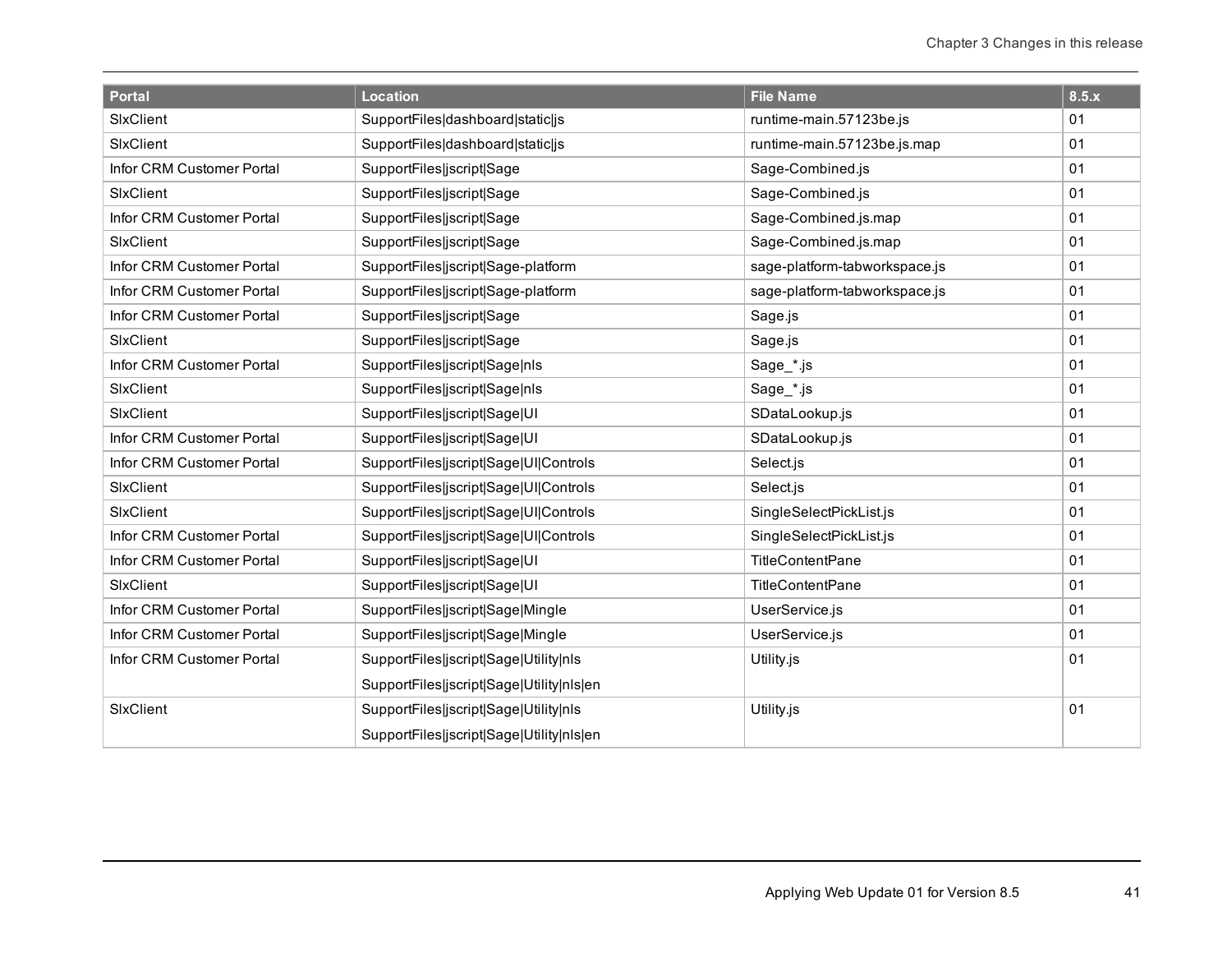#### <span id="page-45-0"></span>**Smart Parts**

The following lists smart parts added or updated since v8.5.

| <b>Portal</b>    | Page                         | <b>SmartPart</b>               | 8.5.x |
|------------------|------------------------------|--------------------------------|-------|
| SixClient        | Pick Lists                   | AddEditPicklistAlias           | 01    |
| SixClient        | <b>Email Template Detail</b> | <b>EmailTemplateDetails</b>    | 01    |
| SixClient        | <b>Email Template Detail</b> | <b>EmailTemplateProperties</b> | 01    |
| <b>SixClient</b> | <b>Email Template Detail</b> | LiveGroupViewer (Custom)       | 01    |
| SixClient        | Insert Email Template        | InsertEmailTemplate            | 01    |
| SixClient        | Pick Lists                   | PicklistAliases (Custom)       | 01    |
| SixClient        | <b>CRM Workflow</b>          | LiveGroupViewer (Custom)       | 01    |

#### <span id="page-45-1"></span>**Menus**

The following lists menus added or updated since v8.5.

| <b>Portal</b>    | <b>Menu</b>  | Menu Item                     | 8.5.x |
|------------------|--------------|-------------------------------|-------|
| SixClient        | Compose      |                               | 01    |
| SixClient        | Compose      | <b>Email Contact</b>          | 01    |
| SixClient        | Compose      | Email Lead                    | 01    |
| SixClient        | Compose      | Mail Merge                    | 01    |
| SixClient        | Compose      | New Email template            | 01    |
| SixClient        | Compose      | <b>Manage Email Templates</b> | 01    |
| <b>SixClient</b> | <b>Tools</b> |                               | 01    |

#### <span id="page-45-2"></span>**Jobs**

The following lists Job Service jobs added or updated since v8.5.

| <b>Portal</b>               |      | Job                                                                              | <b>PARTIAL</b> |
|-----------------------------|------|----------------------------------------------------------------------------------|----------------|
| Infor CRM<br>service<br>∣nh | Jobs | s.Jobs.MailMergeJob<br><b>OOIY</b><br>BusinessRules.<br>≙מב∹<br>saler.<br>$\sim$ | $^{\circ}$ 01  |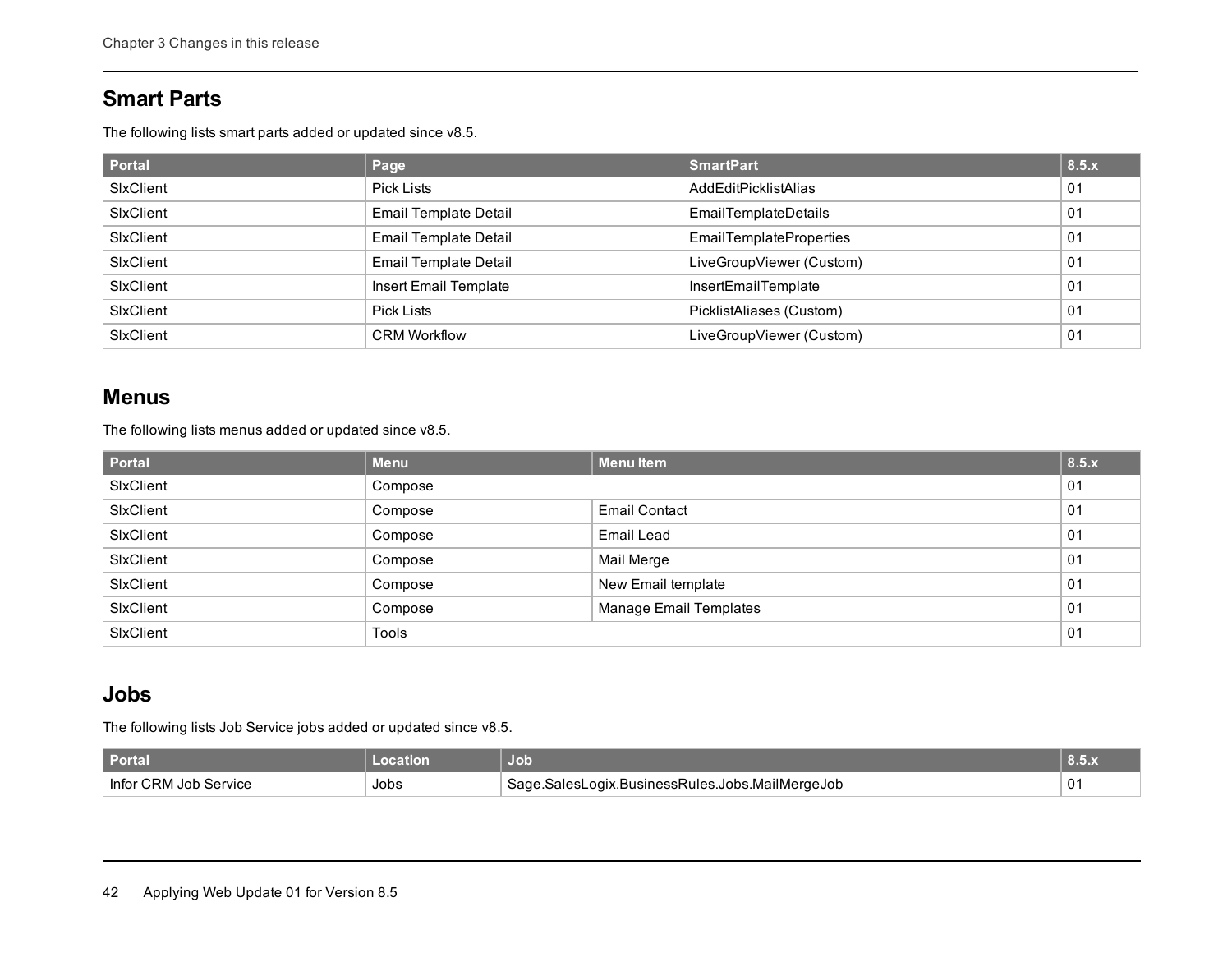#### <span id="page-46-0"></span>**Events**

The following lists events added or updated since v8.5.

| Package                                | <b>Entity</b>      | Event          | 8.5.x          |
|----------------------------------------|--------------------|----------------|----------------|
| Saleslogix Security Support            | <b>UserProfile</b> | OnBeforeUpdate | 01             |
| Saleslogix Activity Support            | History            | OnAfterUpdate  | 01             |
| <b>Saleslogix Application Entities</b> | DiscountChargeltem | OnAfterDelete  | 01             |
| <b>Saleslogix Application Entities</b> | EmailTemplate      | OnAfterInsert  | 0 <sub>1</sub> |
| <b>Saleslogix Application Entities</b> | EmailTemplate      | OnBeforeInsert | 01             |
| <b>Saleslogix Application Entities</b> | EmailTemplate      | OnBeforeUpdate | 01             |
| <b>Saleslogix Application Entities</b> | PicklistAlias      | OnBeforeInsert | 01             |
| <b>Saleslogix Application Entities</b> | PicklistAlias      | OnBeforeUpdate | 01             |

#### <span id="page-46-1"></span>**Modules**

The following lists modules added or updated since v8.5.

| <b>Portal</b> |                             | Module                                                          |                |
|---------------|-----------------------------|-----------------------------------------------------------------|----------------|
| SixClient     | Pages Email Template Detail | └ Sage.SalesLogix.Client.GroupBuilder.Modules.GroupViewerModule | 0 <sup>1</sup> |

#### <span id="page-46-2"></span>**Services**

The following lists services added or updated since v8.5.

| <b>Portal</b>          | ocation               | <b>Service Name</b>                                | $\blacksquare$ 8.5. $\ldots$ |
|------------------------|-----------------------|----------------------------------------------------|------------------------------|
| SData Integration Host | SupportFiles Services | Sage.Platform.AppServices.IDeveloperToolingService | 01                           |

### <span id="page-46-3"></span>**Image files**

The following lists image files added or updated since v8.5.

| <b>Portal</b> | cation              | ما <del>آ</del><br>File Name | ^ישו        |
|---------------|---------------------|------------------------------|-------------|
| SixClient     | SupportFiles images | $16$ .aif<br>note            | $\sim$<br>ັ |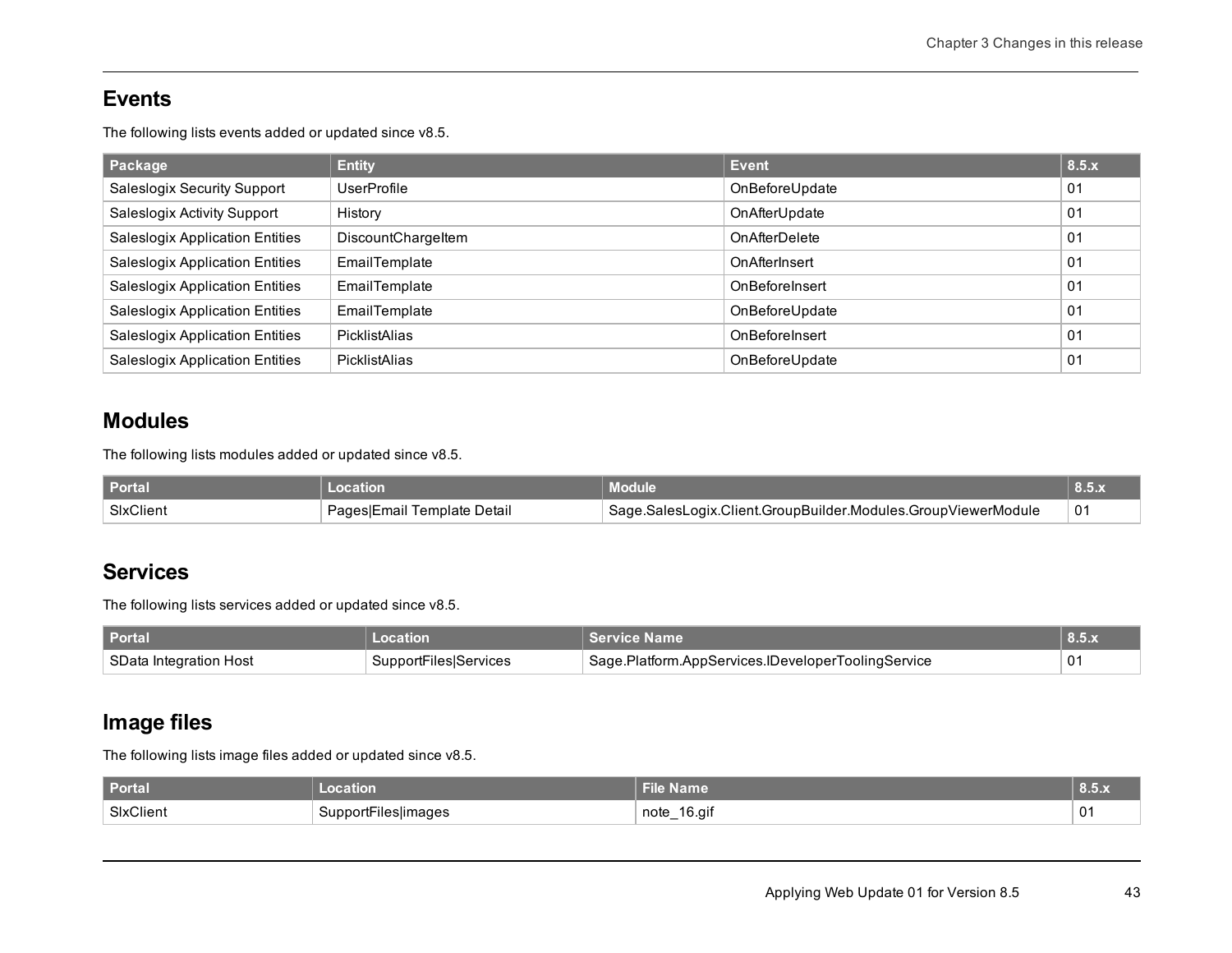#### <span id="page-47-0"></span>**Json**

The following lists Json files added or updated since v8.5.

| <b>Portal</b> | $\tau$ illon.                          | <b>Elme</b> | איטועי |
|---------------|----------------------------------------|-------------|--------|
| SixClient     | Filesidashboardliocalesien<br>Support⊦ | common.ison | 01     |

#### <span id="page-47-1"></span>**Miscellaneous/Additional Files**

|                           |                         | Flie Name       | 8.5.x |
|---------------------------|-------------------------|-----------------|-------|
| SixClient                 | SupportFiles swagger    | swagger.yaml    | 01    |
| Infor CRM Customer Portal | <b>SupportFiles CSS</b> | LoginStyles.jsb | 01    |
| SixClient                 | SupportFiles CSS        | LoginStyles.jsb | 01    |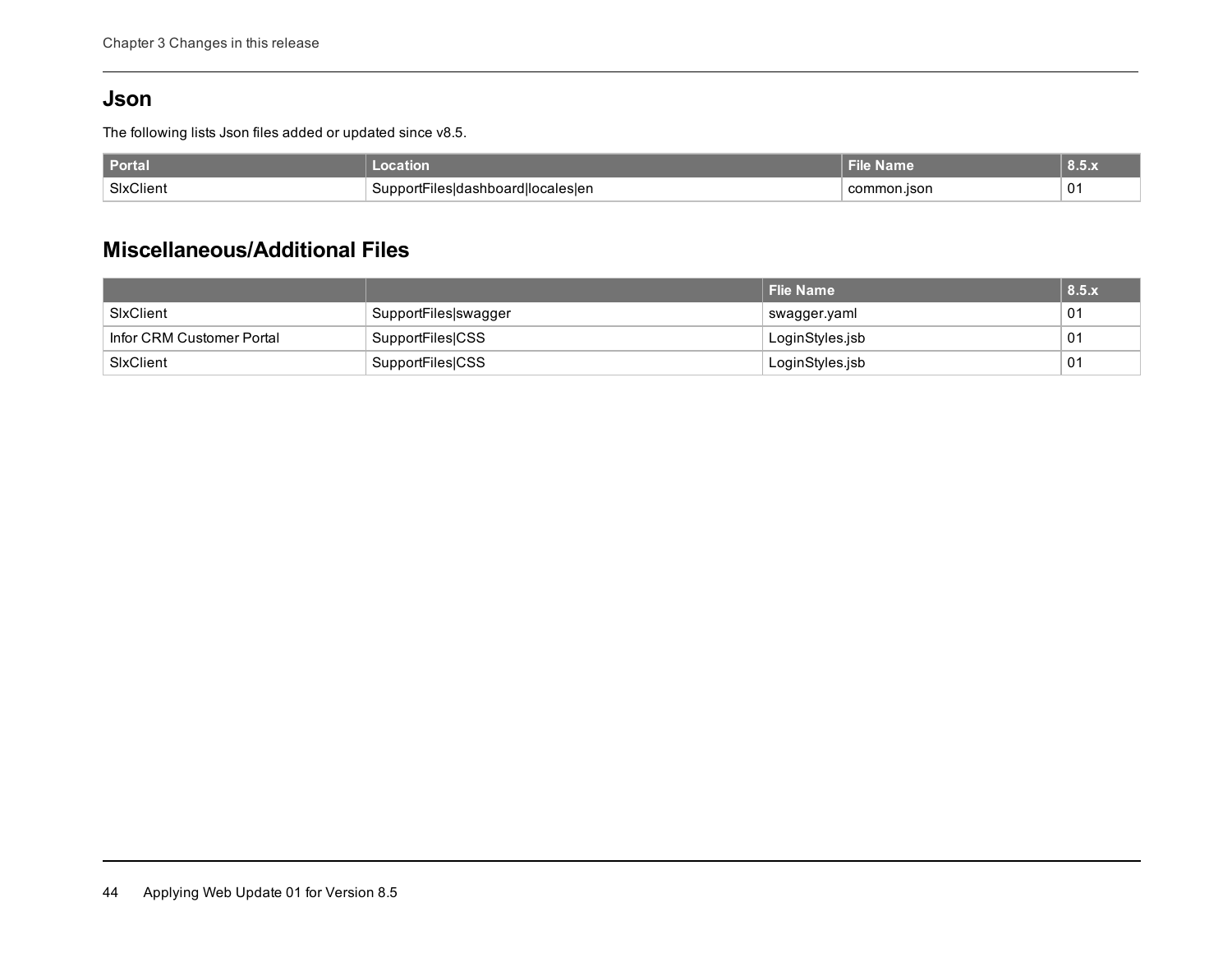#### <span id="page-48-0"></span>**ICRM SLX v8.5.0.01 Web Actions bundle**

<span id="page-48-1"></span>This bundle contains the following:

#### **Database Objects**

The following lists database objects added or updated since v8.5.

| Database Object                             | 8.5.x          |
|---------------------------------------------|----------------|
| UpdateSystemInfoCoreVersion(All)            | 01             |
| Update HostBackOfficeId and SubscriberApp   | 0 <sub>1</sub> |
| GLOBALCHANGETRACKING Triggers (MSSQL)       | 01             |
| EMAILTEMPLATEPROPERTYVIEW (MSSQL)           | 01             |
| EMAILTEMPLATEPROPERTYVIEW (Oracle)          | 0 <sub>1</sub> |
| Update IsolateContent and IsolateBOEContent | 01             |
| Update Triggers (MSSQL)                     | 01             |

#### <span id="page-48-2"></span>**Inserted Records**

The following lists entities with inserted records since in v8.5.

Open the ICRM SLX v8.5.0.01 Web Actions bundle, select the Insert Records item, use the details pane to view specific information about the action. For example, to view the SQL query, click the SQL tab.

| <b>Entity</b>     | 8.5.x |
|-------------------|-------|
| VIRTUALFILESYSTEM | 01    |
| ' CUSTOMSETTINGS  | 01    |

#### <span id="page-48-3"></span>**Create Indexes**

The following lists indexes added since in v8.5.

| <b>Index Name</b>                                                                      | 8.5.x          |
|----------------------------------------------------------------------------------------|----------------|
| PRODUCTACCOUNTINGENTITY.PRODUCTACCOUNTINGENTITY BACKOFFICEACCTENTITYID                 | 01             |
| PRODUCTACCOUNTINGENTITY.PRODUCTACCOUNTINGENTITY BACKOFFICEID                           | 01             |
| PRODUCTACCOUNTINGENTITY.PRODUCTACCOUNTINGENTITY PRODUCTID                              | 01             |
| PRODUCTLOCATION.PRODUCTLOCATION LOCATIONID                                             | 01             |
| PRODUCTLOCATION.PRODUCTLOCATION PRODUCTID                                              | 01             |
| ERPBILLTOACCOUNTINGENTITY.ERPBILLTOACCOUNTINGENTITY BACKOFFICEACCTENTITYID             | 01             |
| ERPBILLTOACCOUNTINGENTITY.ERPBILLTOACCOUNTINGENTITY BACKOFFICEID                       | 01             |
| ERPPAYFROMACCOUNTINGENTITY.ERPPAYFROMACCOUNTINGENTITY<br><b>BACKOFFICEACCTENTITYID</b> | 01             |
| ERPPAYFROMACCOUNTINGENTITY.ERPPAYFROMACCOUNTINGENTITY BACKOFFICEID                     | 01             |
| ERPPAYFROMACCOUNTINGENTITY.ERPPAYFROMACCOUNTINGENTITY PAYFROMID                        | 0 <sub>1</sub> |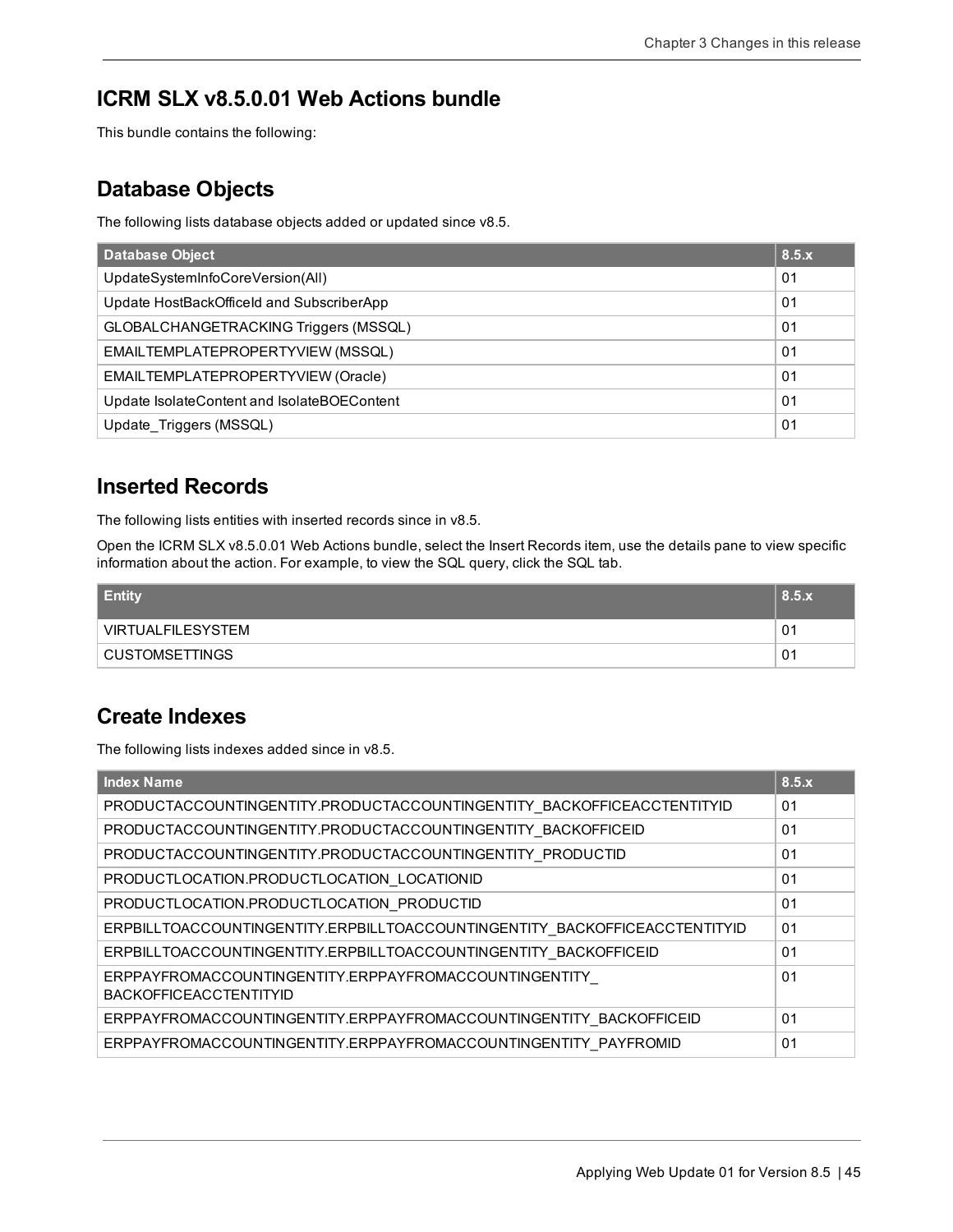| <b>Index Name</b>                                                                    | 8.5.x          |
|--------------------------------------------------------------------------------------|----------------|
| ERPPERSONACCOUNTINGENTITY.ERPPERSONACCOUNTINGENTITY<br><b>BACKOFFICEACCTENTITYID</b> | 01             |
| ERPERSONACCOUNTINGENTITY.ERPPERSONACCOUNTINGENTITY_BACKOFFICEID                      | 01             |
| ERPERSONACCOUNTINGENTITY.ERPPERSONACCOUNTINGENTITY PERSONID                          | 01             |
| ERPSHIPTOACCOUNTINGENTITY.ERPSHIPTOACCOUNTINGENTITY BACKOFFICE                       | 01             |
| ERPPAYFROMACCOUNTINGENTITY.ERPSHIPTOACCOUNTINGENTITY<br><b>BACKOFFICEACCTENTITY</b>  | 01             |
| ERPPAYFROMACCOUNTINGENTITY.ERPSHIPTOACCOUNTINGENTITY SHIPTO                          | 01             |
| SLXLOCATIONACCOUNTINGENTITY.SLXLOCATIONACCOUNTENTITY BACKOFFICE                      | 01             |
| SLXLOCATIONACCOUNTINGENTITY.SLXLOCATIONACCOUNTENTITY BACKOFFICEACCTENTITY            | 01             |
| SLXLOCATIONACCOUNTINGENTITY.SLXLOCATIONACCOUNTENTITY BACKOFFICELOCATION              | 0 <sub>1</sub> |

#### <span id="page-49-0"></span>**New or Updated Custom Settings**

| <b>Custom Setting</b>                                                 | <b>Description</b>                                                                                                                                 | 8.5.x |
|-----------------------------------------------------------------------|----------------------------------------------------------------------------------------------------------------------------------------------------|-------|
| [Saleslogix] Isolate Content<br>by Logical ID = False                 | In support of rare Back Office implementations based on two or more<br>host ERP systems with data defined using a common ERP<br>Accounting Entity. | 01    |
|                                                                       | Most implementations should be false.                                                                                                              |       |
| [Back Office Extension]<br>Isolate Content by Logical<br>$ID = False$ | In support of rare Back Office implementations based on two or more<br>host ERP systems with data defined using a common ERP<br>Accounting Entity. | 01    |
|                                                                       | Most implementations should be false.                                                                                                              |       |
| [Groups] Group List Double<br>Click Enabled = True                    | If set to True, double-clicking a record in a list view opens that record<br>in the detail view.                                                   | 01    |
|                                                                       | By default this is set to True.                                                                                                                    |       |
|                                                                       | If set to False, disables double-clicking a record in a list view to open<br>that record in the detail view.                                       |       |

The following lists custom settings added or updated since in v8.5.

#### <span id="page-49-1"></span>**New or Updated Plugins**

The following lists plugins added or updated since in v8.5.

| <b>Plugin Name</b>                                          | 8.5.x          |
|-------------------------------------------------------------|----------------|
| [DashboardPage] System:MyDashboard (Infor 8.501)            | 0 <sub>1</sub> |
| [DashboardWidget] System:Group List (Infor 8.501)           | 01             |
| [DashboardWidget] System:Todays Activities (Infor 8.501)    | 01             |
| [Group] EMAILTEMPLATE:All Templates (Infor 8.501            | 01             |
| [Group] EMAILTEMPLATE: My Templates (Infor 8.501            | 0 <sub>1</sub> |
| [ResponsiveDashboardPage] System:My Dashboard (Infor 8.501) |                |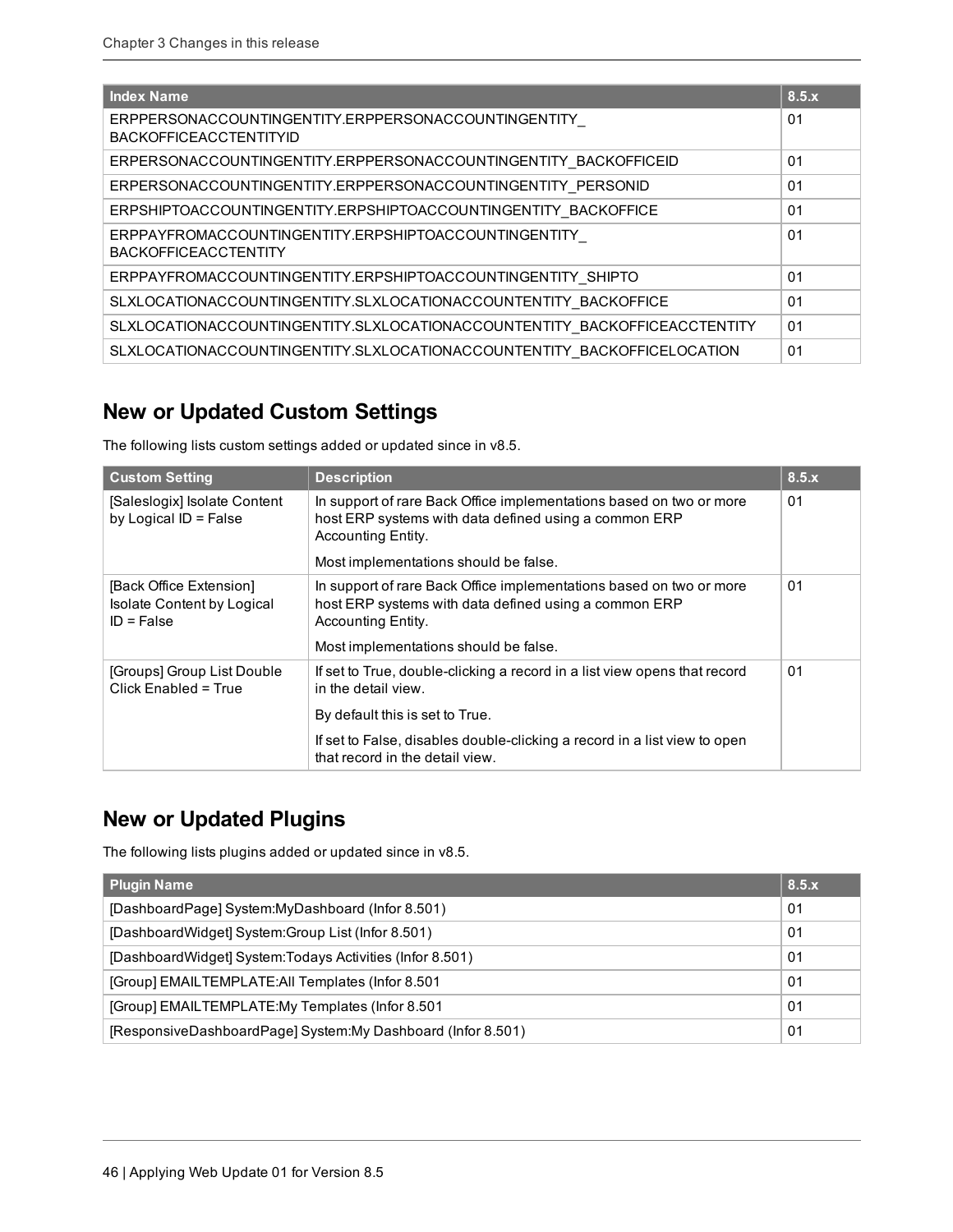### <span id="page-50-0"></span>**Updated or New Secured Actions**

The following lists secured actions added or updated since in v8.5.

| <b>Secure Action</b>         | <b>Role/Description</b>                           | 8.5.x |
|------------------------------|---------------------------------------------------|-------|
| Entites/EmailTemplate/Add    | Standard Role                                     | 01    |
|                              | Ability to add a Mail Merge email template.       |       |
| Entites/EmailTemplate/Delete | <b>Standard Role</b>                              | 01    |
|                              | Ability to delete a Mail Merge email template.    |       |
| Entites/EmailTemplate/Edit   | <b>Standard Role</b>                              | 01    |
|                              | Ability to edit a Mail Merge email template.      |       |
| Entites/EmailTemplate/View   | Standard Role                                     | 01    |
|                              | Ability to view Mail Merge email templates.       |       |
| Toolbar/Compose              | Standard Role                                     | 01    |
|                              | Allows access to the Compose menu on the toolbar. |       |

#### <span id="page-50-1"></span>**New or Updated Roles**

The following lists roles updated or added since in v8.5.

| Role                 | <b>Description</b>                                     |    |
|----------------------|--------------------------------------------------------|----|
| <b>Standard User</b> | Updated to include new secured actions for Mail Merge. | 01 |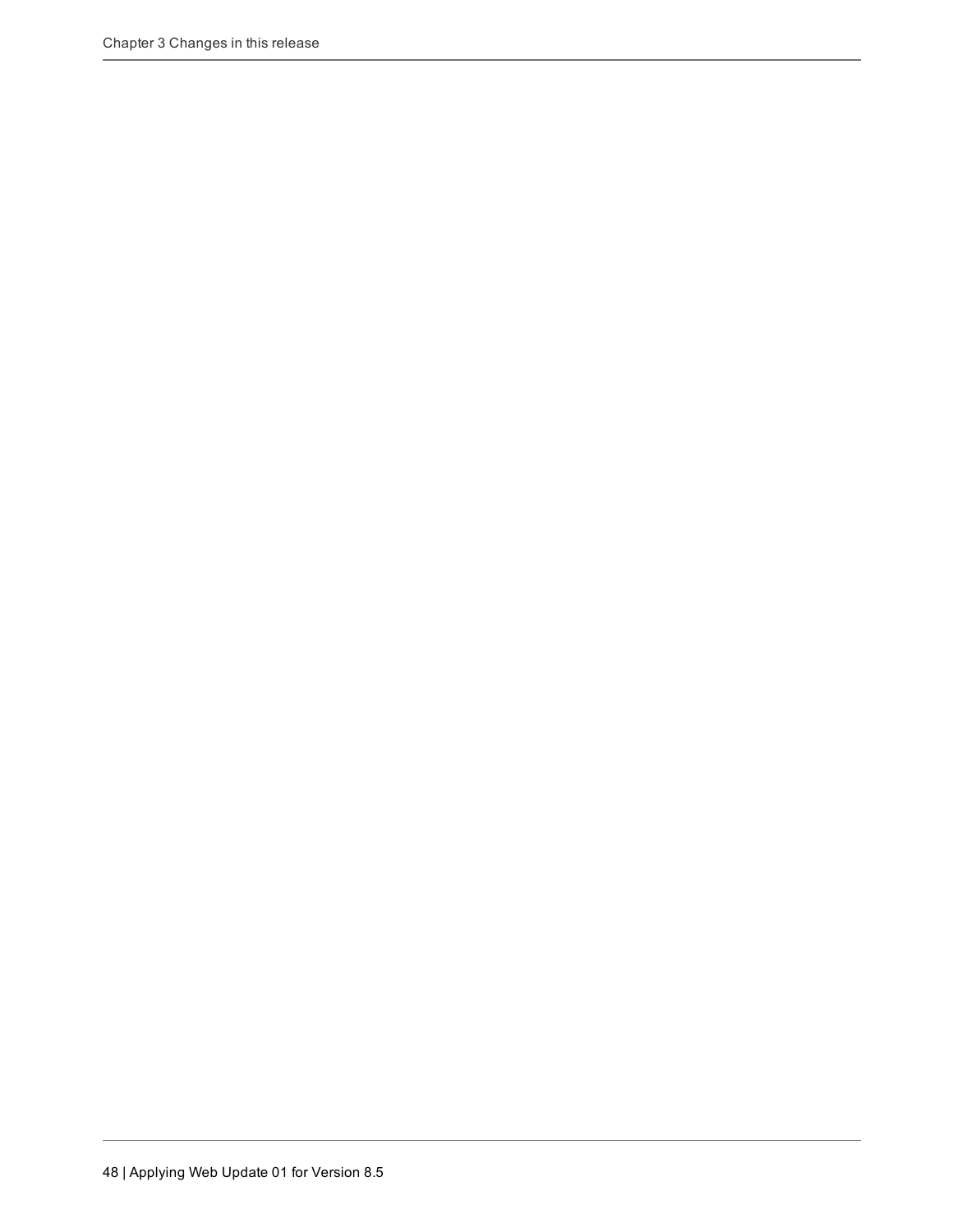# <span id="page-52-0"></span>Chapter 4 Resolved Issues and Improvements

<span id="page-52-2"></span><span id="page-52-1"></span>Web Update 01 for Infor CRM SLX version 8.5 addresses the following issues:

#### **Issues fixed in v8.5.0.1**

All defect descriptions apply to the Infor CRM SLX Web Client unless the defect description specifically states otherwise.

| <b>Defect</b>  | <b>Description</b>                                                                                                                                                              |
|----------------|---------------------------------------------------------------------------------------------------------------------------------------------------------------------------------|
| INFORCRM-5280  | An error occurs when saving a new reseller for opportunity if the old reseller was deleted.                                                                                     |
| INFORCRM-18098 | In the Application Architect, when a lookup control is configured as a drop-down list and<br>Required is set to True, the Web Client fails to validate the control upon saving. |
| INFORCRM-20015 | SData should not allow updates to any users data but your own unless you are the admin.                                                                                         |
| INFORCRM-20231 | Exporting records from the Lookup Results group may export the incorrect records in a<br>particular scenario.                                                                   |
| INFORCRM-20580 | Enable to commit changes to "Started On" and "Completed On" dates on the Sales<br>Process tab for an opportunity when using a Surface Pro device.                               |
| INFORCRM-21628 | The activity alarm query can take a long time to process.                                                                                                                       |
| INFORCRM-22334 | The Reset icon causes data to disappear in the Region and Credit Rating fields.                                                                                                 |
| INFORCRM-22853 | In Query Builder if using a custom SQL view no fields display.                                                                                                                  |
| INFORCRM-22865 | When a group filter is a user lookup, the records exported may not match the filters<br>selected.                                                                               |
| INFORCRM-22923 | Opportunity Statistics displays an error when executed on a lookup group where the<br>condition contains an integer type field.                                                 |
| INFORCRM-22965 | Updates made in a detail view tab are not saved after the user navigates to another tab.                                                                                        |
| INFORCRM-23290 | The Comments field on the Contract and Return detail views is too small.                                                                                                        |
| INFORCRM-23572 | Cannot snooze the alarm of an unconfirmed activity in the Alerts dialog box.                                                                                                    |
| INFORCRM-23596 | (ICBOE) When integrated with SyteLine, changing currency on the Sales Order Snapshot<br>displays an exception error.                                                            |
| INFORCRM-24166 | The Help icon in Query Builder dialog boxes should be white.                                                                                                                    |
| INFORCRM-24179 | In Entity Manger, the display name is not populated when creating a new filter.                                                                                                 |
| INFORCRM-24208 | In Application Architect an out of memory exception error is displayed when deploying<br>portals.                                                                               |
| INFORCRM-24214 | The ability to go back to the Workflow Integration detail view from any Workflow detail view<br>does not exist.                                                                 |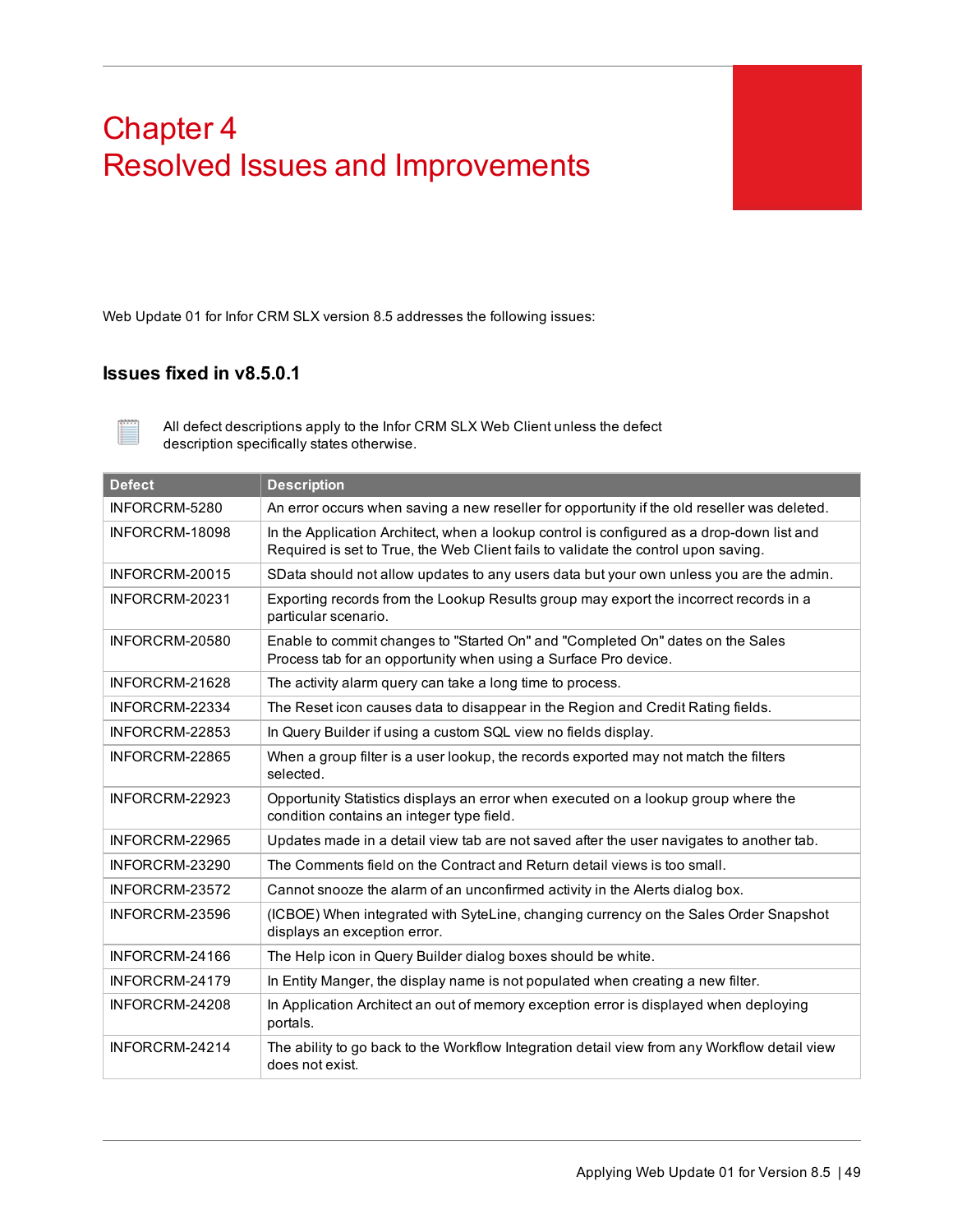| <b>Defect</b>  | <b>Description</b>                                                                                                                               |
|----------------|--------------------------------------------------------------------------------------------------------------------------------------------------|
| INFORCRM-24337 | Retired users should not display in team member lookups.                                                                                         |
| INFORCRM-24441 | Query Builder displays the entity table name value instead of the display name.                                                                  |
| INFORCRM-24558 | The Ticket Activity Fields help topic does not include the Due Date field.                                                                       |
| INFORCRM-24581 | The Sales Order, Ship-To lookup does not filter the results to only include contacts<br>associated to the assigned account.                      |
| INFORCRM-24676 | Using a group with an & in the group name causes an error when creating a group list<br>widget on the Welcome page.                              |
| INFORCRM-24682 | (ICBOE) Upgrade the CPQ interface to TDCI.Configurator.Integration.Core.dll v9.                                                                  |
| INFORCRM-24715 | Replace the existing Notes icon with the Infor Uplift Notes.png in all locations.                                                                |
| INFORCRM-24770 | The Dispose() method should be called on .NET classes implementing IDisposable.                                                                  |
| INFORCRM-24783 | (ICBOE) Updates to the Sync BOD soft delete rules.                                                                                               |
| INFORCRM-24797 | The unsaved data prompt does not display for specific changes in tab controls.                                                                   |
| INFORCRM-24882 | (ICBOE) User can edit/delete ERP bill to/ship to addresses when they only have view<br>access.                                                   |
| INFORCRM-25031 | Cannot scroll through all records when an entity is created from SQL view.                                                                       |
| INFORCRM-25089 | Dragging a tab from the middle pane to a grid leaves a tooltip on screen.                                                                        |
| INFORCRM-25126 | Running the CRM Workflow job manually displays the error "The job service is currently<br>not available, please turn on or restart the service". |
| INFORCRM-25171 | In Group Manager, the Owner filter is not displaying names in alphabetic order.                                                                  |
| INFORCRM-25194 | Users should not be able to add more than 25 users to the Calendar.                                                                              |
| INFORCRM-25299 | Dragging tabs to the middle pan sometimes does not respond and can leave the label<br>behind.                                                    |
| INFORCRM-25315 | Update JQuery to version 8.4.                                                                                                                    |
| INFORCRM-25489 | The Share icon on the Dashboards has been updated.                                                                                               |
| INFORCRM-25501 | The title for adding an attachment is missing the entity for which the attachment is being<br>added.                                             |
| INFORCRM-25579 | On the Activities tab the Leader filter does not return any results.                                                                             |
| INFORCRM-25612 | (ICBOE) A warning message is displayed while saving a cloned back office or custom<br>BOD mapping.                                               |
| INFORCRM-25631 | On the Workflow Step Instance - Approval step view, the tooltip for the Delete icon displays<br>as "undefined".                                  |
| INFORCRM-25671 | On the ION Workflow view the insert icon does not have a tooltip.                                                                                |
| INFORCRM-25721 | The View Group link on the Welcome page opens the wrong group.                                                                                   |
| INFORCRM-25787 | The What's New Notes tab displays an error when sorting on the name column.                                                                      |
| INFORCRM-25794 | Sharing a notes/history items to Ming. le is not working.                                                                                        |
| INFORCRM-25802 | In the Application Architect, a newly created property is not marked as IsCustom in the<br>entity properties grid for an entity.                 |
| INFORCRM-25816 | (ICBOE) When integrated with CSD, a sales order can be duplicated.                                                                               |
| INFORCRM-25820 | (ICBOE) Add BackOfficeld value to internal UniqueID value to isolate content by<br>LogicalID.                                                    |
| INFORCRM-25824 | Add new BackOffice entity relationship to each of the primary integrated entities.                                                               |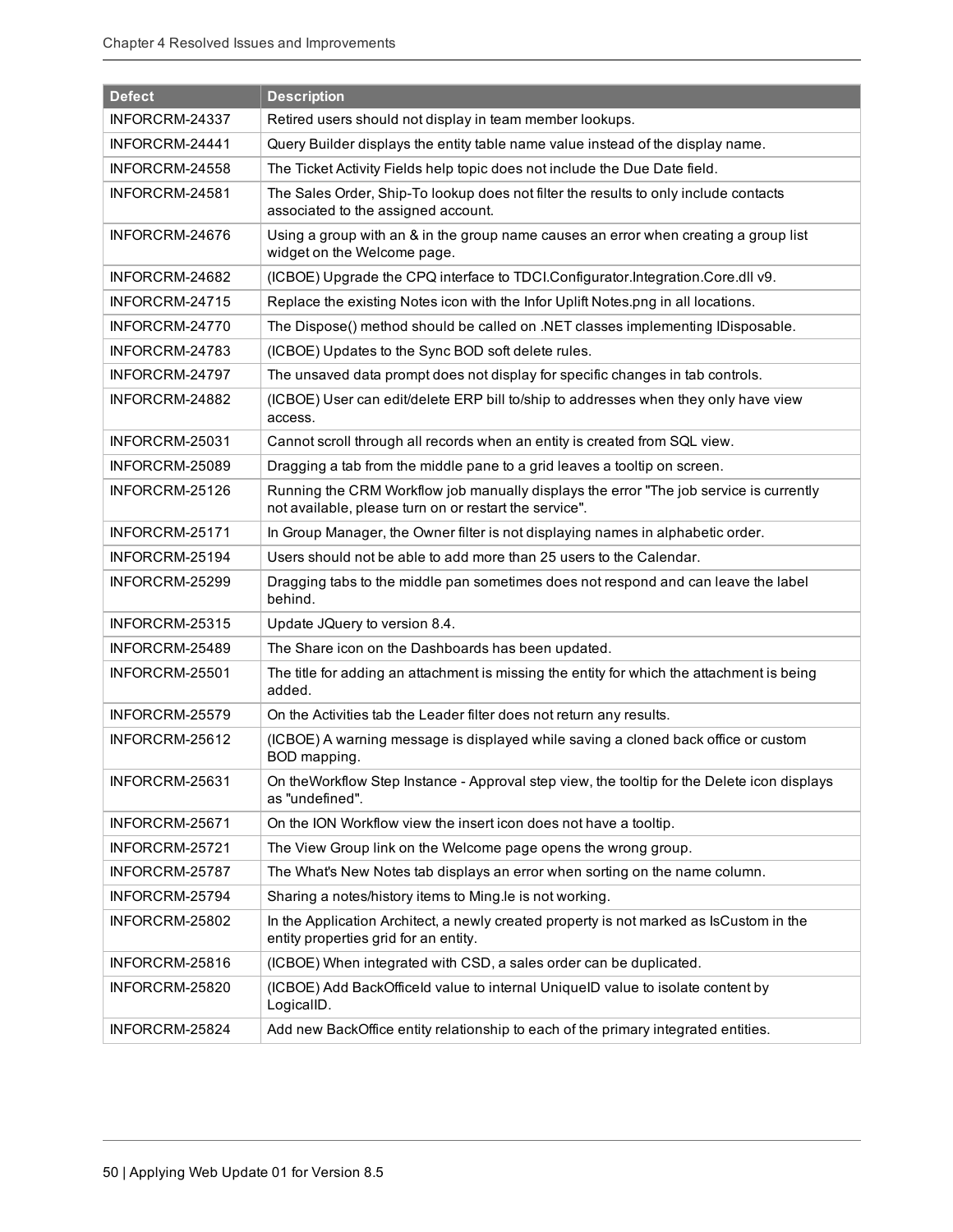| <b>Defect</b>  | <b>Description</b>                                                                                                                                                                                     |
|----------------|--------------------------------------------------------------------------------------------------------------------------------------------------------------------------------------------------------|
| INFORCRM-25828 | Inactive contacts should not display in the lookups in activities, notes, history, and<br>complete an activity.                                                                                        |
| INFORCRM-25830 | Implement an Office Profile email setup button.                                                                                                                                                        |
| INFORCRM-25834 | CRM Workflows do not trigger for the ticket entity.                                                                                                                                                    |
| INFORCRM-25862 | Ticket "Print View" does not display ticket activities data.                                                                                                                                           |
| INFORCRM-25866 | Moving tabs around in the middle pane freezes the middle pane and the tab fails to move<br>to the new location.                                                                                        |
| INFORCRM-25883 | (ICBOE) After promoting a quote created without adding a warehouse location an error is<br>displayed.                                                                                                  |
| INFORCRM-25889 | (ICBOE) Quote BODs coming from CPQ display the error "Object references not set to an<br>instance of an object".                                                                                       |
| INFORCRM-25898 | (ICBOE) The bracket '[' character, hexadecimal value 0x5B, cannot be included in a name<br>when generate template is selected for Product.ProductRestriction.                                          |
| INFORCRM-25908 | Query Builder displays both the Account. Territory and Account. ERPTerritory fields as<br>"Territory".                                                                                                 |
| INFORCRM-25916 | Exporting lookup results applies conditions from the default group set in Tools, Options,<br>Groups tab.                                                                                               |
| INFORCRM-25921 | In Application Architect the production is and other Mobile .js files are not visible.                                                                                                                 |
| INFORCRM-25923 | Standard users are able to see reports generated by the Admin on the Report's History<br>group.                                                                                                        |
| INFORCRM-25927 | If a custom parameter does not include sort criteria, navigating records via the first,<br>previous, next and last buttons on a detail view, may not match the records displayed in<br>the group list. |
| INFORCRM-25930 | Adding a custom setting is displaying the error "The custom setting must contain a Key-<br>value, please enter a unique Key value before continuing".                                                  |
| INFORCRM-25964 | (ICBOE) When Back Office Extension and local pricing is enabled, several tabs are<br>hidden in opportunities, quotes and sales orders.                                                                 |
| INFORCRM-25972 | Welcome widget links point to the 8.4.x version of the Web Client help, not the 8.5 version.                                                                                                           |
| INFORCRM-25978 | (ICBOE) In an integrated Sales Order detail view accessing the Bill To tab displays an<br>exception error.                                                                                             |
| INFORCRM-25990 | Changing the account on a new opportunity does not change the account currency.                                                                                                                        |
| INFORCRM-26006 | Currency lookup icon disappears when you save changes on an account.                                                                                                                                   |
| INFORCRM-26010 | (ICBOE) UniqueID support for 3-way integrations with CPQ-EQ.                                                                                                                                           |
| INFORCRM-26048 | On the Activities tab the Leader lookup does not return data and the activity type filter does<br>not return results.                                                                                  |
| INFORCRM-26051 | SData is not sending cookies when queried through IONAPI.                                                                                                                                              |
| INFORCRM-26055 | (ICBOE) Implement CSI BOD-based prospect to customer conversion process.                                                                                                                               |
| INFORCRM-26056 | The Common Task Add to Group context menu will not disappear until an ad hoc group is<br>selected or the browser is refreshed.                                                                         |
| INFORCRM-26062 | (ICBOE) When merging an account created in an ERP with an account created in Infor<br>CRM the error "An exception occurred executing the dynamic method<br>Account.MergeAccount" is displays.          |
| INFORCRM-26081 | Unable to export a group containing a column of type percentage.                                                                                                                                       |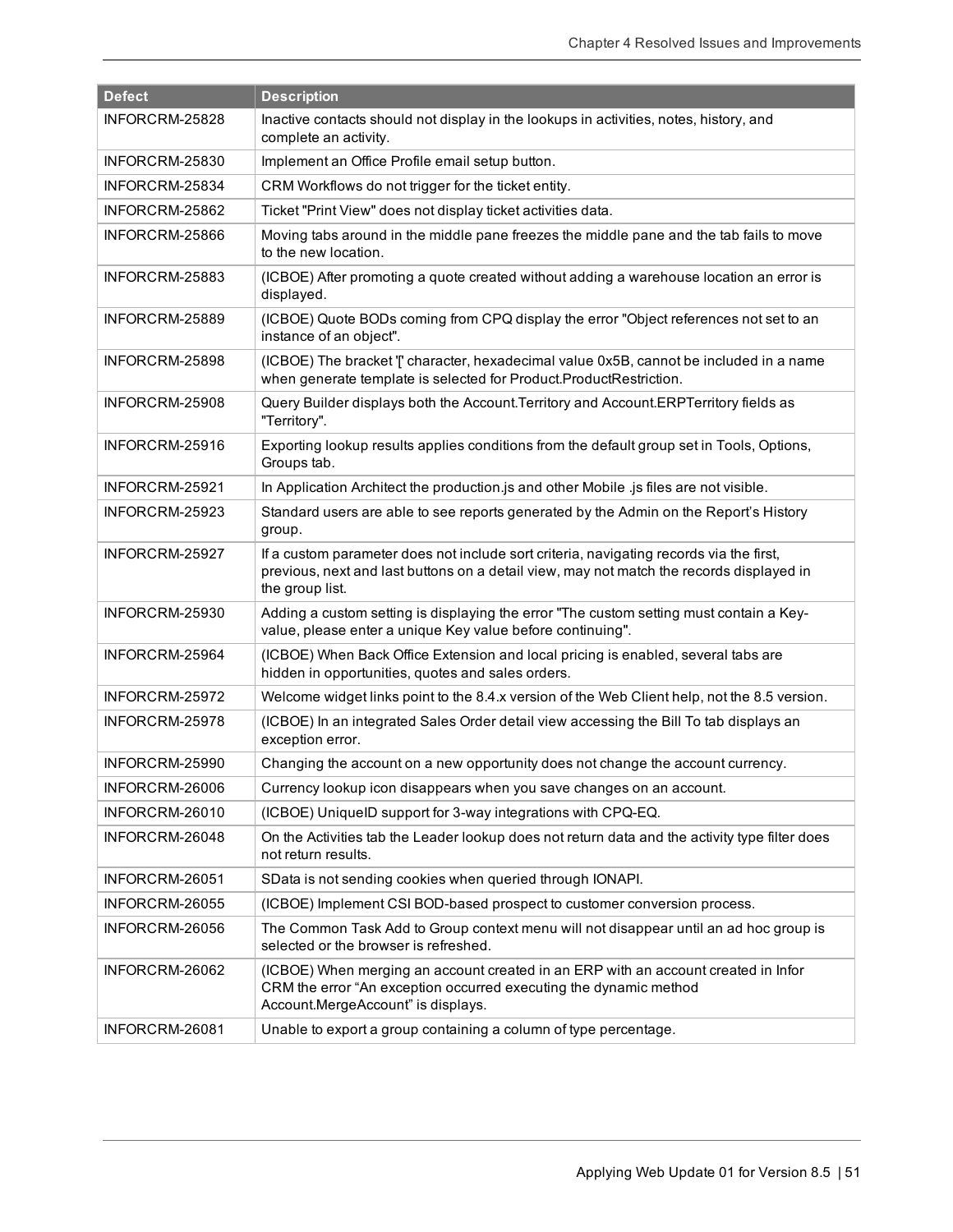| <b>Defect</b>  | <b>Description</b>                                                                                                                                                                                      |
|----------------|---------------------------------------------------------------------------------------------------------------------------------------------------------------------------------------------------------|
| INFORCRM-26083 | The calendar allows the selection of more than four calendars but then no longer<br>functions.                                                                                                          |
| INFORCRM-26146 | The fields on the CPQ details tab should be enabled when enabling CPQ integration, and<br>should not require BOE integration to be enabled.                                                             |
| INFORCRM-26158 | (ICBOE) In the Sync History list view, the SendFrom description is incorrect.                                                                                                                           |
| INFORCRM-26169 | Canceling a lead conversion with pending changes converts the lead and displays an<br>exception error.                                                                                                  |
| INFORCRM-26198 | In Application Architect hide the option to create a project backup and restrict the ability to<br>restore a project unless the project is ICRM v8.5.0 Project Backup or ICRM v8.4.0 Project<br>Backup. |
| INFORCRM-26273 | When creating a new role the ErpRoleName should be prefixed with 'CRM' and updated<br>to match the RoleName.                                                                                            |
| INFORCRM-26298 | Scheduling an activity requires multiple clicks on the 'OK' button if the 'OK' button is not<br>initially in view.                                                                                      |
| INFORCRM-26354 | In the Activity list view, updating multiple older activities at the same time does not save<br>the changes.                                                                                            |
| INFORCRM-26363 | (ICBOE) Junction records for ERPBILLTOACCOUNT and ERPSHIPTOACCOUNT are not<br>created when MDC is set to False.                                                                                         |
| INFORCRM-26371 | Changing the sales process of an opportunity, leaves behind orphaned records in the<br>SalesProcessAudit table.                                                                                         |
| INFORCRM-26379 | Implement an option to turn off the ability to navigate to a detail form from the list view via<br>double-clicking on the record.                                                                       |
| INFORCRM-26391 | When dragging and dropping an email to the Notes/History tab, the history prompt is<br>missing the controls to modify the associations.                                                                 |
| INFORCRM-26426 | In Application Architect, the custom folder is not created if the model folder is created with<br>a lowercase 'm'.                                                                                      |
| INFORCRM-26455 | When moving a contact with open activities to another account the error "The call to<br>SmartParts_Contact_MoveContact.cmdOK_Click failed" displays.                                                    |
| INFORCRM-26481 | In Application Architect, core smartparts are deleted from the Virtual File System (VFS)<br>table when attempting to delete a custom smartpart.                                                         |
| INFORCRM-26486 | In Application Architect unable to delete custom entities when using a Local File System<br>(LFS).                                                                                                      |
| INFORCRM-26489 | In Application Architect unable to access SalesLogix Application Entities after adding<br>more than one code snippet to an entity when using a Local File System (LFS).                                 |
| INFORCRM-26511 | In Application Architect when installing a bundle with a role, the ERPRoleName field<br>should be populated with CRM-role name.                                                                         |
| INFORCRM-26518 | In Application Architect, cannot manually bundle customized files under Portal Manager<br>using drag and drop.                                                                                          |
| INFORCRM-26529 | When using SSL and Bing as the provider for Contour, the map for temporary places fails<br>to display.                                                                                                  |
| INFORCRM-26619 | In Application Architect custom subfolders added to a Local File System (LFS) are also<br>created in the model folder.                                                                                  |
| INFORCRM-26620 | When using a calendar date/time control, pressing Enter should default the value to the<br>current date/time and close the calendar control.                                                            |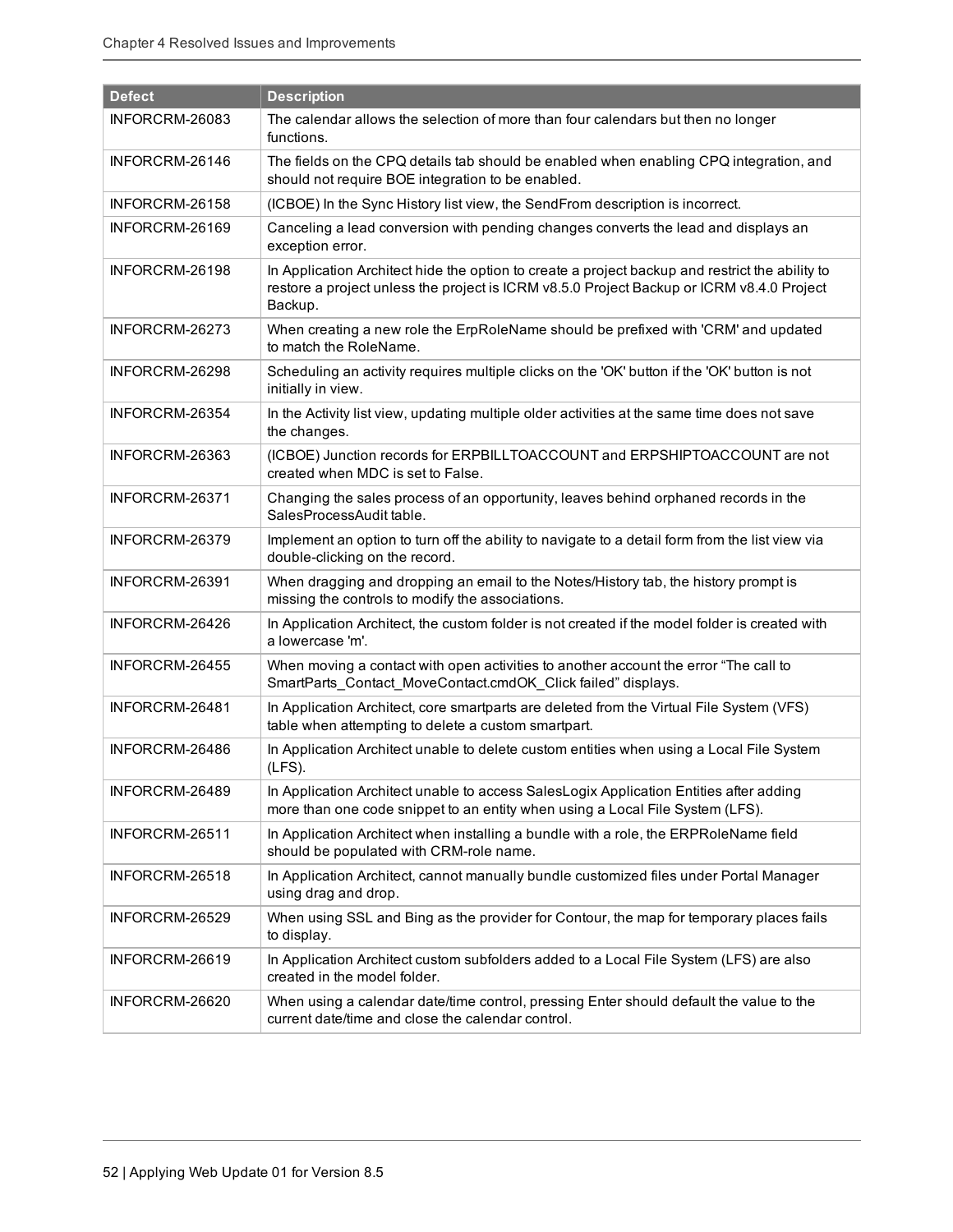| <b>Defect</b>  | <b>Description</b>                                                                                                                                                                                                         |
|----------------|----------------------------------------------------------------------------------------------------------------------------------------------------------------------------------------------------------------------------|
| INFORCRM-26663 | The $@$ mention does not allow a user to type the table name and then property.                                                                                                                                            |
| INFORCRM-26690 | In the Schedule/Edit Activity dialog box, display information when hovering over an<br>association.                                                                                                                        |
| INFORCRM-26707 | (ICBOE) The Sales Order Snapshot totals are not updating after removing the distributed<br>charge in CSD.                                                                                                                  |
| INFORCRM-26722 | (ICBOE) The promotion successful dialog is not displaying after promoting a sales order.                                                                                                                                   |
| INFORCRM-26751 | (ICBOE) The processing of CustomerPartyMaster BODs generates incorrect pick list items.                                                                                                                                    |
| INFORCRM-26769 | Custom subfolders in the Virtual File System (VFS) are not created in SLXCoreCustom<br>folder when creating a Local File System (LFS) in Application Architect.                                                            |
| INFORCRM-26795 | Create a bundle action for updating an existing config file without overwriting the existing<br>file.                                                                                                                      |
| INFORCRM-26841 | Scheduling an activity fails when "img" text is entered in the notes section.                                                                                                                                              |
| INFORCRM-26856 | On the Welcome page, the "View Activities" quick actions link goes to<br>"/ActivityManager.aspx" but should be going to "/Activity.ascx".                                                                                  |
| INFORCRM-26858 | SData feed is not generated for new entities when using a Local File System (LFS).                                                                                                                                         |
| INFORCRM-26872 | After converting a lead the account does not have notes/history records that were<br>associated to the lead.                                                                                                               |
| INFORCRM-26878 | Potential security vulnerability in Query Builder and SData.                                                                                                                                                               |
| INFORCRM-26896 | On the Associate an Account view, the Description field is limited to four characters.                                                                                                                                     |
| INFORCRM-26910 | Editing an activity created by another user can generate numerous errors in the event<br>logs.                                                                                                                             |
| INFORCRM-26958 | Mail Merge Word add-in: Add formatting to better differentiate column headings in lookups<br>and lists.                                                                                                                    |
| INFORCRM-26960 | Mail Merge Word add-in: Adjust Merge Options tab layout.                                                                                                                                                                   |
| INFORCRM-26963 | When column names that include underscores are used in Query Builder and the Entity<br>Linked option is checked, sometimes the value in the list is not set as a link.                                                     |
| INFORCRM-26980 | Mail Merge Word add-in: History Options Regarding field should set to the name of the<br>template if left blank.                                                                                                           |
| INFORCRM-26997 | Newly created css file for the login/logoff pages is not used when loading the login/logff<br>pages.                                                                                                                       |
| INFORCRM-27026 | The Notes/History tab Share on Mingle button produces error.                                                                                                                                                               |
| INFORCRM-27041 | Successful logins for WebViewer users are not displayed on the Audit Log tab.                                                                                                                                              |
| INFORCRM-27055 | In the Web Client User detail view it should not be possible to change the name of the<br>administrator user.                                                                                                              |
| INFORCRM-27070 | In the Mail Merge Word add-in, opening the Manage Template dialog displays the error<br>"Could not retrieve the list of templates. The index is out of range. It must not be negative<br>and smaller than the collection". |
| INFORCRM-27101 | (ICBOE) In dynamic generation of picklist lines the languagecode needs to be taken from<br>picklistheader language code and not backoffice language code.                                                                  |
| INFORCRM-27107 | Insert Quote and Insert Sales Order fails to update the Exchange Rate currency value if<br>selected account contains a different currency code value.                                                                      |
| INFORCRM-27120 | (ICBOE) Opportunity fields are locked for an extended period of time when data is sent to<br>ION.                                                                                                                          |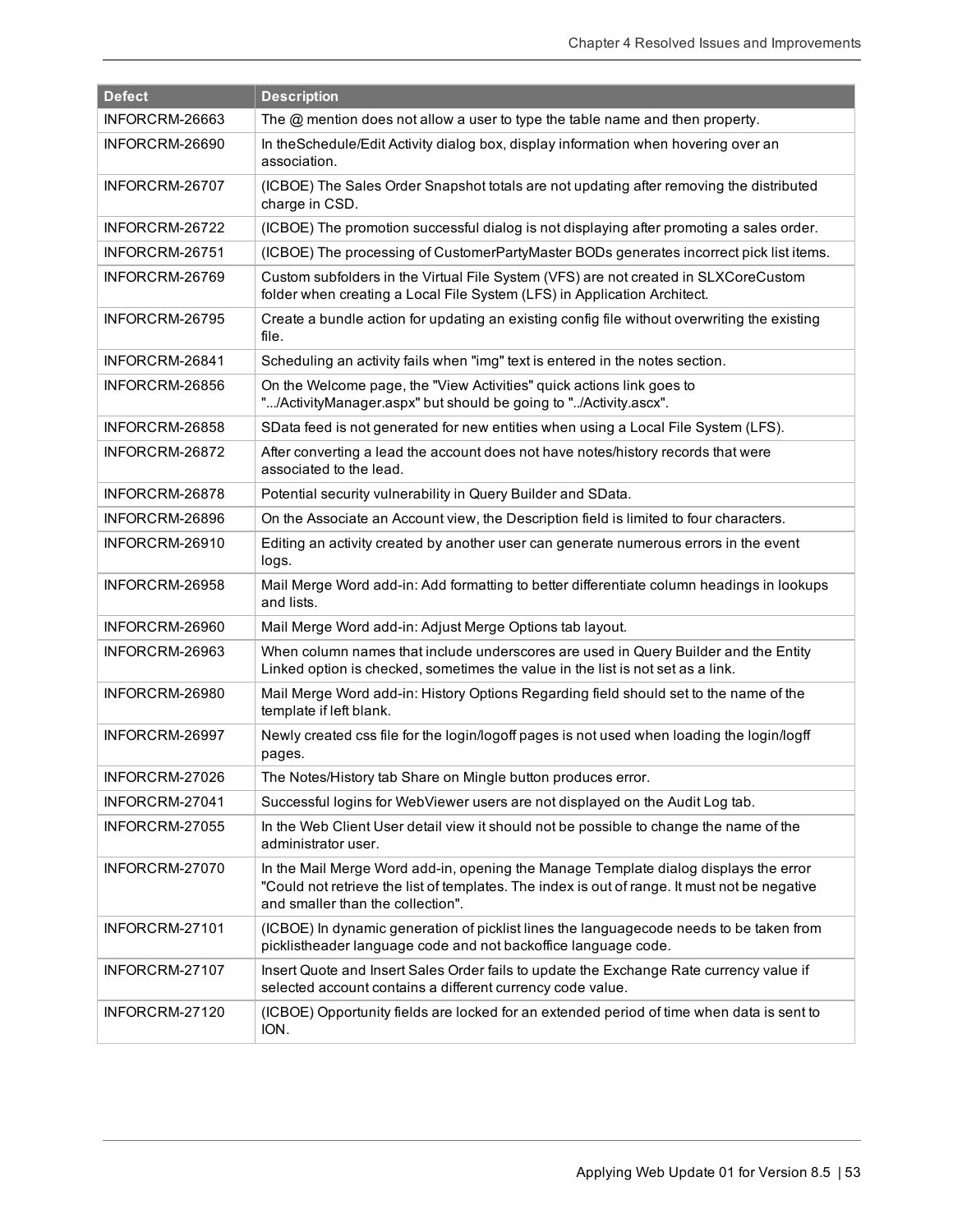| <b>Defect</b>  | <b>Description</b>                                                                                                                                                                     |
|----------------|----------------------------------------------------------------------------------------------------------------------------------------------------------------------------------------|
| INFORCRM-27147 | Column headers disappear when a button is pressed in an editable grid.                                                                                                                 |
| INFORCRM-27151 | Picklist items not are showing when both the Required and Allow Multiple Selections<br>options are enabled.                                                                            |
| INFORCRM-27184 | Tab forms bound to the main entity do not save edited data if you go to another and tab<br>then save.                                                                                  |
| INFORCRM-27190 | (ICBOE) Quote price overrides are lost when converting to a sales order.                                                                                                               |
| INFORCRM-27191 | In Query Builder, after saving a condition, an exception error is displayed in the event<br>viewer.                                                                                    |
| INFORCRM-27195 | Mail Merge Word Add-in: add Email Subject to template properties.                                                                                                                      |
| INFORCRM-27244 | In Application Architect unable to see custom properties added to the out of the box<br>entities.                                                                                      |
| INFORCRM-27248 | The group tabs are fetching the group list twice which may impact performance.                                                                                                         |
| INFORCRM-27267 | When creating a new user periodically an exception error displays.                                                                                                                     |
| INFORCRM-27268 | In reports, the list of value options is limited to 1000 records.                                                                                                                      |
| INFORCRM-27277 | In Query Builder, when creating a calculated field the calculated field dialog will not close.                                                                                         |
| INFORCRM-27324 | In Application Architect custom files and folders are written to the Local File System (LFS)<br>Model folder when those custom folders have the name "Custom".                         |
| INFORCRM-27350 | (ICBOE) Grand Total and Discount/Charges are missing after converting a quote to a<br>sales order.                                                                                     |
| INFORCRM-27356 | In Application Architect display names for custom entities and their properties are not<br>showing after a custom bundle is installed.                                                 |
| INFORCRM-27365 | Cannot open a file through Speedsearch when using a file system SpeedSearch index.                                                                                                     |
| INFORCRM-27393 | Lookups with an apostrophe in the search condition value fail to return any results.                                                                                                   |
| INFORCRM-27401 | In Application Architect hide "New Manifest by Differences" and "Create Manifest by<br>Project Differences" bundle options.                                                            |
| INFORCRM-27410 | Filters fail to return results that include leading spaces.                                                                                                                            |
| INFORCRM-27416 | Filtering a group with more than 8 joined tables displays an error.                                                                                                                    |
| INFORCRM-27423 | Mail Merge Word add-in: When converting templates the error "End of Central Directory<br>record could not be found" displays.                                                          |
| INFORCRM-27451 | When a lookup has the type set to user lookup the filter does not work and an error "The<br>multi-part identifier \"TableX.FieldX\" could not be bound." displays in the event viewer. |
| INFORCRM-27476 | (ICBOE) Refresh pricing and get order total functionalities are not working for unpromoted<br>quote and sales order.                                                                   |
| INFORCRM-27485 | Lookup controls appear distorted when clicking on them a second time after setting a<br>dialog height and width.                                                                       |
| INFORCRM-27542 | When using a Local File System (LFS) making a custom entity an extension causes the<br>entity to be duplicated in Application Architect and SLXCoreCustom.                             |
| INFORCRM-27572 | Workflow Step edit dialog does not render rich text controls.                                                                                                                          |